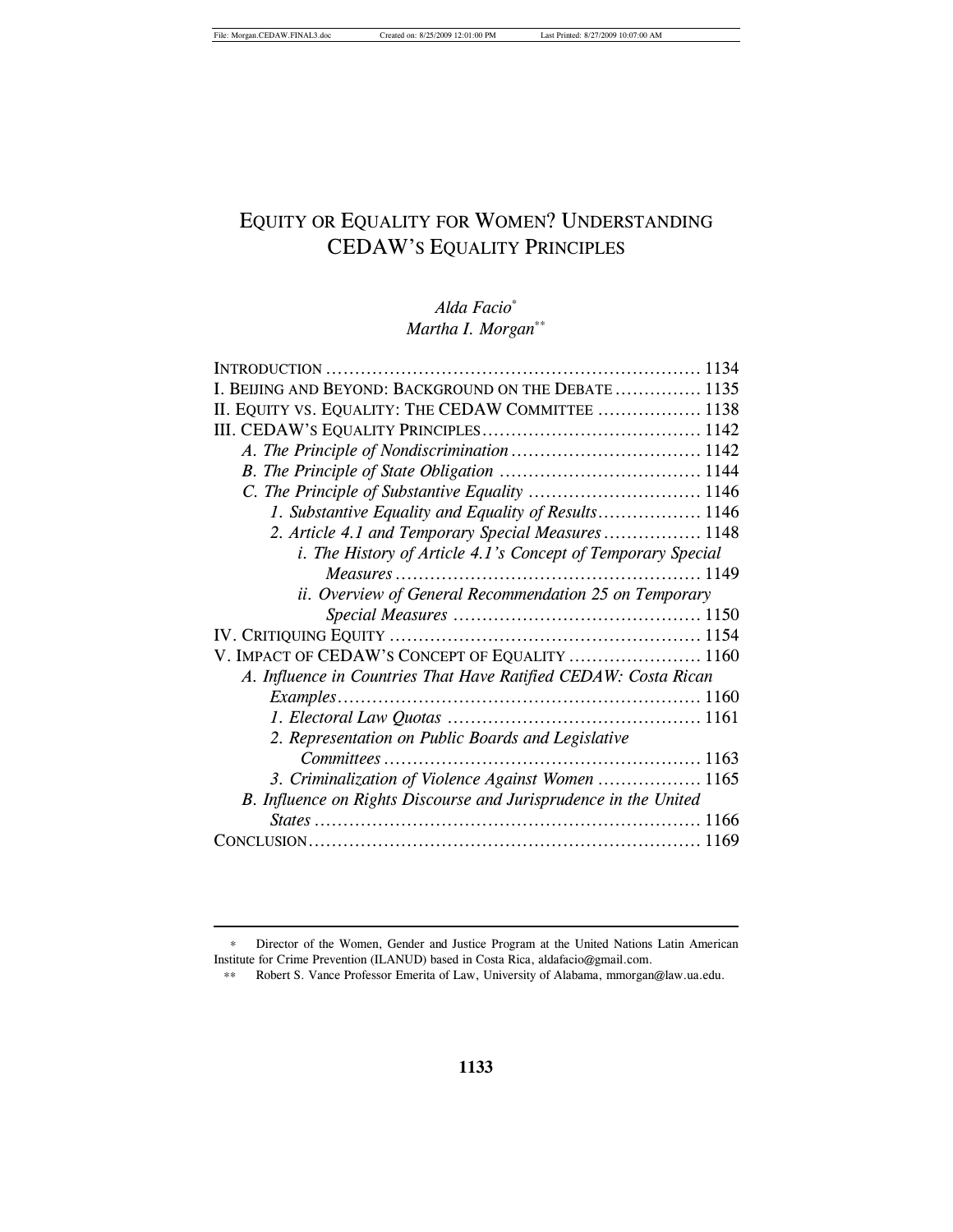# INTRODUCTION†

What is needed to end global discrimination against women? Gender equity or gender equality? These terms, or their respective translations, are at times used interchangeably. However, in the context of women's rights under international human rights law, clarifying the distinction between the terms equity and equality is a point of increasing concern. "Equality" is the terminology of the United Nations' Convention on the Elimination of All Forms of Discrimination Against Women (CEDAW).<sup>1</sup> The Convention's concept of equality sets broad and objective standards for member states. The CEDAW Committee, which monitors compliance with the treaty, $2$  has responded to the continuing confusion between these two terms by repeatedly reminding the countries submitting their periodic reports under the Convention of the importance of adhering to CEDAW's "equality" approach rather than substituting the vague and subjective term "equity."3

This Essay argues that CEDAW's concept of equality is what is needed to end discrimination against women. It first traces the background of the controversy over the use of the terms equity and equality in international human rights law. It then describes the CEDAW Committee's recent attempts to emphasize the distinction between "equality" and "equity" and its continuing efforts to clarify the meaning of CEDAW's broad concept of gender equality. Next, it examines the three principles that make up CEDAW's concept of equality: the principle of nondiscrimination, the principle of state obligation, and the principle of substantive equality equality of results. Following this examination of the meaning of equality in CEDAW, it presents a human rights-based critique of attempts to use

l

<sup>†</sup> *Editor's Note*: This Essay will run as the introduction to MEADOR LECTURES ON EMPIRE (forthcoming 2009), published by the University of Alabama School of Law, in which all the 2007– 2008 Meador Lectures on Empire will be reprinted. The lectures were originally printed in this volume of the *Alabama Law Review* or are printed in this issue. *See* José E. Alvarez, *Contemporary Foreign Investment Law: An "Empire of Law" or the "Law of Empire"?*, 60 ALA. L. REV. 943 (2009); Michele Goodwin, *Empires of the Flesh: Tissue and Organ Taboos*, 60 ALA. L. REV. 1209 (2009); Herbert Hovenkamp, *Innovation and the Domain of Competition Policy*, 60 ALA. L. REV. 103 (2008); Daniel J. Hulsebosch, *An Empire of Law: Chancellor Kent and the Revolution in Books in the Early Republic*, 60 ALA. L. REV. 377 (2009).

 <sup>1.</sup> Convention on the Elimination of All Forms of Discrimination Against Women, Dec. 18, 1979, 1249 U.N.T.S. 14, 193 [hereinafter CEDAW]. The term "equity" appears only once in CEDAW, in the preamble, and the context makes clear that equality between men and women is what the convention requires. *Id.* at pmbl. ("Convinced that the establishment of the new international economic order based on equity and justice will contribute significantly towards the promotion of equality between men and women . . . .").

 <sup>2</sup>*. See* THE CIRCLE OF EMPOWERMENT: TWENTY-FIVE YEARS OF THE UN COMMITTEE ON THE ELIMINATION OF DISCRIMINATION AGAINST WOMEN (Hanna Beate Schöpp-Schilling & Cees Flinterman, eds., The Feminist Press 2007) (A recent collection in which present and former CEDAW Committee Members and others review the Committee's first twenty-five years.).

 <sup>3</sup>*. See infra* Part III.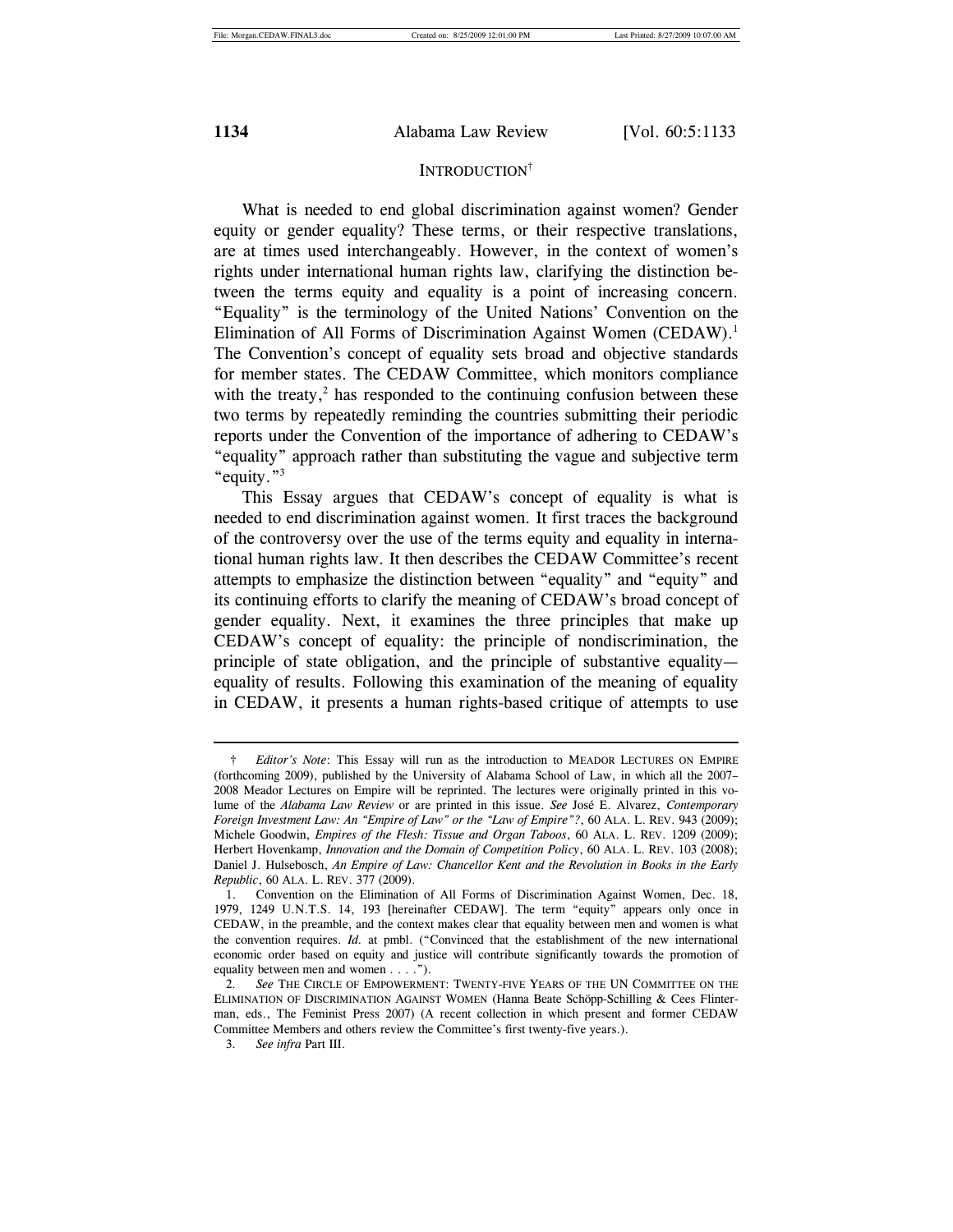# 2009] CEDAW's Equality Principles **1135**

"equity" to replace "equality." Finally, to further demonstrate the importance of CEDAW's principles of equality, particularly that of substantive equality, it provides some illustrations of the positive impact these principles have had on domestic gender jurisprudence. The examples here are drawn from Costa Rica, where decisions generally have been receptive to arguments for substantive equality.<sup>4</sup> The essay closes with a brief look at the impact CEDAW's principles of equality can have in a country such as the United States, which is regrettably one of the few countries that has not yet ratified CEDAW.5

# I. BEIJING AND BEYOND: BACKGROUND ON THE DEBATE

Some background on the history of the debate over the use of the terms equity and equality with respect to women's international human rights helps in understanding the current attention their use is attracting. In the months leading up to the Fourth World Conference on Women that was held in Beijing in 1995, as well as in the conference itself, there was heated discussion about the use of the concepts of equality and equity in the conference's draft, *Platform for Action*. Those who first proposed the use of "equity" rather than "equality" were fundamentalist Islamic forces and the Vatican, including its followers in Latin America. On the other hand, the Human Rights Caucus lobbied strongly for keeping the term "equality" throughout the draft document, arguing that this is the term used not only in the CEDAW but in all other human rights treaties. Fortunately, the position of the Human Rights Caucus was accepted.<sup>6</sup> As adopted, most of the paragraphs of the *Beijing Platform for Action* retained the term "equality."<sup>7</sup> But the debate over the use of the two terms has continued.

 <sup>4.</sup> For examples from other countries, see Ruth Rubio-Marín & Martha I. Morgan, *Constitutional Domestication of International Gender Norms: Categorizations, Illustrations, and Reflections from the Nearside of the Bridge, in* GENDER AND HUMAN RIGHTS 113 (Karen Knop ed., Oxford University Press 2004).

 <sup>5.</sup> As of April 2009, when Qatar ratified CEDAW 186 countries have ratified. *See* Office of the United Nations High Commissioner for Human Rights Status of Ratification, http://treaties.un.org/Pages/ViewDetails.aspx? src=TREATY&id=326&chapter=4&lang=en (last visited Aug. 24, 2009). U.S. President Jimmy Carter signed CEDAW in July 1980 but subsequent attempts at Senate ratification have failed. Although the Obama administration's support for ratification has raised hopes for change, as of April 2009, the United States, Iran, Naura, Palau, Sudan, Somalia and Tonga, have failed to ratify CEDAW. For information on the history and progress of the continuing campaign for U.S. ratification of CEDAW, see http://www.womenstreaty.org (last visited July 27, 2009).

 <sup>6</sup>*. See* Gail Hershatter, Emily Honig, & Lisa Rofel, *Reflections on the Fourth World Conference on Women, Beijing and Huairou, 1995*, SOCIAL JUSTICE, Mar. 1996, at 368.

 <sup>7.</sup> Fourth World Conference on Women, Beijing, China, Sept. 4–15, 1995*, Beijing Platform for Action*, U.N. Doc. A/CONF.177/20 (Oct. 17, 1995), *available at* http://www.un.org/esa/gopherdata/conf/fwcw/off/a--20.en (last visited July 27, 2009).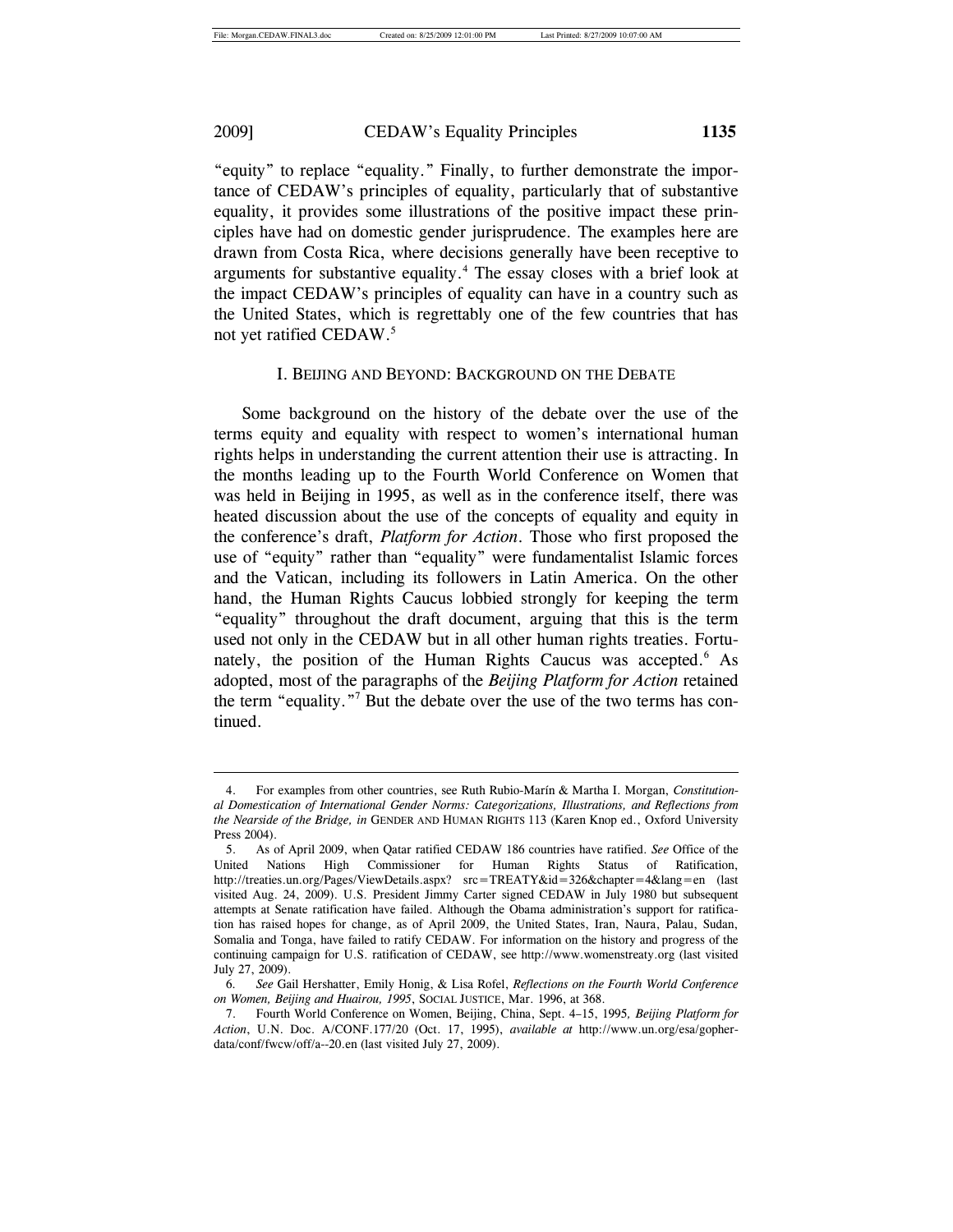### **1136** Alabama Law Review [Vol. 60:5:1133

Although the supporters of the use of "equality" prevailed, the controversy did not end in Beijing. After the conference, because certain regional caucuses had supported the use of "equity," governments and nongovernmental organizations (NGO's) in some regions began substituting policies of equity for policies of equality. This was particularly true in Latin America. In fact, even some U.N. agencies have used "gender equity" instead of "gender equality," especially in Spanish language documents but increasingly in other languages as well.

For example, an article written for the Pan American Health Organization  $(PAHO)^8$  points out the need to eradicate unjust gender differences that affect the right and access to appropriate health care for women. The piece explains the differences between equity and equality and describes how gender equity should be obtained with respect to women's health. This is what the author says with regards to these terms:

Equity is not the same as equality, and at the same time, not all inequality can be seen as inequity. The notion of inequity adopted by [the World Health Organization and the Pan American Health Organization] is that of "unnecessary, avoidable and unjust inequalities."

Therefore, while equality is an empirical concept, equity represents an ethical imperative associated with the principles of social justice and human rights.<sup>9</sup>

Contrary to the author's assertion, human rights treaties all enshrine the principle of "equality" as a goal which States are legally obligated to achieve. Equity is not a concept associated with human rights, except maybe in the sense that both have to do with social justice. The principle of equality is directly associated with human rights as is the right to equality. In fact, without equality, human rights have no meaning.

Even more problematic is the fact that some justify their use of "gender equity" instead of "equality between men and women" by arguing that the term "equity" goes beyond equality. During the Beijing process and since, many women have supported the term equity as being more acceptable than equality because it does not require exactly the same treatment or identical measures for men and women, as they misunderstand the principle of equality to do. Equity, they say, requires that each person is given according to their needs. They believe that if you speak of equity instead

 <sup>8.</sup> Elsa Gómez Gómez, *Equity, Gender and Health: Challenges For Action*, REV PANAM SALUD PUBLICA, May/June 2002, at 454–61.

 <sup>9.</sup> Elsa Gómez Gómez, *Equity, Gender and Health: Myths and Realities*, WOMEN'S HEALTH JOURNAL, Apr. 2004, at 54 (footnote omitted).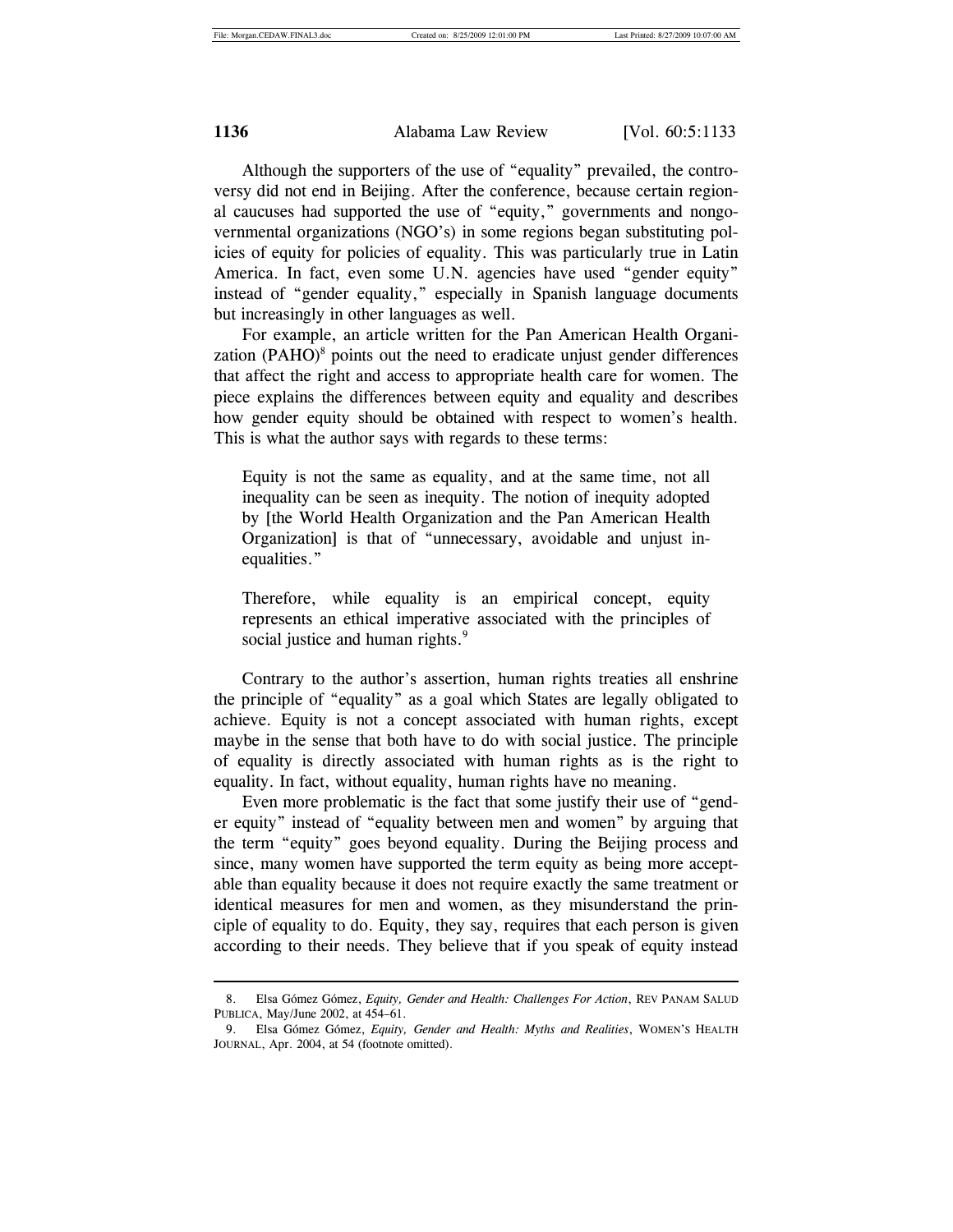of equality, it will be clear that the objective is not treating women the same as men but, more importantly, giving women what they need. The problem with this reasoning is that it flows from a narrow and incorrect understanding of equality, which is especially dangerous because equality is the term used in human rights language. We will discuss the dangers posed by substituting equity for equality later. For now, suffice it to say that, though it is understandable that some women got fed up with the restricted meaning or content of "equality"—which many judges and legal scholars have interpreted as limited to formal equality—substituting a different term does not get women any closer to enjoying the full range of human rights.

The equality versus equity debate has attracted less attention among women's rights activists and scholars in the United States, owing in large part to the country's shameful failure to ratify CEDAW. Although the terms are sometimes used interchangeably in the U.S., in this country as well equity sometimes has been used in attempts to circumvent or move beyond cramped notions of formal equality.

For example, "pay equity" has been used in educational campaigns and legislative proposals designed to combat the persistent wage gap between men and women and, specifically, the glaring wage disparities between jobs traditionally held by women and those traditionally held by men.10 Unlike CEDAW's Article 11(d) which, in requiring State parties to take all appropriate measures to eliminate discrimination against women in the field of employment, specifically includes "[t]he right to equal remuneration, including benefits, and to equal treatment in respect of work of equal value, as well as equality of treatment in the evaluation of the quality of work,"<sup>11</sup> the Equal Pay Act of  $1963$ ,<sup>12</sup> speaks of equal pay for "equal" work on jobs the performance of which requires equal skill, effort, and responsibility, and which are performed under similar working conditions." $^{13}$ 

In *County of Washington v. Gunther*, 14 Justice Brennan's majority opinion for the U.S. Supreme Court rejected claims that the prohibition on

l

 <sup>10.</sup> Another U.S. example of the frequent use of the term equity rather than equality is with regards to sex discrimination under Title IX, Education Amendments of 1972, 20 U.S.C. §§ 1681–88 (2006). *See also generally* Gary R. Roberts, *Evaluating Gender Equity Within the Framework of Intercollegiate Athletics' Conflicting Value Systems*, 77 TUL. L. REV. 997 (2003); Susan Sturm, *The Architecture of Inclusion: Advancing Workplace Equity in Higher Education,* 29 HARV. J.L. & GENDER 247 (2006).

 <sup>11.</sup> CEDAW, *supra* note 1, at art. 11.

 <sup>12. 29</sup> U.S.C. § 206(d) (2000).

<sup>13.</sup> *Id.* In Canada, which has ratified CEDAW, the term "pay equity" has been used to promote measures that move beyond "equal pay" to address wage differentials between traditional male and female job categories at the federal level and in some of the provinces. For information about Canadian pay equity legislation, see Equal Pay Coalition, http://www.equalpaycoalition.org (last visited July 27, 2009).

 <sup>14. 452</sup> U.S. 161 (1981).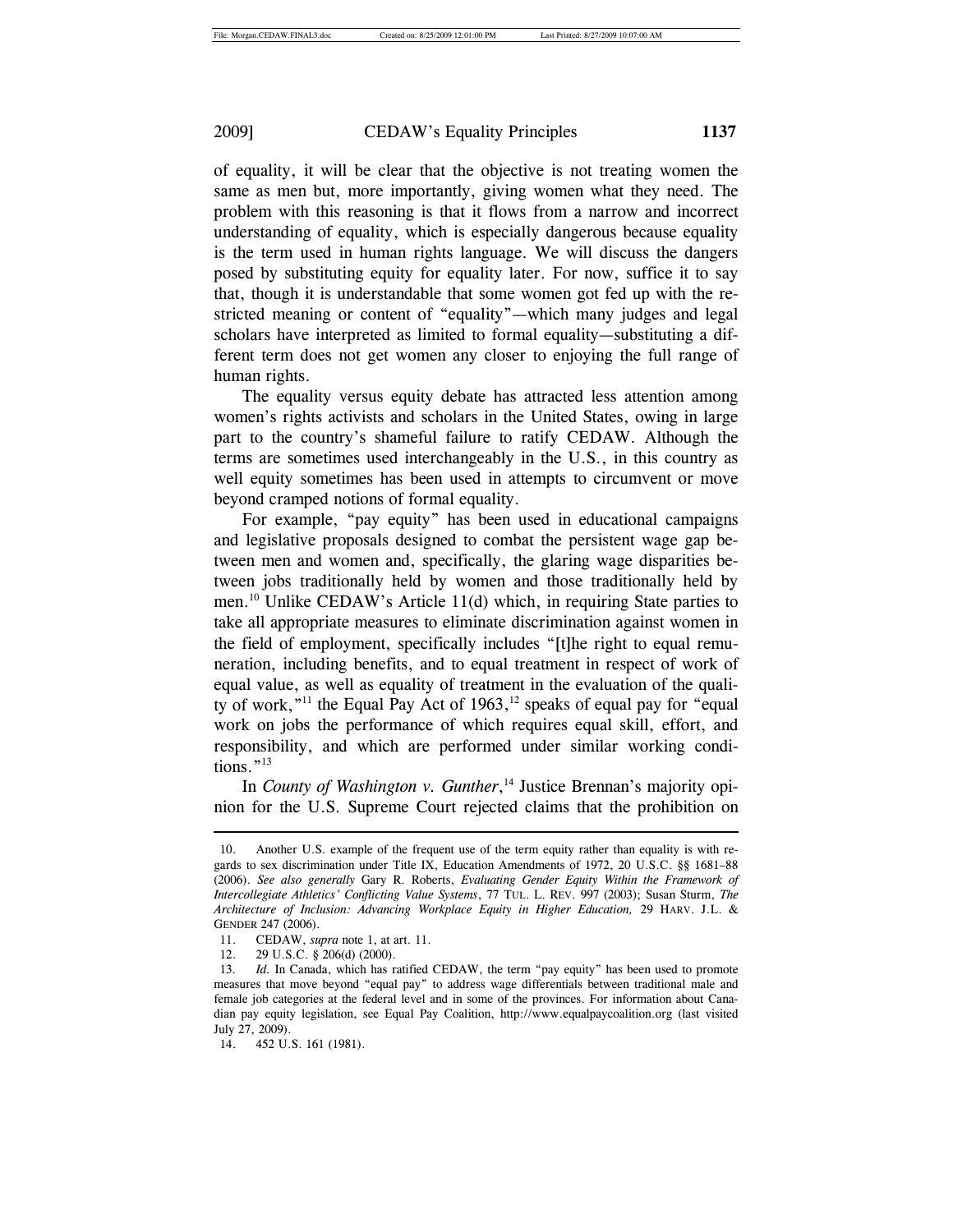sex-based wage discrimination in Title VII of the Civil Rights Act of 1964, was restricted to claims of equal pay for "equal work." But the Court emphasized that the claim before it was "not based on the controversial concept of 'comparable worth,'"15 and was careful to note that the case before it did "not require a court to make its own subjective assessment of the value of the . . . jobs, or to attempt by statistical technique or other method to quantify the effect of sex discrimination on the wage rates."16 Since the 1980's, the U.S. Congress has considered various proposals to address what is referred to as pay equity or comparable worth.<sup>17</sup> Although none of these broader measures have been adopted, it recently passed the Lilly Ledbetter Fair Pay Act of 2009, which overturns the U.S. Supreme Court's decision in *Ledbetter v. Goodyear Tire and Rubber Co.,*18 which held that charges of sex-based discrimination in pay under Title VII of the Civil Rights Act of 1964 must be filed within 180 days of the original discriminatory act rather than within 180 days of the last paycheck reflecting the disparate pay.19

Closer analysis of the significance of the terminology "equity" and "equality" could be beneficial to a better understanding of women's human rights in the U.S. and might help in broadening understandings of what is needed to achieve true equality for women there.

# II. EQUITY VS. EQUALITY: THE CEDAW COMMITTEE

In recent sessions, the CEDAW Committee has repeatedly called reporting countries' attention to the distinction between equity and equality both in its dialogues with country delegates and in its concluding comments or observations.<sup>20</sup> For example, the following exchanges are taken from the summary records of the Committee's constructive dialogues with  $\overline{a}$ 

 <sup>15</sup>*. Id.* at 166 (evaluating Title VII, Civil Rights Act of 1964, 42 U.S.C. §§ 2000e –2(a), –2(h)). 16*. Id.* at 181.

 <sup>17.</sup> For a description of the history of federal legislative attempts to address this issue, see LINDA LAVINE, CONG. RESEARCH SERV., THE GENDER WAGE GAP AND PAY EQUITY: IS COMPARABLE WORTH THE NEXT STEP? (2003), *available at* http://www.policyalmanac.org/ economic/archive/pay\_equity.pdf; CHARLES V. VALE & LINDA LEVINE, CONG. RESEARCH SERV., PAY EQUITY LEGISLATION IN THE 109TH CONGRESS (2005), *available at*  http://holt.house.gov/pdf/CRS\_on\_pay\_equity\_leg\_109th\_ Congress.pdf; WILLIAM G. WHITTAKER, CONG. RESEARCH SERV., THE FAIR LABOR STANDARDS ACT: CONTINUING ISSUES IN THE DEBATE (2008), *available at* http://assets.opencrs.com/rpts/RL34510\_20080528.pdf.

 <sup>18. 127</sup> S. Ct. 2162 (2007), *superseded by statute*, Lilly Ledbetter Fair Pay Act of 2009, Pub. L. No. 111-2, § 181, 123 Stat. 5.

 <sup>19</sup>*. Ledbetter*, 127 S. Ct. at 2165.

 <sup>20.</sup> As part of its efforts to harmonize its work with that of other treaty bodies, in 2008 the CEDAW Committee began using the terminology "concluding observations" rather than "concluding comments." Under the Committee's rules, these written responses to reporting countries are restricted to matters members raise in their questions to country delegations during the "constructive dialogue" session. In 2008, the CEDAW Committee also adopted for its future use the terminology "General Comments" rather than "General Recommendations" but continues to use both. We will use the terminology in effect at the time of the adoption of documents referenced herein.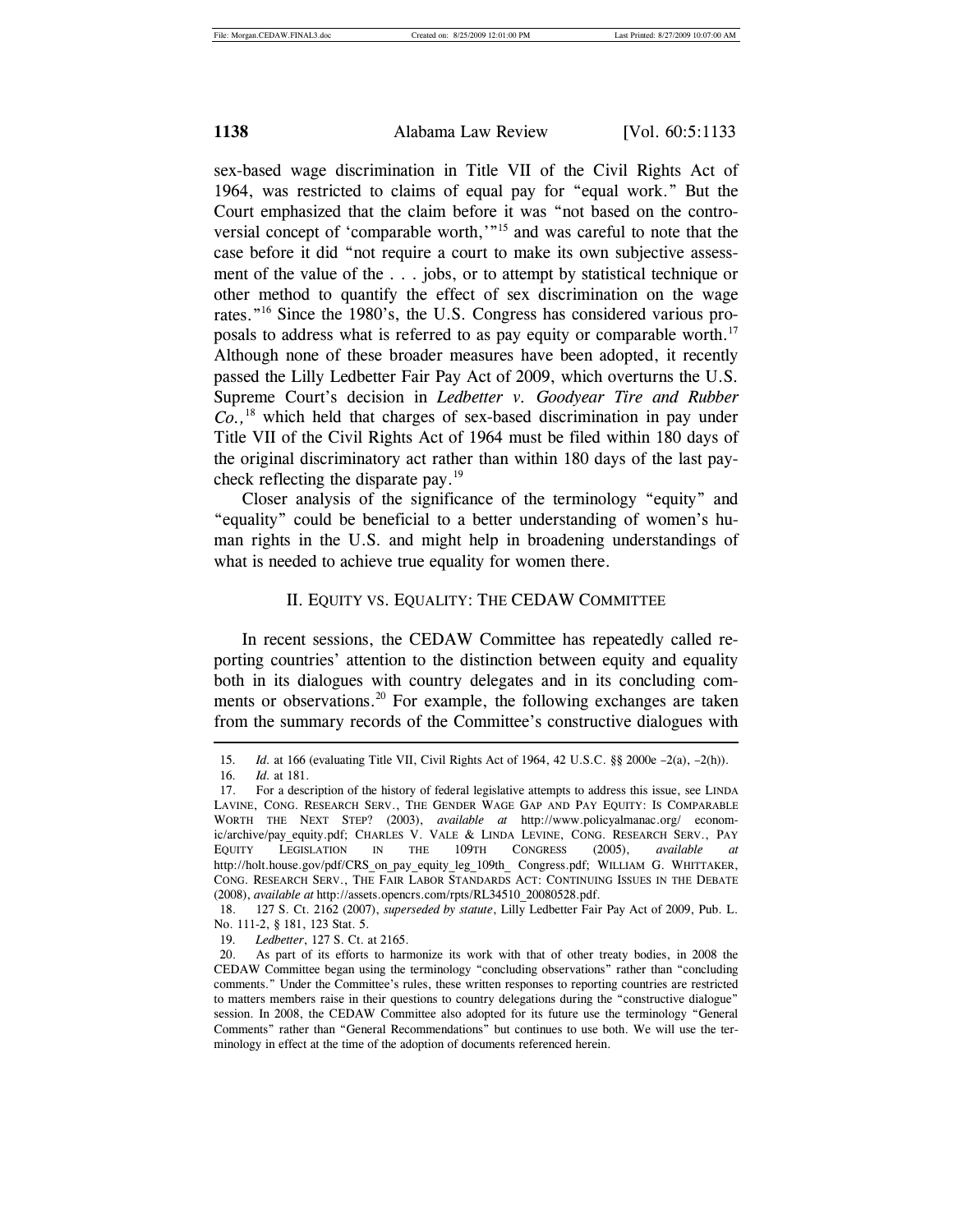the reporting countries of Chile and Cape Verde during the Thirty-Sixth Session in August 2006.

During her long service on the Committee, Hanna Beate Schöpp-Schilling, $2<sup>1</sup>$  from Germany, was a leader in the committee's efforts to urge governments to use the Convention's concept of "equality," as reflected in this summary of her questioning of the Chilean delegation during the committee's review of their country's most recent periodic report:

[Ms. Schöpp-Schilling] asked the delegation to clarify the distinction in its usage of the terms "equality" and "equity," noting that the Committee preferred the concept designated by the term "equality."22

Ms. Schöpp-Schilling recalled that, when the Beijing Declaration and Platform for Action had been adopted, conservative forces had attempted to replace the word "equality" with the term "equity." Why had the Chilean Government chosen to use the latter in its report and how was that term understood by the authorities? $2^{23}$ 

Ms. Clark of the Chilean delegation responded for the government.

As to the use of the terms "equity" and "equality," she clarified that the Government's ultimate goal was to ensure gender equality and that it used the word "equity" in connection with the mechanisms by which it sought to attain that goal. $^{24}$ 

During the same session, CEDAW Committee member Maria Regina Tavares da Silva, from Portugal, reminded the delegation from Cape Verde of the distinction between the two terms:

Ms. Tavares da Silva also sought clarification of the National Action Plan for the Advancement of Women, 1996–2000, and its priorities. How had the gender mainstreaming strategy worked and what evaluation had been carried out? Referring to the new action plan's title, the National Gender Equality and Equity Plan, she recalled that the Convention was concerned with the objective goal of gender equality, whereas equity was a subjective concept. What

 <sup>21.</sup> Dr. Schöpp-Schilling, who served on the Committee from 1989 to 2008, died in July 2009.

 <sup>22.</sup> Comm. on the Elimination of Discrimination Against Women, 36th Sess., *Summary Record of the 749th Meeting*, ¶ 20, U.N. Doc. CEDAW/C/SR.749 (Aug. 16, 2006).

 <sup>23.</sup> Comm. on the Elimination of Discrimination Against Women, 36th Sess., *Summary Record of the 750th Meeting*, ¶ 18, U.N. Doc. CEDAW/C/SR.750 (Aug. 16, 2006).

 <sup>24.</sup> Comm. on the Elimination of Discrimination Against Women, 36th Sess., *Summary Record of the 750th Meeting*, ¶ 33, U.N. Doc. CEDAW/C/SR.750 (Aug. 16, 2006).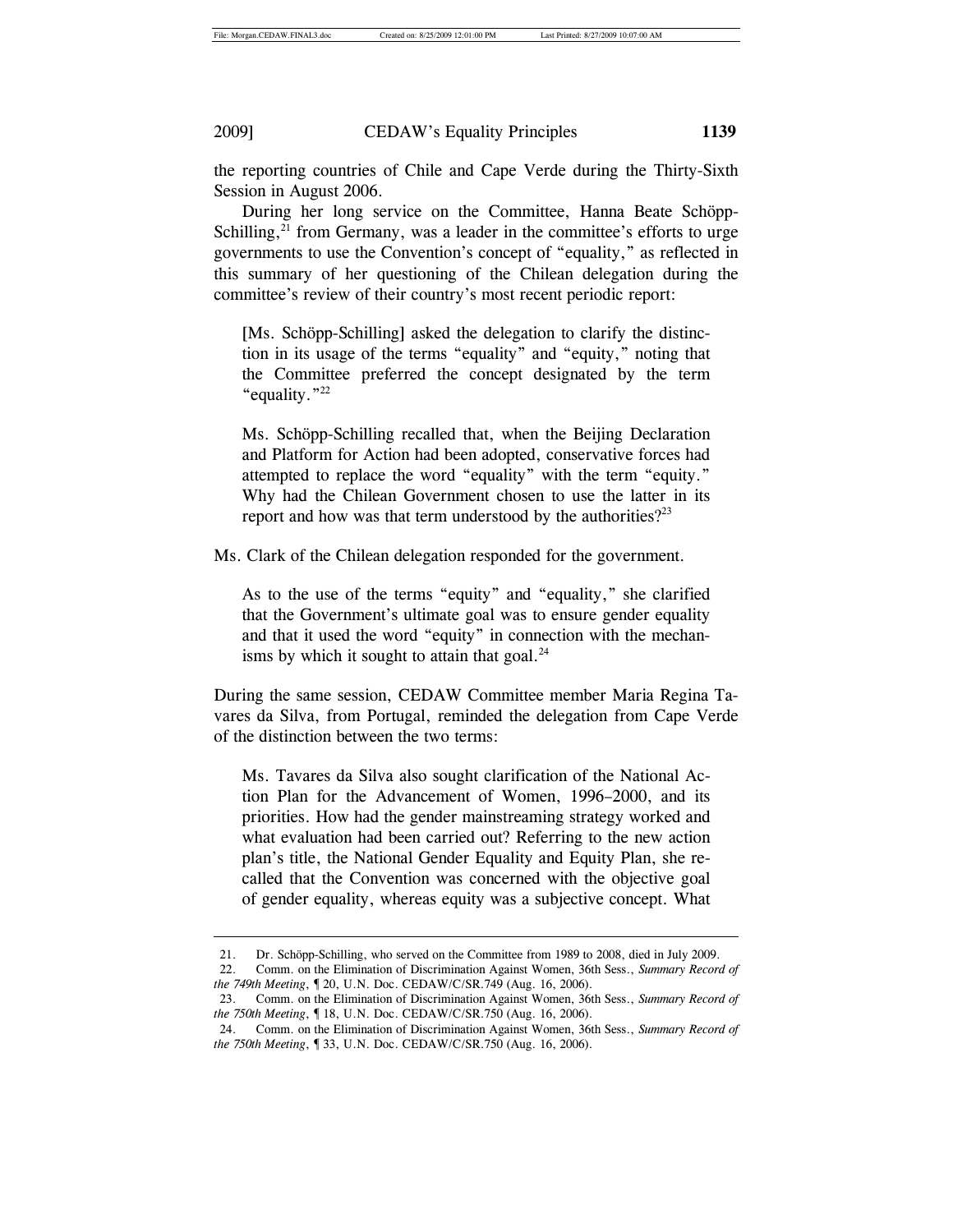were the new Plan's priorities and targets, and how would progress towards equality be measured?<sup>25</sup>

The CEDAW Committee's concluding comments or observations to reporting countries build upon such interchanges and contain frequent reminders of the importance of the distinction between these terms. For example, the Committee's January 2007 Thirty-Seventh Session's Concluding Comments to Colombia include the following concerns and recommendations.

While noting that the State party's definition of the principle of equality of women and men is directly in line with that of the Convention, and has been upheld by the Constitutional Court of Colombia, the Committee is concerned that, when applying temporary special measures, the State party's goal often is to achieve equity for women rather than to accelerate the achievement of de facto equality of women with men. It also notes that the concept of equity, rather than equality, is often used in the design and implementation of policies and programmes for women.<sup>26</sup>

The Committee draws the State party's attention to article 2 (a) of the Convention, which calls for the practical realization of the principle of equality between men and women. The Committee also draws the State party's attention to article 1 of the Convention, providing a definition of discrimination against women, and its link to article 4, paragraph 1, of the Convention and the Committee's general recommendation 25 on temporary special measures, in which the Committee clarified that such temporary special measures are a necessary means for accelerating achievement of women's de facto equality with men. It recommends that the State party encourage dialogue between representatives of public entities, academia and civil society in order to ensure that when the State party pursues the goal of equity for women its efforts are placed within the overall framework of the Convention's principle of de facto (substantive) equality between women and men.<sup>27</sup>

 <sup>25.</sup> Comm. on the Elimination of Discrimination Against Women, 36th Sess., *Summary Record of the 753rd Meeting*, ¶ 39, U.N. Doc. CEDAW/C/SR.753 (Aug. 18, 2006).

 <sup>26.</sup> Comm. on the Elimination of Discrimination Against Women, 37th Sess., *Concluding Comments of the Committee on the Elimination of Discrimination Against Women: Colombia*, ¶ 16, U.N. Doc. CEDAW/C/COL/CO/6 (Feb. 2, 2007).

 <sup>27</sup>*. Id.* ¶ 17.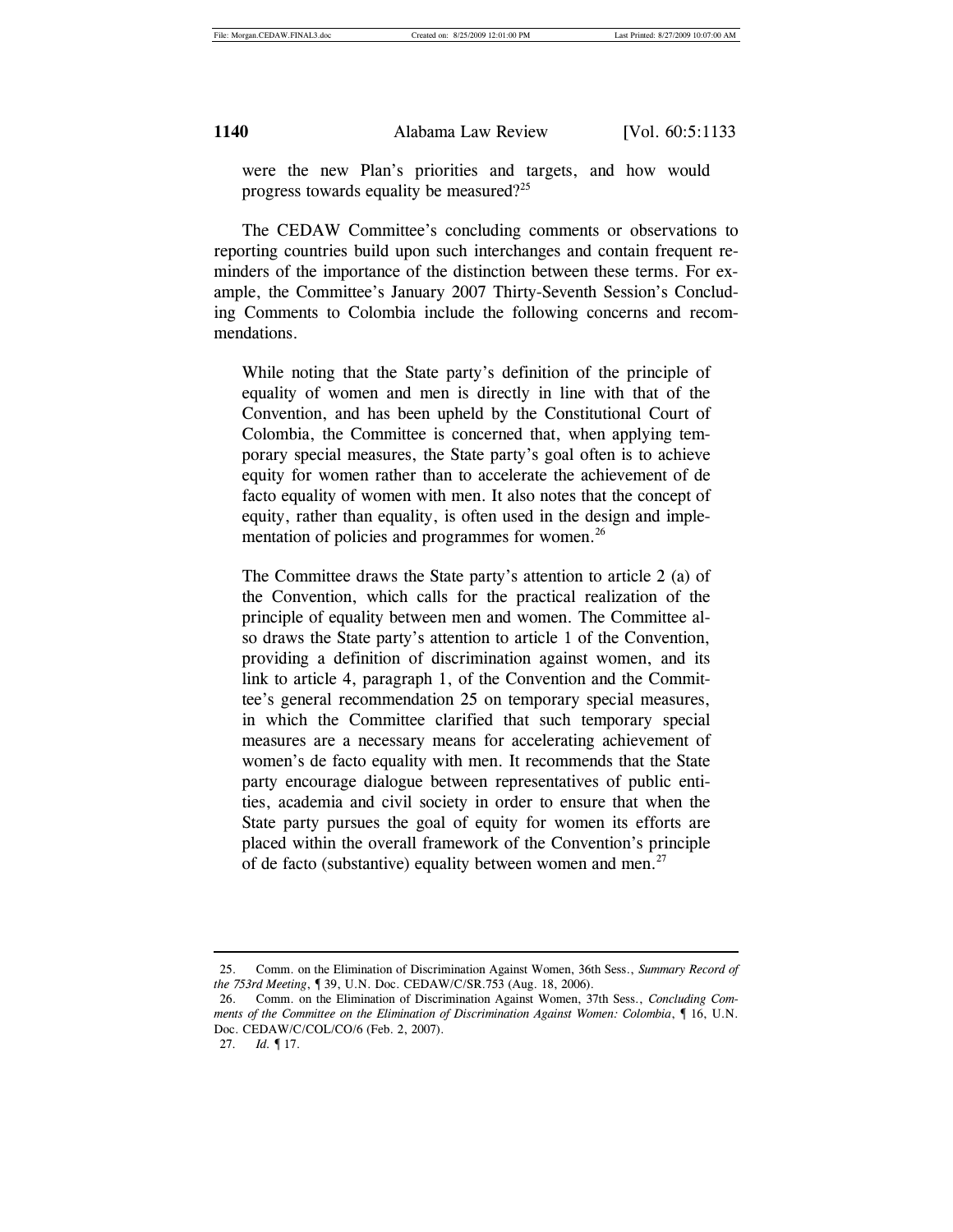The Committee continued to stress the importance of using equality rather than equity in its Concluding Comments to Vanuatu from the Thirty-Eighth Session in June 2007.

The Committee notes with concern that, while the Convention refers to the concept of equality, the terms "equality" and "equity" are used in the State party's plans and programmes in such a way that could be interpreted as being synonymous or interchangea $ble.$ <sup>28</sup>

The Committee requests the State party to take note that the terms "equity" and "equality" are not synonymous or interchangeable, and that the Convention is directed towards eliminating discrimination against women and ensuring de jure and de facto (formal and substantive) equality between women and men. The Committee therefore recommends that the State party expand the dialogue among public entities, civil society and academia in order to clarify the understanding of equality in accordance with the Convention.<sup>29</sup>

The CEDAW Committee is not alone in its concern about the dangers of using equality and equity interchangeably. In its 2000 paper, *Building on Achievements: Women's Human Rights Five Years after Beijing*, the United Nations High Commissioner for Human Rights pointed out the cross-cutting nature of the important distinction between the words "equity" and "equality" in international human rights law:

 The legal principles of equality and non-discrimination are at the core of human rights treaties and declarations, and provide the foundation for the enjoyment of human rights. The Convention on the Elimination of All Forms of Discrimination against Women elaborates this principle as it applies in all aspects of women's lives.

 It is clear that the term "equity", which is conditioned by subjective criteria, cannot become a substitute for the fundamental legal principle of equality. Thus any language in the draft document for the five-year review of the Fourth World Conference on Women that would suggest replacement of the principle of equality

l

 <sup>28.</sup> Comm. on the Elimination of Discrimination Against Women, 38th Sess., *Concluding Comments of the Committee on the Elimination of Discrimination Against Women: Vanuatu*, ¶ 14, U.N. Doc. CEDAW/C/VUT/CO/3 (June 11, 2007).

 <sup>29</sup>*. Id.* ¶ 15.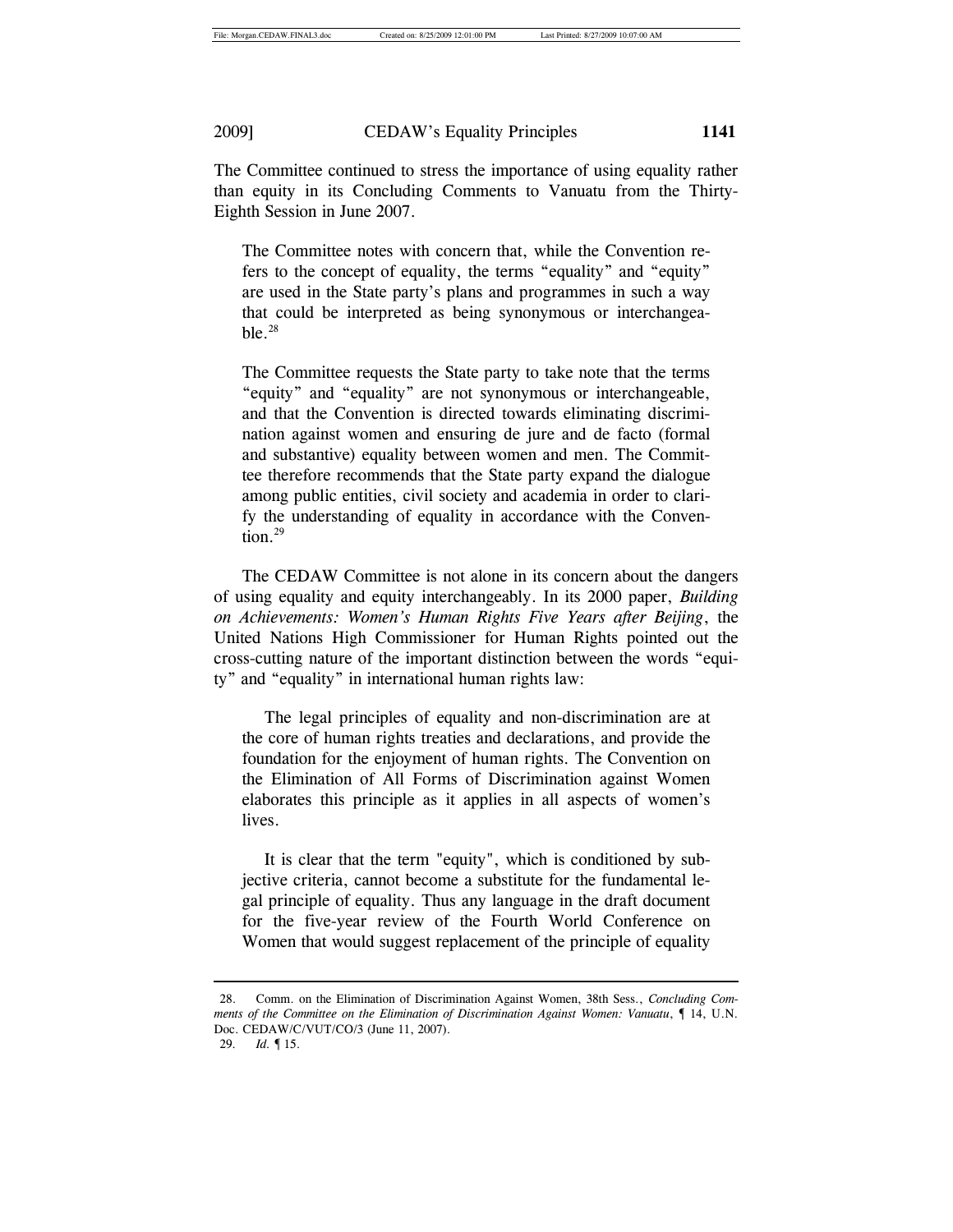by "equity" would undermine this principle, and should be avoided.30

# III. CEDAW'S EQUALITY PRINCIPLES

# *A. The Principle of Nondiscrimination*

CEDAW's title itself announces its purpose of eliminating "all forms" of discrimination against women. The general definition of "discrimination against women" in Article 1 embodies a broad principle of equality.

For the purposes of the present Convention, the term "discrimination against women" shall mean any distinction, exclusion or restriction made on the basis of sex which has the effect or purpose of impairing or nullifying the recognition, enjoyment or exercise by women, irrespective of their marital status, on a basis of equality of men and women, of human rights and fundamental freedoms in the political, economic, social, cultural, civil or any other field. $31$ 

Article 1's definition of discrimination against women helps us greatly in understanding the close relationship between equality and nondiscrimination. But it is also important because it is a legal definition that states are obligated to make part of their national normative framework when they ratify the convention.<sup>32</sup> This means that legislators, judges, and other officials charged with promulgating laws or administering justice must not base their work in a different conception, though admittedly they sometimes do. Over the years, how many Latin American judges and legislators have been heard to say that they do not consider it discriminatory or in violation of the principle of equality when different evidence is required to prove adultery depending on whether the offender is the man or the woman, or that they do not see a problem with extinguishing the penalty if a rapist marries his victim? Obviously, these ideas can only be maintained if one does not understand what is legally prohibited by CEDAW.

Moreover, if we carefully analyze CEDAW's definition of discrimination we see that there are other important aspects. First, it establishes that discrimination can exist in different forms: distinctions, exclusions, or restrictions. This alerts us to the variety of discriminatory practices that

l

 <sup>30.</sup> U.N. High Comm'r for Human Rights, *Building on Achievements: Women's Human Rights Five Years After Beijing*, May 2000, *available at* http://www.unhchr.ch/html/ menu2/contribeijing.htm, ¶ 11–12 (last visited July 27, 2009).

 <sup>31.</sup> CEDAW, *supra* note 1, at art.1.

 <sup>32.</sup> CEDAW, *supra* note 1, at art. 2.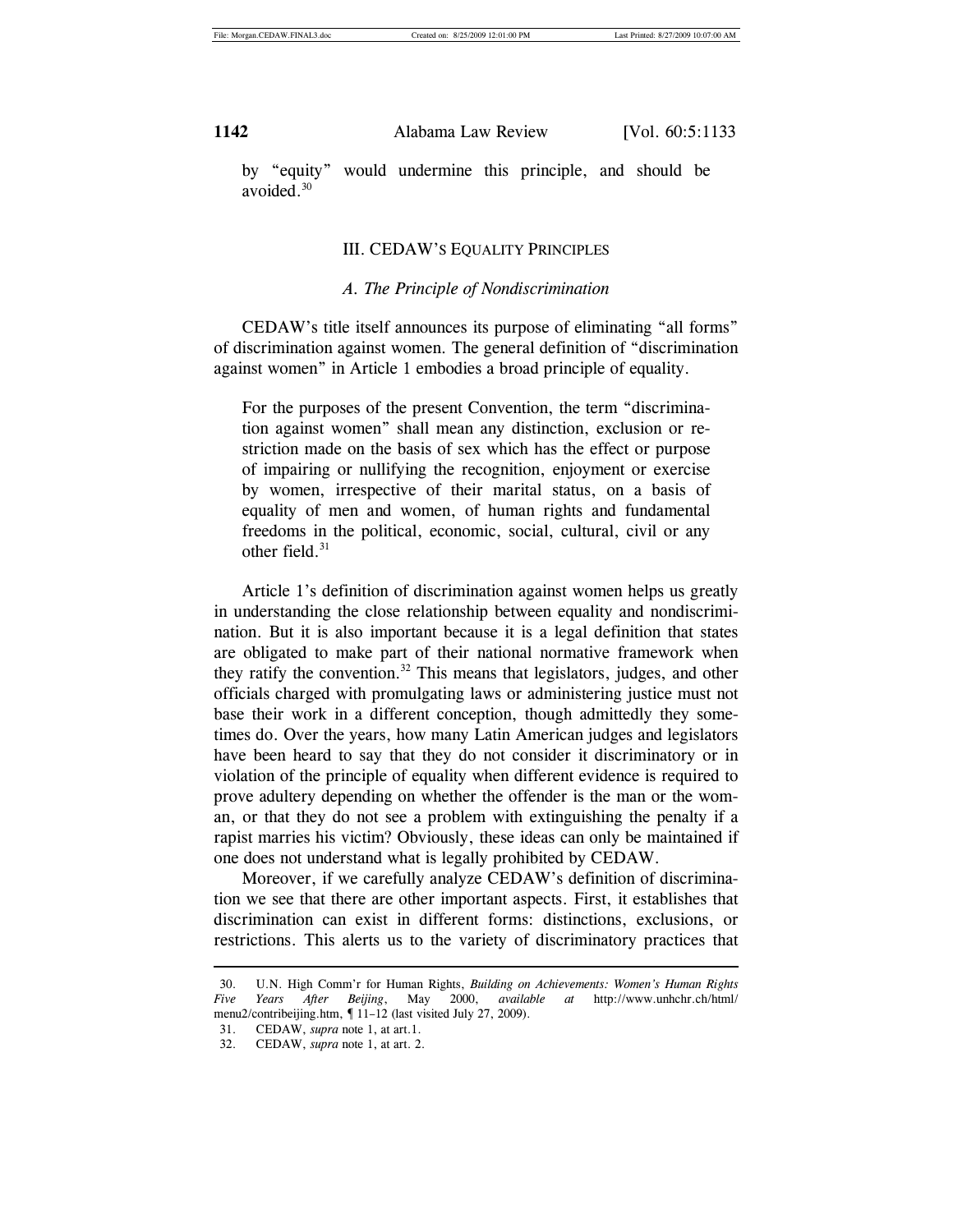can be encountered, at times even in the form of "rights" or "protection." For example, according to this definition, any action that affects women's right to reproductive health by restricting our options to decide about our own bodies is discriminatory. It is also discriminatory when women are excluded from certain careers even through indirect means, as well as when we are viewed as the only ones capable of doing certain jobs.

Another important aspect of the definition is that it recognizes that discriminatory acts include those that have either the "purpose" or the "effect" of violating the human rights of women. This means that it prohibits not only those acts that intentionally discriminate such as laws that provide that married women cannot freely dispose of their property, but also those acts that, without having the intent to do so, result in discrimination against women. Examples of discrimination in results are laws that supposedly "protect" women by prohibiting them from engaging in dangerous jobs, night jobs, etc. and laws that have a disproportionately negative impact on women.

This definition also makes clear that there can be differing degrees of discrimination, as it can be partial ("threaten") or can be total ("annul"). Thus CEDAW not only prohibits the total negation of a right but also negating certain aspects of a right. One example of the latter is presented by laws that allow women to be citizens of a country but do not allow us to pass citizenship to our daughters and sons.

Article 1 also expressly provides that the discriminatory act can occur at different stages in the existence of a right: the recognition, the enjoyment, or the exercise. The first stage refers to the moment of creation of laws that establish the right. The second refers to the necessities for satisfying this right, and the third to the active aspect of the right. This implies that there must be some mechanism through which the rights holder can denounce the violation of her right and obtain redress for it. Thus CEDAW obligates the State (1) to recognize women's rights, (2) to provide the material and spiritual conditions so that we can enjoy them, and (3) to create the mechanisms for denouncing their violation and obtaining redress.

CEDAW defines discrimination as an act that violates the principle of equality and it recognizes women as legal subjects equal to men in human dignity, establishing a concept of equality that is not androcentric but based on the protection of women's human rights.

Article 1 also specifies that discrimination is prohibited "irrespective of their marital status<sup>33</sup> to emphasize that the Convention intends to eliminate all discrimination against women, including discrimination within matrimony.

 <sup>33.</sup> CEDAW, *supra* note 1, at art. 1.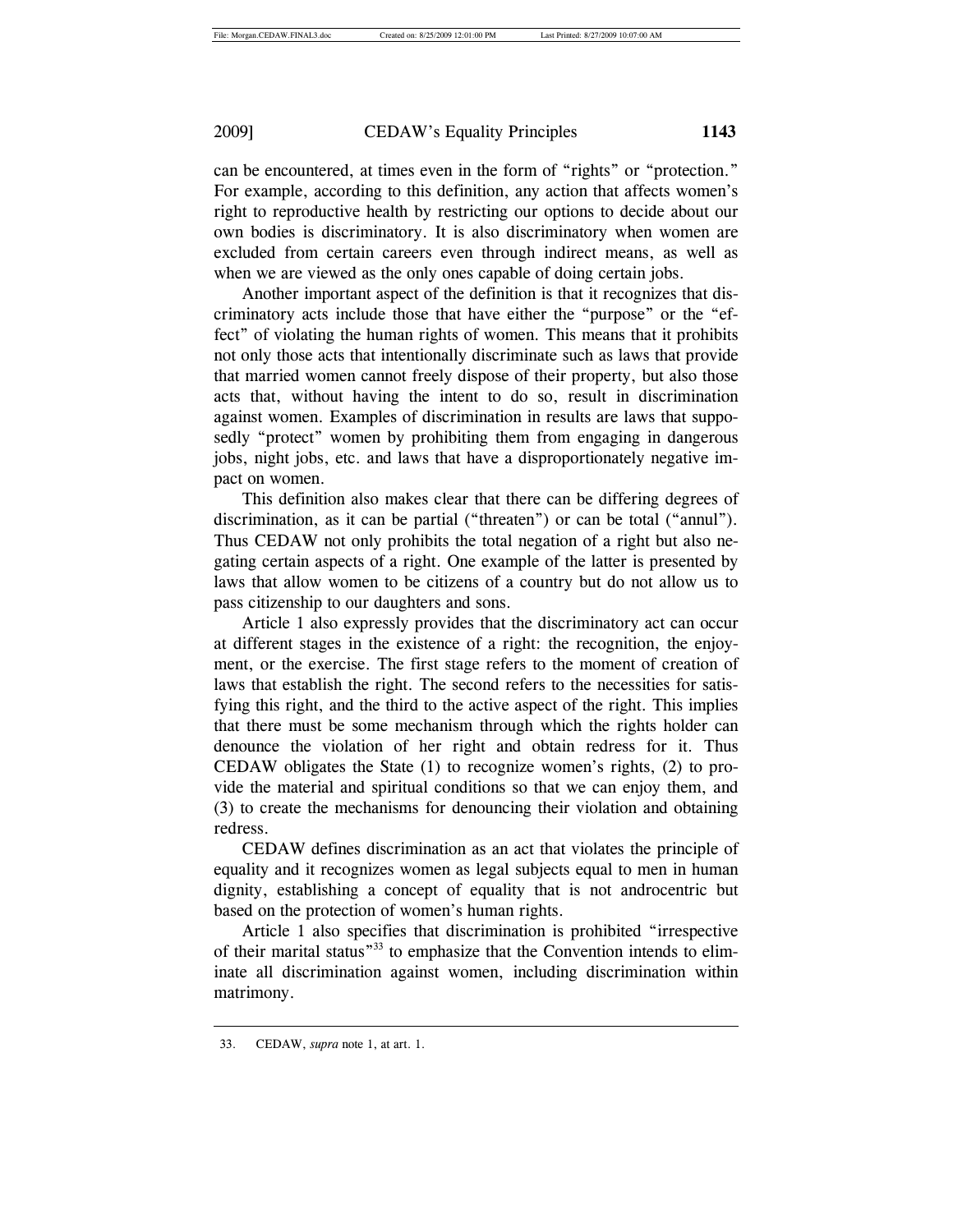Finally, the Convention's definition prohibits discrimination in all spheres. The last phrase, "or any other field,"<sup>34</sup> clearly includes the private or family sphere where so many violations of women's human rights occur. It also means that discrimination against any woman based on other conditions such as race, class, disability, or sexual identity or orientation is prohibited.

Reading Article 1's definition of discrimination alongside other articles of CEDAW reveals that by intending to eliminate the de facto and de jure discrimination that any woman can suffer, the convention intends to achieve not only de jure equality but de facto equality not only between men and women but also between women. The goal is social transformation, social change that goes far beyond legislative change, though including it.

# *B. The Principle of State Obligation*

Article 2 on state obligations is another key provision for understanding CEDAW's broad concept of equality.

States parties condemn discrimination against women in all its forms, agree to pursue by all appropriate means and without delay a policy of eliminating discrimination against women and, to this end, undertake:

(a) To embody the principle of the equality of men and women in their national constitutions or other appropriate legislation if not yet incorporated therein and to ensure, through law and other appropriate means, the practical realization of this principle;

(b) To adopt appropriate legislative and other measures, including sanctions where appropriate, prohibiting all discrimination against women;

(c) To establish legal protection of the rights of women on an equal basis with men and to ensure through competent national tribunals and other public institutions the effective protection of women against any act of discrimination;

(d) To refrain from engaging in any act or practice of discrimination against women and to ensure that public authorities and institutions shall act in conformity with this obligation;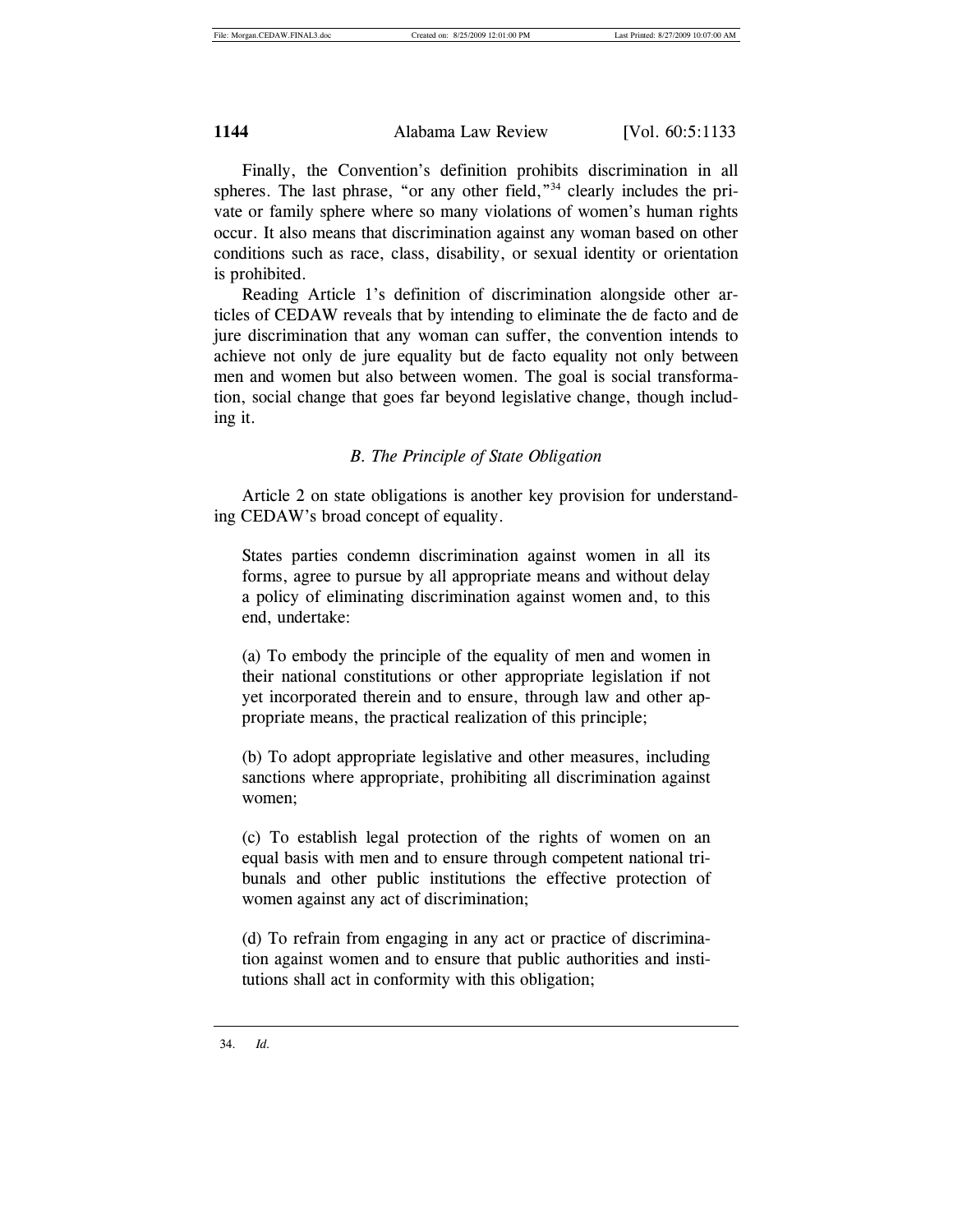(e) To take all appropriate measures to eliminate discrimination against women by any person, organization or enterprise;

(f) To take all appropriate measures, including legislation, to modify or abolish existing laws, regulations, customs and practices which constitute discrimination against women;

(g) To repeal all national penal provisions which constitute discrimination against women.<sup>35</sup>

The adoption of CEDAW was a first step in the necessary development of a judicial doctrine that joins equality between women and men and nondiscrimination against women with the principle of state responsibility. CEDAW differs from other international instruments that declare equality and prohibit discrimination. CEDAW does not stop with imposing a general obligation on States to recognize the equality before the law of women with men, as well as to recognize women's right to identical legal capacity and to the same opportunities to exercise this capacity.<sup>36</sup> It goes further to describe in detail state obligations relating to a series of human rights in order to achieve this equality. Also, as already pointed out, it not only prohibits discrimination against women but gives it a very detailed and extensive definition.

Among the obligations that CEDAW's separate articles establish to achieve equality between men and women are, for example, the mandate to State parties to eliminate discrimination against women in marriage and the family and to assure equality between men and women in the enjoyment of the right to choose a domicile and residence.<sup>37</sup> CEDAW also obligates State parties to assure women the right to vote and be elected, to participate in the formulation of public policies and in nongovernmental organizations and associations.<sup>38</sup> States are obligated to adopt all appropriate measures to eliminate discrimination against women in the spheres of employment,<sup>39</sup> health,<sup>40</sup> education,<sup>41</sup> and to assure women's participation

l

 <sup>35.</sup> CEDAW, *supra* note 1, at art. 2.

<sup>36.</sup> *Id.* at art. 15.<br>37. *Id.* at art. 16.

 <sup>37</sup>*. Id.* at art. 16.

 <sup>38</sup>*. Id.* at art. 7. *See also* Françoise Gaspard, *Unfinished Battles: Political and Public Life, in* THE CIRCLE OF EMPOWERMENT, *supra* note 2, at 145.

 <sup>39.</sup> CEDAW, *supra* note 1, at art. 11. *See also* Pramila Patten, *Personal Reflection: Opportunities and Traps—The Informal Labor Market, in* THE CIRCLE OF EMPOWERMENT, *supra* note 2, at 179; Hanna Beate Schöpp-Schilling, *Impediments to Progress: The Formal Labor Market, in* THE CIRCLE OF EMPOWERMENT, *supra* note 2, at 159.

 <sup>40.</sup> CEDAW, *supra* note 1, at art. 2(f); *id.* at art. 5(a); *id.* at art. 10h; *id.* at art. 11.1(f); *id.* at art 11.2(d); *id.* at art. 12; *id.* at art. 14.2(b); *id.* at art. 14.2(h); *id.* at 16(e)(1). *See also* Carmel Shalev, *Women's Health: Accommodating Difference, in* THE CIRCLE OF EMPOWERMENT, *supra* note 2, at 196.

 <sup>41.</sup> CEDAW, *supra* note 1, art. 10.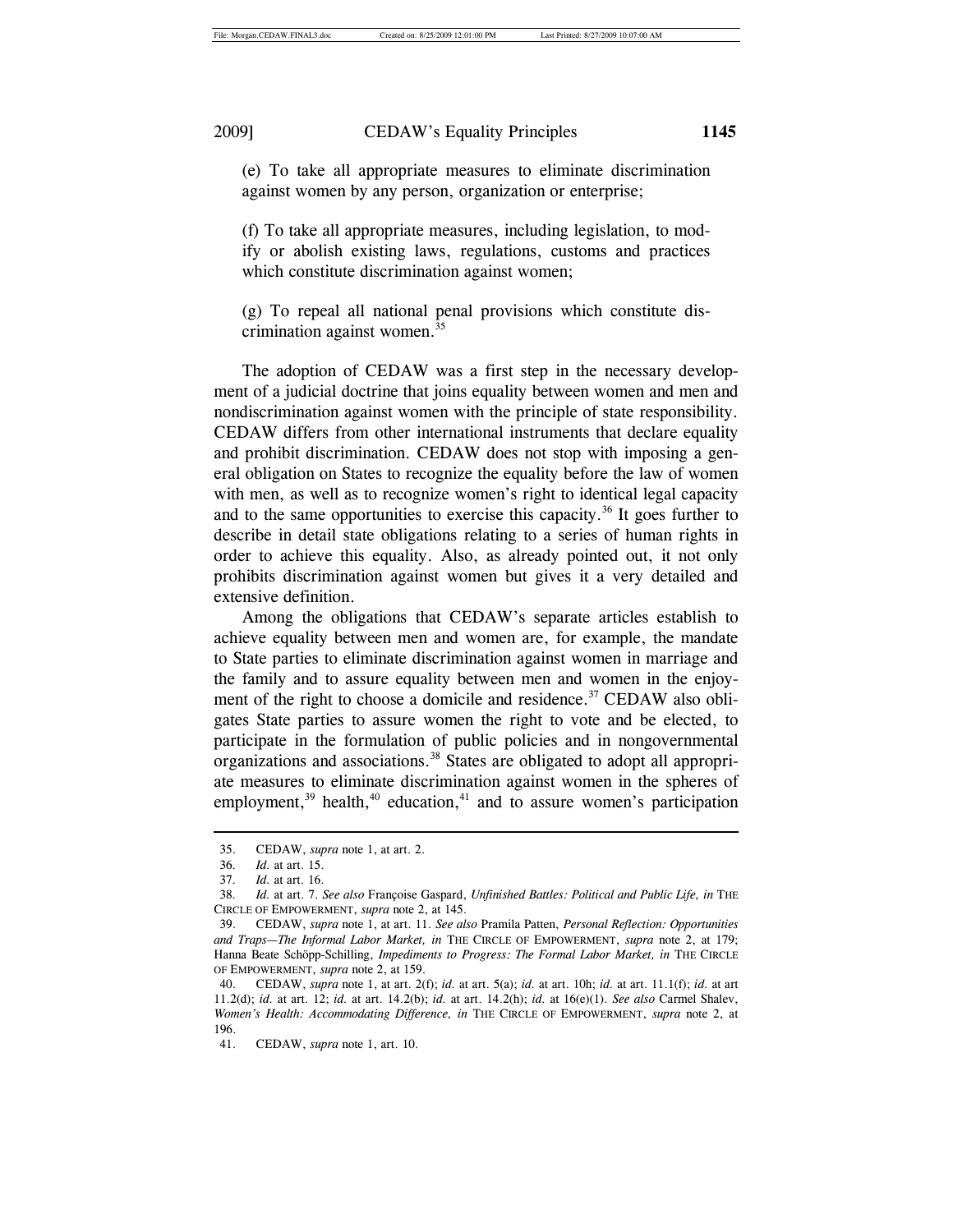in social and economic life in conditions of equality with men.<sup>42</sup> A special article addresses ending discrimination against rural women.<sup>43</sup> CEDAW also establishes that State parties must prohibit all discrimination in law or in practice and guarantees women effective protection against all acts of discrimination practiced by any person, organization, or company.<sup>44</sup> Perhaps even more important, given that masculine and feminine roles are socially constructed and maintained through patriarchal culture, CEDAW provides that State parties are obligated to take all appropriate measures to modify socio-cultural patterns and stereotypes, and to eliminate prejudices and cultural practices based in sexist ideas.<sup>45</sup> And through its General Recommendation 19, the CEDAW Committee has clarified that violence against women is discrimination against women that states are obligated to address.46

CEDAW also addresses the particularities of the biological differences between men and women, establishing among other things, that measures directed to protecting maternity are not considered discriminatory.<sup>47</sup> Also, as will be discussed in greater detail below, recognizing the unequal history that women have suffered, CEDAW sanctions, and when appropriate requires, special measures of a temporary character, or affirmative action, in order to accelerate the achievement of equality between women and men.<sup>48</sup>

# *C. The Principle of Substantive Equality*

# *1. Substantive Equality and Equality of Results*

To achieve substantive equality in all spheres CEDAW requires two types of actions by the State: (1) actions to achieve equality of opportunity between men and women, and (2) actions to correct the inequalities of power between men and women. The first type of action requires that all women regardless of their race, ethnicity, etc. have the right to equality of  $\overline{a}$ 

 <sup>42</sup>*. Id.* at art. 13.

 <sup>43</sup>*. Id.* at art. 14. *See also* Aída González Martínez, *Rights of Rural Women: Examples from Latin America, in* THE CIRCLE OF EMPOWERMENT, *supra* note 2, at 212.

 <sup>44.</sup> CEDAW, *supra* note 1, at art. 2.

 <sup>45</sup>*. Id.* at art. 5. *See also* Frances Raday, *Culture, Religion, and CEDAW's Article 5(a)*, *in* THE CIRCLE OF EMPOWERMENT, *supra* note 2, at 68.

 <sup>46.</sup> CEDAW, *supra* note 1, art. 5; Comm. on the Elimination of Discrimination Against Women, 11th Sess., *General Recommendation 19* (Jan. 20–30, 1992), *available at* http://www.un.org/womenwatch/daw/cedaw/recommendations. *See also* Heisoo Shin, *CEDAW and Violence Against Women: Providing the "Missing Link," in* THE CIRCLE OF EMPOWERMENT, *supra* note 2, at 223; SALLY ENGLE MERRY, HUMAN RIGHTS & GENDER VIOLENCE: TRANSLATING INTERNATIONAL LAW INTO LOCAL JUSTICE 72 (2006).

 <sup>47.</sup> CEDAW, *supra* note 1, at art. 4.2.

 <sup>48.</sup> *Id.* at art.4.1; Comm. on the Elimination of Discrimination Against Women, 30th Sess., *General Recommendation 25* (Jan. 12–20, 2004), *available at* http://www.un.org/womenwatch/daw/cedaw/ recommendations.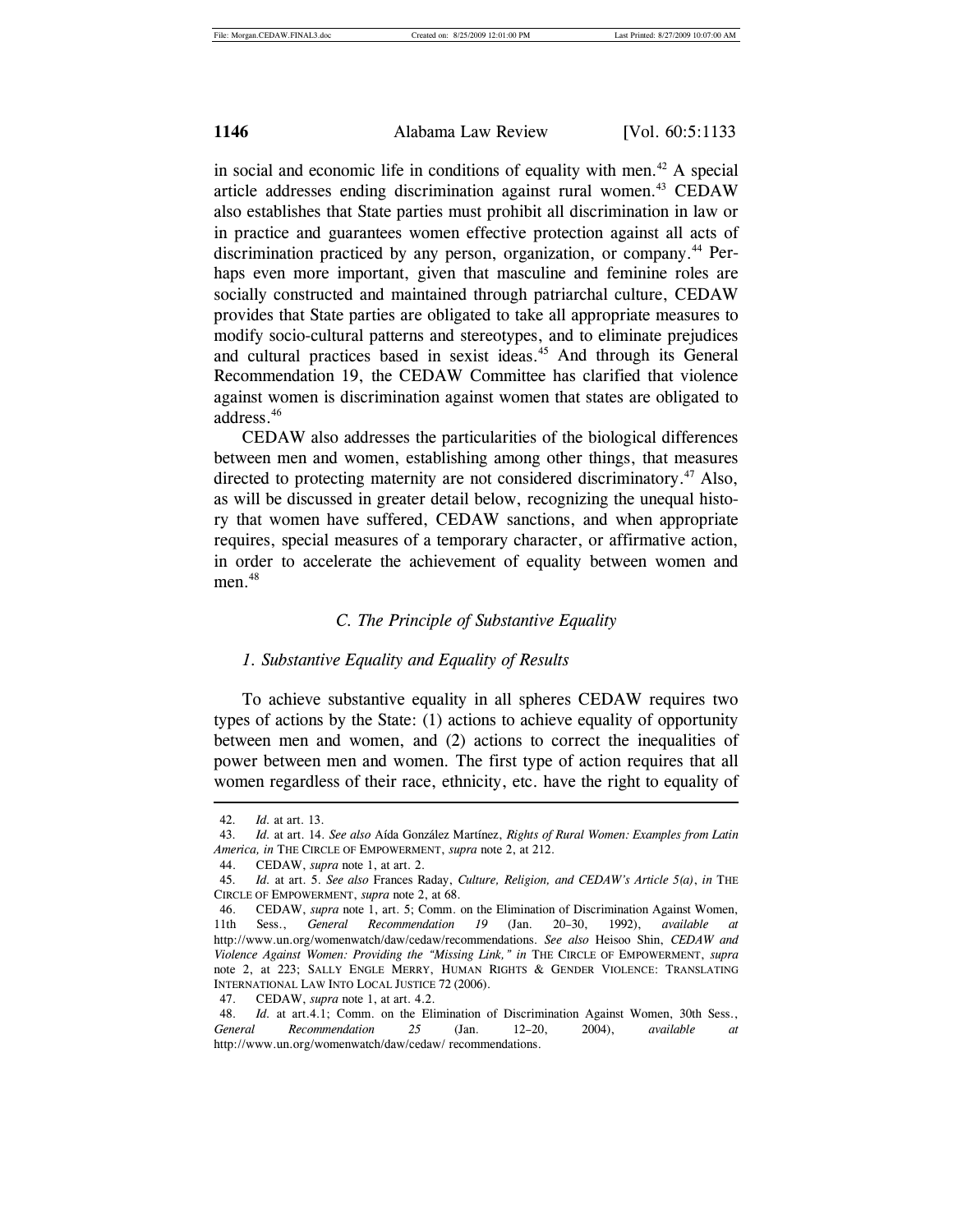opportunities with men of access to the resources of a country or community. This must be guaranteed through laws and policies with their respective mechanisms and institutions to assure compliance.

Also, CEDAW establishes that the basis for evaluating whether a state is providing women equal opportunities to those of men is equality of results.<sup>49</sup> Thus, for CEDAW the indicators of equality are not in policies, law, or institutions that have been created to give opportunities to women, but in what all these laws and policies have achieved. For example, according to CEDAW, substantive equality has not been achieved, even though laws and special policies exist to advance or improve women's opportunities, if these have not really and effectively resulted in women having the opportunities that men have in all spheres of life.

To achieve equal opportunities, CEDAW requires that the differences and inequalities between men and women be taken into account. Obviously, there are real biological differences between men and women. But according to human rights theory and the principle of equality contained in domestic constitutions, these differences do not have to cause inequality. Rather, such inequality is prohibited. If the principle of equality referred only to equality between people who have no differences, there would be no reason for its existence. The prohibition on discrimination is a prohibition on discriminating based on factors such as sex, race, age—all conditions that have biological and social elements that differentiate some from others.

Biological differences produce inequalities or disadvantages for women because due to androcentrism most laws and policies function with a standard that is based on the masculine sex. Thus, physical force and the fact that men do not get pregnant are conditions that translate into demands on women if we want to have the same opportunities. But in addition, there are inequalities in the social order due to gender that result in disadvantages and inequalities for women. For example, inequalities are generated due to women's double or triple workloads, the fact the women are more vulnerable to sexual violence, and the fact that we have been subjected to thousands of years of subordination and oppression. All these are conditions generated by the social construction of gender and not by biological differences.<sup>50</sup> For this reason, it is important that laws, policies, mechanisms, and institutions that are created to achieve equal opportunities for women take into account the various ways in which women are unequal to men. This means that they must take into account when inequality is due to biology and when it is due to gender, and that they also must

 <sup>49.</sup> CEDAW, *supra* note 1, at art. 2(a).

 <sup>50</sup>*. See generally* A MIND OF ONE'S OWN: FEMINIST ESSAYS ON REASON AND OBJECTIVITY (Louise M. Antony & Charlotte E. Witt eds., 2d ed. 2001).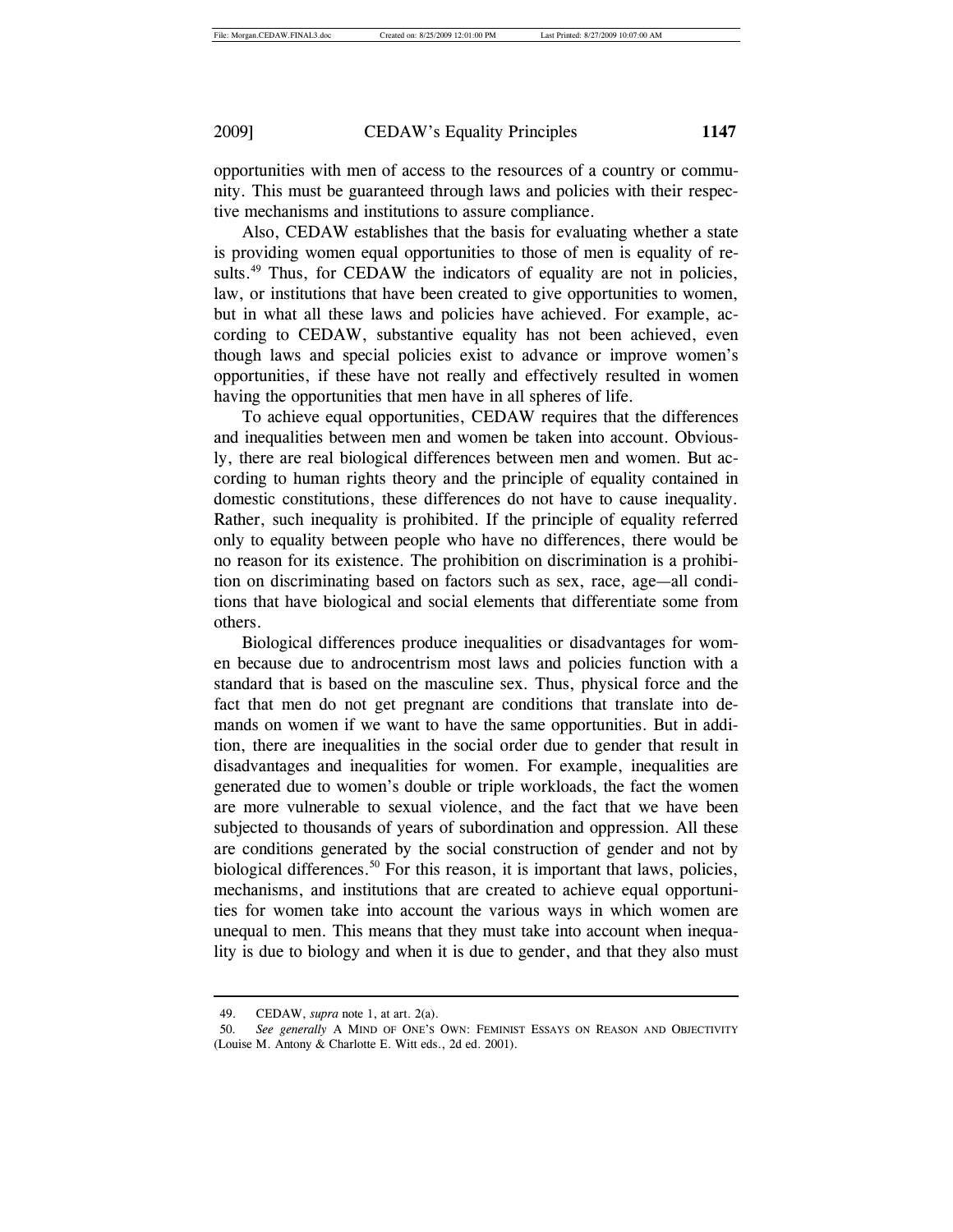reflect an awareness that most existing policies are not neutral but are based on the masculine standard.

For example, a policy to equalize women's opportunities in employment, however good it is, will not result in women having equal opportunities with men in employment if it does not take into account that there are other laws and policies that influence employment that disadvantage women. For this reason, CEDAW demands that in implementing a policy of equal opportunities, the social factors that affect this inequality be taken into account. It is not only necessary that women have equal opportunities with men but also that we have equal access to these equal opportunities. Thus Article 3 of CEDAW establishes that the State is obligated to create the social and economic conditions and the services, such as childcare centers, safe transportation, security against sexual and gender violence, access to information, etc, that are required, whether due to women's biological conditions or gender, to enable women to take advantage of the opportunities offered.51

But taking differences into account does not always result in substantive equality. We know that another form in which the State has treated the theme of equality between men and women is by taking women's differences from men into account in order to "protect" them, as for example, by prohibiting them to work at night. According to CEDAW, these protections are not appropriate means of achieving equality because they do not result in women having the same opportunities that men have of access to all the resources of the country. Also such protective measures are not appropriate means for achieving substantive equality if they reinforce myths and stereotypes that for centuries have resulted in sex discrimination and in inequality of women.

# *2. Article 4.1 and Temporary Special Measures*

The second type of action CEDAW requires of the State in order to achieve substantive equality is the implementation of corrective measures where needed to eliminate the inequalities and disadvantages of women with respect to men. This means measures that eliminate the inequalities of power between the sexes. CEDAW addresses the issue of special measures in Article 4.1 and 4.2:

1. Adoption by States Parties of temporary special measures aimed at accelerating *de facto* equality between men and women shall not be considered discrimination as defined in the present Convention, but shall in no way entail as a consequence the maintenance of un-

 <sup>51.</sup> CEDAW, *supra* note 1, at art. 3.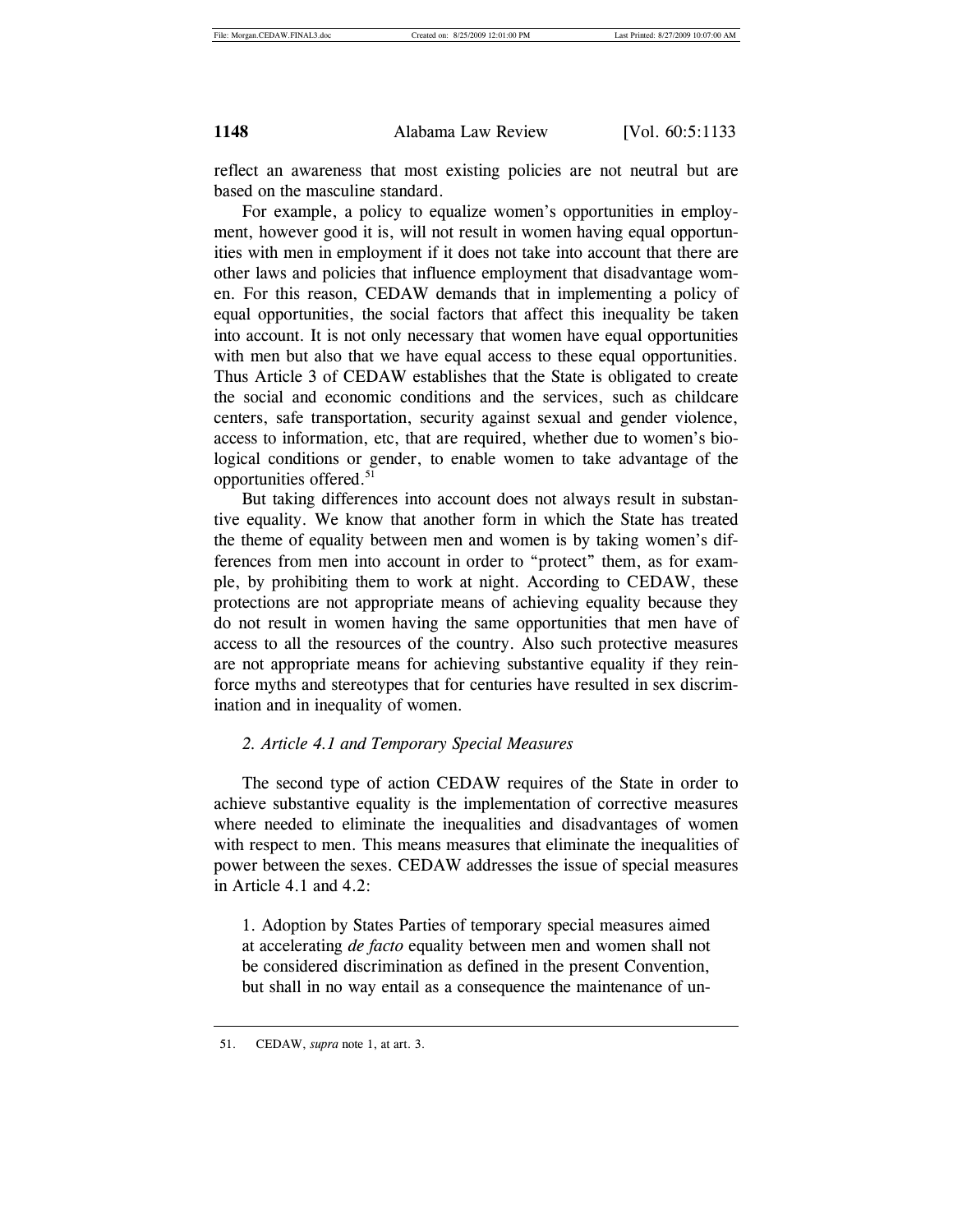equal or separate standards; these measures shall be discontinued when the objectives of equality of opportunity and treatment have been achieved.

2. Adoption by States Parties of special measures, including those measures contained in the present Convention, aimed at protecting maternity shall not be considered discriminatory.<sup>52</sup>

Article 4.1 sanctions and encourages states' adoption of special measures of a temporary nature to compensate women for masculine privileges due to the structures of gender that have been based on the masculine standard. Indeed, resort to such measures is required under CEDAW's repeated mandates that "State Parties shall take . . . all appropriate measures" to eliminate discrimination against women.53 Given that for centuries men have had privileges based on their sex/gender, the state is required to take measures that give women advantages in order to equalize access to a determined space or right. Thus, to achieve substantive equality in employment, for example, the State may be obligated to adopt corrective measures or engage in affirmative actions that give women priority to compensate for the privileges that men have had in the past and that they continue to enjoy so long as the standards continue being masculine. These measures must be maintained until real or substantive equality between men and women is achieved, bearing in mind that there are also unequal power relations between subgroups of women that must be taken into account.<sup>54</sup>

# *i. The History of Article 4.1's Concept of Temporary Special Measures*

To understand the Convention's concept of special measures, it is useful to look at the history of the drafting of Article 4. From the beginning, Member States participating in the working group of the Commission on the Status of Women which was preparing the draft text of CEDAW struggled to reach agreement on the proper placement and wording of the provision that became Article 4. Their differences of opinion on placement issues focused (1) on whether such a provision should be in the section on general provisions and (2) on the nature of the provision's relationship to other articles of CEDAW. Their discussions also stressed the need for clearly distinguishing between temporary special corrective or compensa l

 <sup>52</sup>*. Id.* at art. 4.

 <sup>53</sup>*. Id.* at art. 3.

 <sup>54</sup>*. See generally* International Woman's Rights Action Watch, *Addressing Intersectional Discrimination With Special Temporary Measures*, Asia Pacific Occasional Papers Series, No. 8 (2006), *available at* http://ssrn.com/abstract=1146820.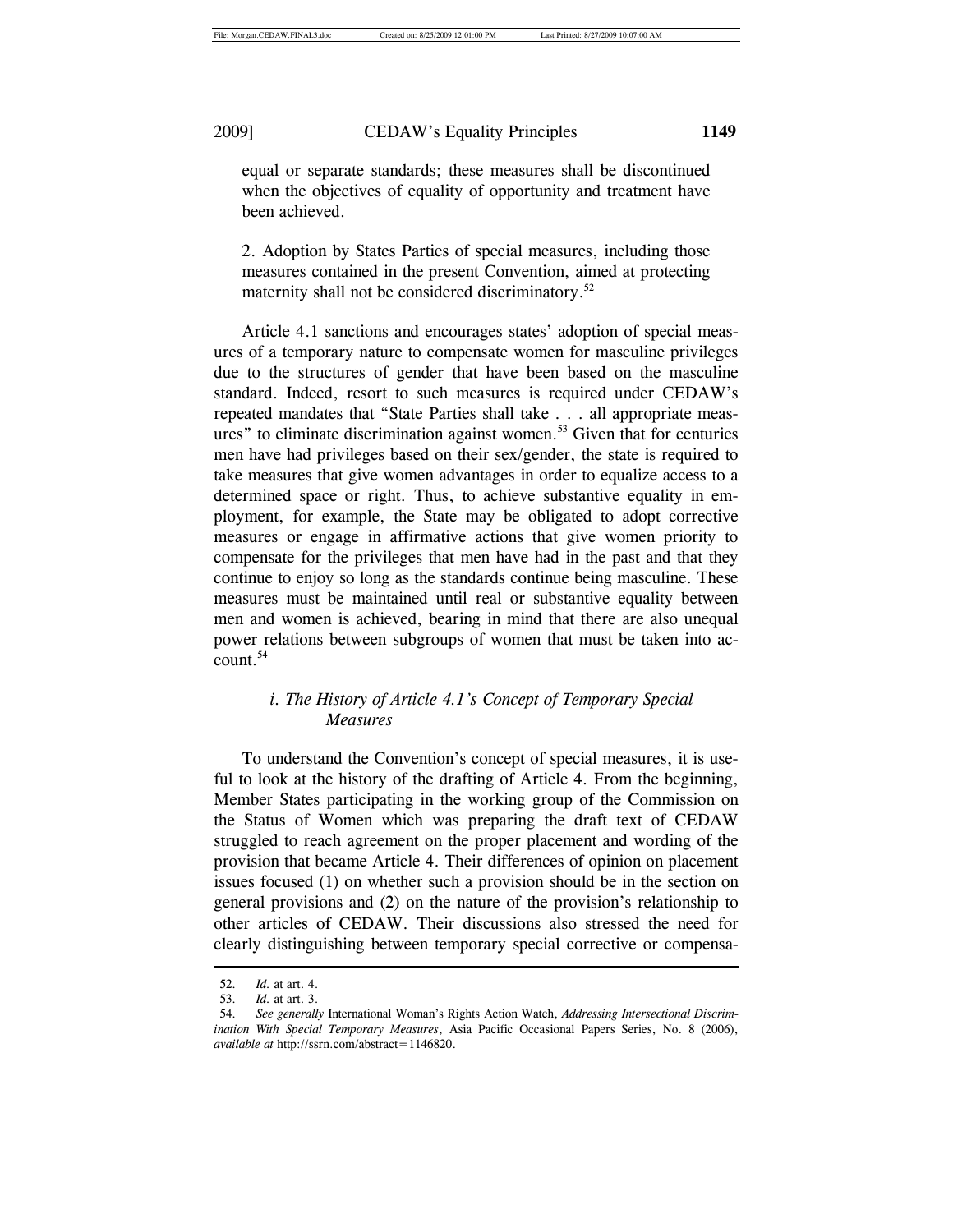tory measures aimed at achieving de facto equality and special protective measures aimed at protecting maternity. The final text of Article 4 addresses these two different types of special measures in separate paragraphs, Article 4.1 and 4.2, respectively.<sup>55</sup>

The consensus of the working group for the daft convention is reflected in the final text of Article 4. Article 4 was included as a general provision, thus implicitly interrelated with the other articles of CEDAW. The reference to "accelerating de facto equality" in Article 4.1 underscores the compensatory or corrective aims of the measures addressed in this paragraph. This language demonstrates Article 4.1's embrace of the concept of substantive rather than merely formal equality. In response to an amendment proposed by the United States, the final text of the first paragraph of Article 4 reiterates the temporary nature of such measures by incorporating language, similar to that of Article 1(4) of the 1965 Convention on the Elimination of All Forms of Racial Discrimination (CERD), indicating that such measures "shall in no way entail as a consequence the maintenance of unequal or separate standards" and "shall be discontinued when the objectives of equality of opportunity and treatment have been achieved."56

# *ii. Overview of General Recommendation 25 on Temporary Special Measures*

At its January 2004 session, the Committee on the Elimination of Discrimination Against Women gave final approval to General Recommendation No. 25, interpreting the meaning and scope of "temporary special measures" under Article 4.1.<sup>57</sup>

General Recommendation 25 is not the first general recommendation that the Committee has issued addressing temporary special measures under Article 4.1. Two of the Committee's early general recommendations called on State parties to pay closer attention to Article 4.1. During its seventh session in 1988, the Committee adopted GR 5 and GR 8, both related to temporary special measures.<sup>58</sup>

<sup>55</sup>*. See* LARS ADAM REHOF, GUIDE TO THE TRAVAUX PRÉPARATOIRES OF THE UNITED NATIONS CONVENTION ON THE ELIMINATION OF ALL FORMS OF DISCRIMINATION AGAINST WOMEN 66–76, (1993); Hanna Beate Schöpp-Schilling, *Background Paper for a General Recommendation on CEDAW Article 4.1*, U.N. Doc. CEDAW/C/2002/I/WP.1 (Nov. 14, 2001).

 <sup>56.</sup> CEDAW, *supra* note 1, at art. 4.1.

 <sup>57.</sup> Comm. on the Elimination of Discrimination Against Women, 25th Sess., *General Recommendation 25* (Jan. 12–30, 2004), *available at* http://www.un.org/womenwatch/daw/cedaw/ recommendations.

 <sup>58</sup>*. See* Comm. on the Elimination of Discrimination Against Women, 7th Sess., *General Recommendation 5* (Feb. 16–Mar. 4, 1988), *available at* http://www.un.org/womenwatch/daw/cedaw/ recommendations; Comm. on the Elimination of Discrimination Against Women, 7th Sess., *General Recommendation 8* (Feb. 16–Mar. 4, 1988), *available at* http://www.un.org/womenwatch/daw/cedaw/ recommendations.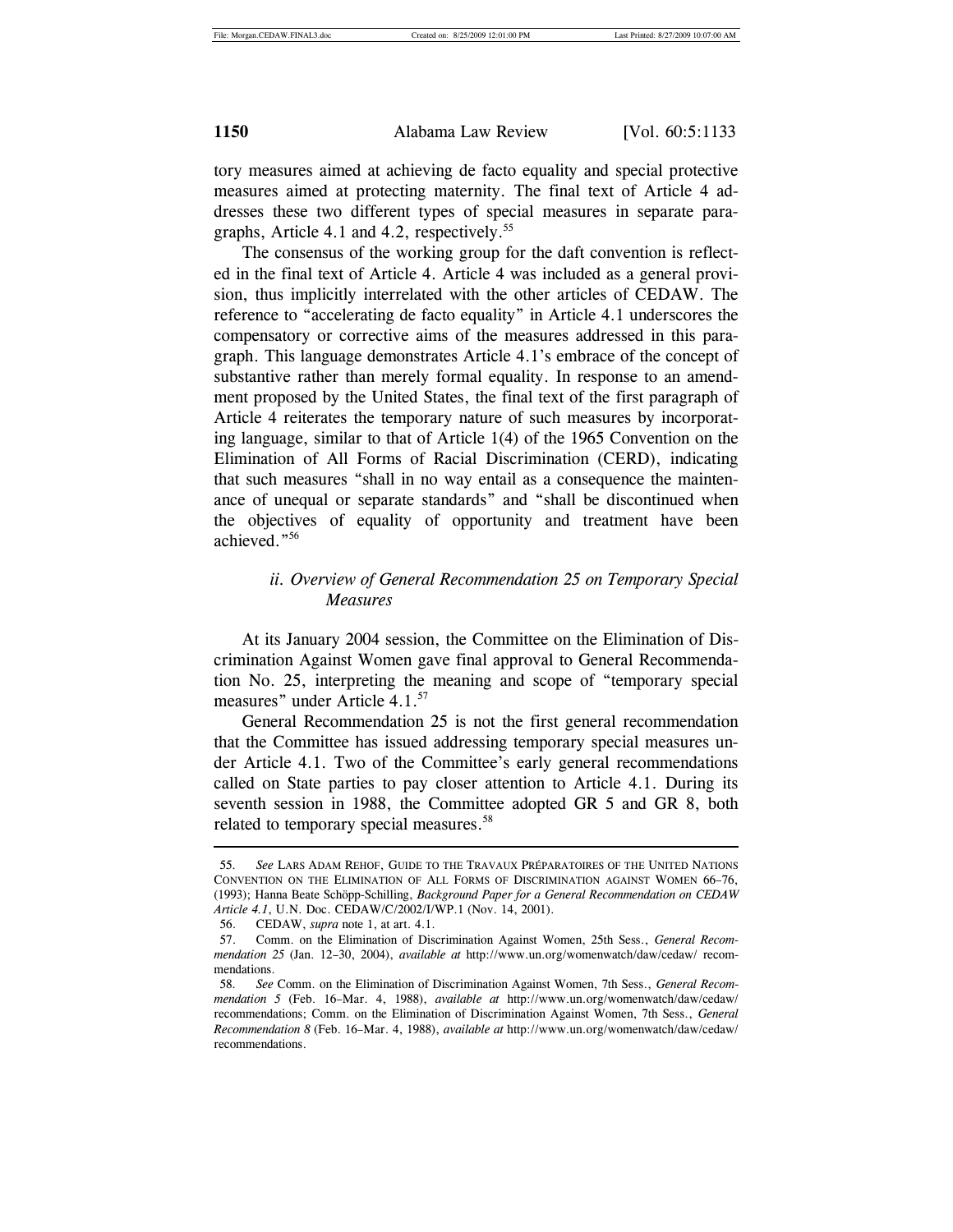In General Recommendation 5, the Committee took note that though "significant progress has been achieved in regard to repealing or modifying discriminatory laws, there is still a need for action to be taken to implement fully the Convention by introducing measures to promote de facto equality between men and women."59 Accordingly, the Committee reminded States parties of Article 4.1 and recommended that they "make more use of temporary special measures such as positive action, preferential treatment or quota systems to advance women's integration into education, the economy, politics and employment."60

General Recommendation 8 addressed the implementation of Article 8 of the Convention, which provides that "States Parties shall take all appropriate measures to ensure to women, on equal terms with men and without any discrimination, the opportunity to represent their Governments at the international level and to participate in the work of international organizations."61 In General Recommendation 8, the Committee recommends that States parties "take further direct measures in accordance with article 4 of the Convention to ensure the full implementation of article 8 of the Convention."<sup>62</sup>

In 1997, at its sixteenth session, the Committee again issued a general recommendation touching on temporary special measures, this time directed to States parties' specific obligations under Article 7 of the Convention, addressing discrimination against women in political and public life. Paragraph 15 of this lengthy general recommendation specifically refers to Article 4 in speaking to the use of temporary special measures:

15. While removal of de jure barriers is necessary, it is not sufficient. Failure to achieve full and equal participation of women can be unintentional and the result of outmoded practices and procedures which inadvertently promote men. Under article 4, the Convention encourages the use of temporary special measures to give full effect to articles 7 and 8. Where countries have developed effective temporary strategies in an attempt to achieve equality of participation, a wide range of measures has been implemented, including recruiting, financially assisting and training women candidates, amending electoral procedures, developing campaigns directed at equal participation, setting numerical goals and quotas

 <sup>59</sup>*. See* Comm. on the Elimination of Discrimination Against Women, 7th Sess., *General Recommendation 5* (Feb. 16–Mar. 4, 1988), *available at* http://www.un.org/womenwatch/daw/cedaw/ recommendations.

<sup>60</sup>*. Id.*

 <sup>61.</sup> G.A. Res. 34/180, art. 8, U.N. Doc. A/RES/34/180 (Dec. 18, 1979).

<sup>62</sup>*. See* Comm. on the Elimination of Discrimination Against Women, 7th Sess., *General Recommendation 8* (Feb. 16–Mar. 4, 1988), *available at* http://www.un.org/womenwatch/daw/cedaw/ recommendations.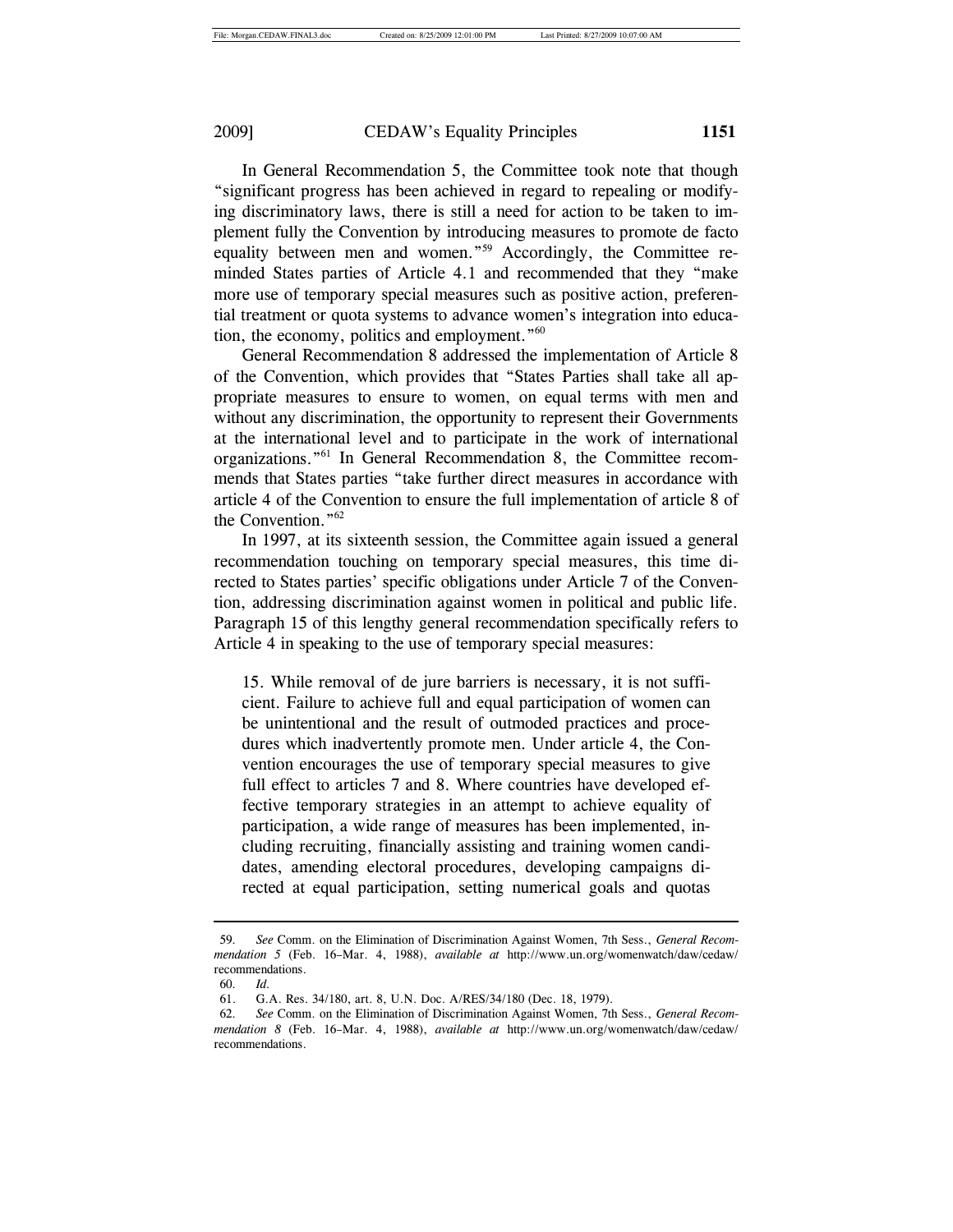# **1152** Alabama Law Review [Vol. 60:5:1133

and targeting women for appointment to public positions, such as the judiciary or other professional groups, that play an essential part in the everyday life of all societies. The formal removal of barriers and the introduction of temporary special measures to encourage the equal participation of both men and women in the public life of their societies are essential prerequisites to true equality in political life. In order, however, to overcome centuries of male domination of the public sphere, women also require the encouragement and support of all sectors of society to achieve full and effective participation, encouragement which must be led by States parties to the Convention, as well as by political parties and public officials. States parties have an obligation to ensure that temporary special measures are clearly designed to support the principle of equality and therefore comply with constitutional principles which guarantee equality to all citizens. $63$ 

The Committee's consideration of what became General Recommendation 25 began in 2000. At its twenty-third session, the Committee decided to prepare a more comprehensive general recommendation on temporary special measures under Article 4.1. At its twenty-fourth session in early 2001, it began discussion of this new general recommendation. In July, it received a requested report by the Secretariat containing a detailed analysis of the Committee's approach to Article 4.1, including its reports to World Conferences, its general recommendations, and its review of reports of States parties. As part of its further consideration of a general recommendation on Article 4.1, in August 2002, members of the Committee met with NGOs and academics in a one-day workshop in New York City to discuss the conceptual framework of temporary special measures and issues relating to their implementation and monitoring.<sup>64</sup> The new General Recommendation 25 was adopted by the Committee at its thirtieth session in January  $2004.<sup>65</sup>$ 

 <sup>63.</sup> Comm. on the Elimination of Discrimination Against Women, *Report of the Committee on the Elimination of Discrimination against Women*, ¶ 15, U.N. Doc. A/52/38 (July 7–25, 1997).

 <sup>64</sup>*. See* TEMPORARY SPECIAL MEASURES: ARTICLE 4.1 OF THE CONVENTION ON THE ELIMINATION OF ALL FORMS OF DISCRIMINATION AGAINST WOMEN: WORKSHOP REPORT (IWRAW Asia Pacific and U.N Division for the Advancement of Women, 2002). The authors were invited to participate in this workshop, and author Morgan presented a paper critiquing opposition to affirmative action—Martha Morgan, *Challenges and Objections to Temporary Special Measures, in* TEMPORARY SPECIAL MEASURES: ARTICLE 4.1 OF THE CONVENTION ON THE ELIMINATION OF ALL FORMS OF DISCRIMINATION AGAINST WOMEN: WORKSHOP REPORT, *supra*, at 5, 35–40.

 <sup>65</sup>*. See* Comm. on the Elimination of Discrimination against Women, *Report of the Committee on the Elimination of Discrimination against Women*, ¶ 333, U.N. Doc. A/55/38 (June 12–30, 2000); Comm. on the Elimination of Discrimination against Women, *Report of the Committee on the Elimination of Discrimination against Women*, ¶ 372, U.N. Doc. A/56/38 (Jan. 15–Feb. 2, 2001); U.N. Secretariat, *Committee's approach to article 4, paragraph 1 of the Convention*, U.N. Doc. CEDAW/C/2001/II/1 (June 8, 2001); Comm. on the Elimination of Discrimination against Women,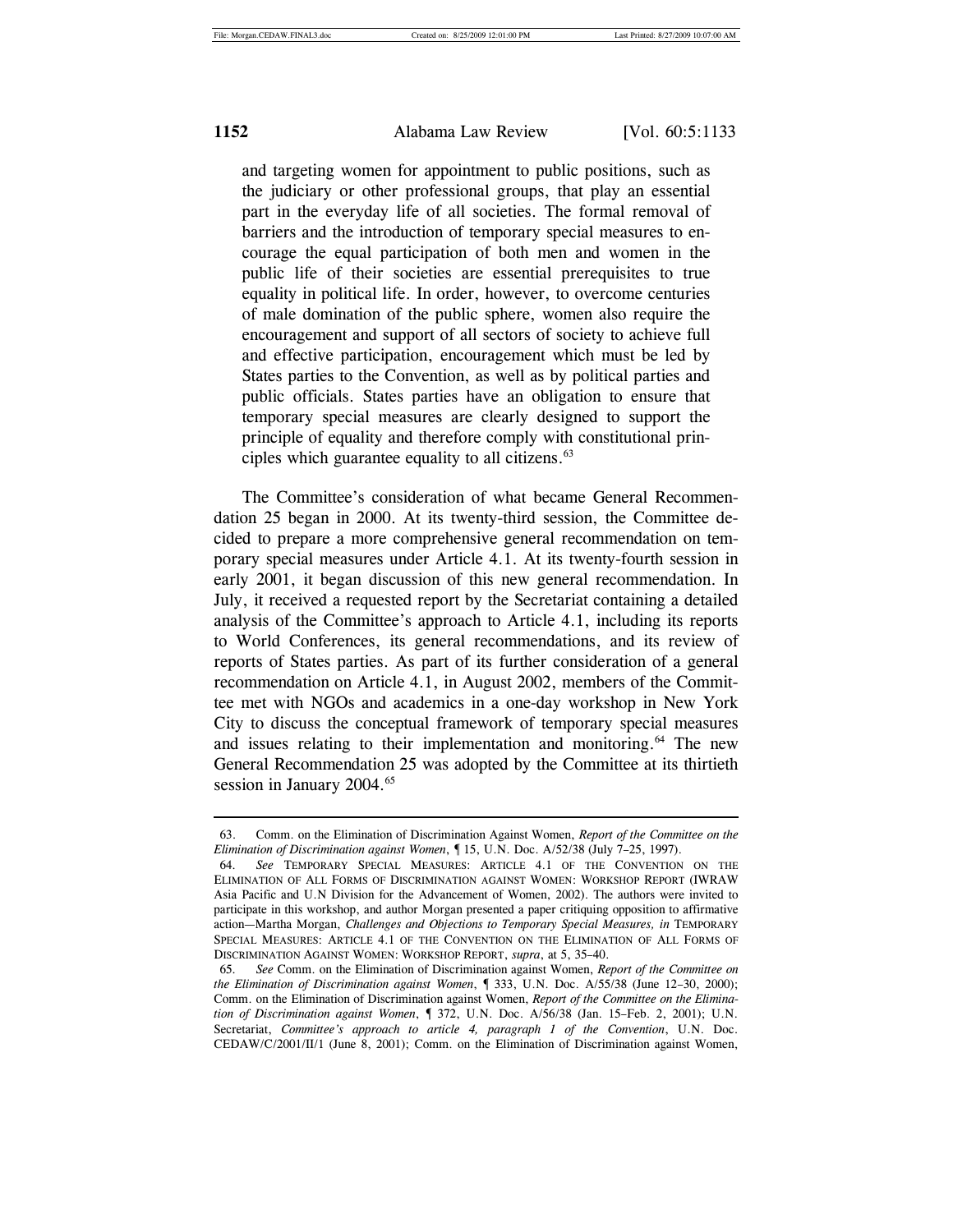General Recommendation 25 begins with a two paragraph introduction placing the new general recommendation in context by referencing the earlier general recommendations discussed above. The Committee identifies its aim as "to clarify the nature and meaning of article 4, paragraph 1, in order to facilitate and ensure its full utilization" and urges States parties to translate the new recommendation into national and local languages and widely disseminate it.<sup>66</sup>

The second section of General Recommendation 25 (Paragraphs 3–14) provides further background on the object and purpose of the Convention, beginning with the Committee's description of CEDAW as a "dynamic instrument."67 The Committee emphasizes that Article 4.1 must be read in the context of the overall object and purpose of CEDAW, "which is to eliminate all forms of discrimination against women with a view to achieving women's de jure and de facto equality with men in the enjoyment of their human rights and fundamental freedoms."68 State parties are reminded of their four-fold legal obligation "to respect, protect, promote and fulfill this right to nondiscrimination for women."69 This section then elaborates on the Convention's broad concept of substantive equality; on the need to distinguish temporary special measures from measures designed to address women's biologically determined permanent needs; on the multiple forms of discrimination certain groups of women face;<sup>70</sup> and on the Committee's hope that by using Article 4.1's term "temporary special measures," GR 25 "will contribute to a clarification of terminology."71 The section concludes with the statement that "the application of temporary special measures in accordance with the Convention is one of the means to realize de facto or substantive equality for women, rather than an exception to the norms of nondiscrimination and equality. $172$ 

In Section III (Paragraphs 15–24), GR 25 addresses the meaning and scope of temporary special measures in CEDAW. Subsections address the relationship between paragraphs 1 and 2 of Article 4, the decision to use  $\overline{a}$ 

70*. Id.* ¶ 12. Section II, Paragraph 12 states:

71*. Id.* ¶ 13.

*Report of the Committee on the Elimination of Discrimination against Women*, ¶ 428, U.N. Doc. A/59/38 (Jan. 12–30, 2004).

 <sup>66.</sup> Comm. on the Elimination of Discrimination Against Women, *Report of the Committee on the Elimination of Discrimination against Women*, ¶ 2, U.N. Doc. A/59/38 (Jan. 12–30, 2004).

 <sup>67</sup>*. Id.* ¶ 3.

 <sup>68</sup>*. Id.* ¶ 4.

 <sup>69</sup>*. Id.* 

Certain groups of women, in addition to suffering from discrimination directed against them as women, may also suffer from multiple forms of discrimination based on additional grounds such as race, ethnic or religious identity, disability, age, class, caste or other factors. Such discrimination may affect these groups of women primarily, or to a different degree or in different ways than men. States parties may need to take specific temporary special measures to eliminate such multiple forms of discrimination against women and its compounded negative impact on them. *Id.* 

 <sup>72</sup>*. Id.* ¶ 14.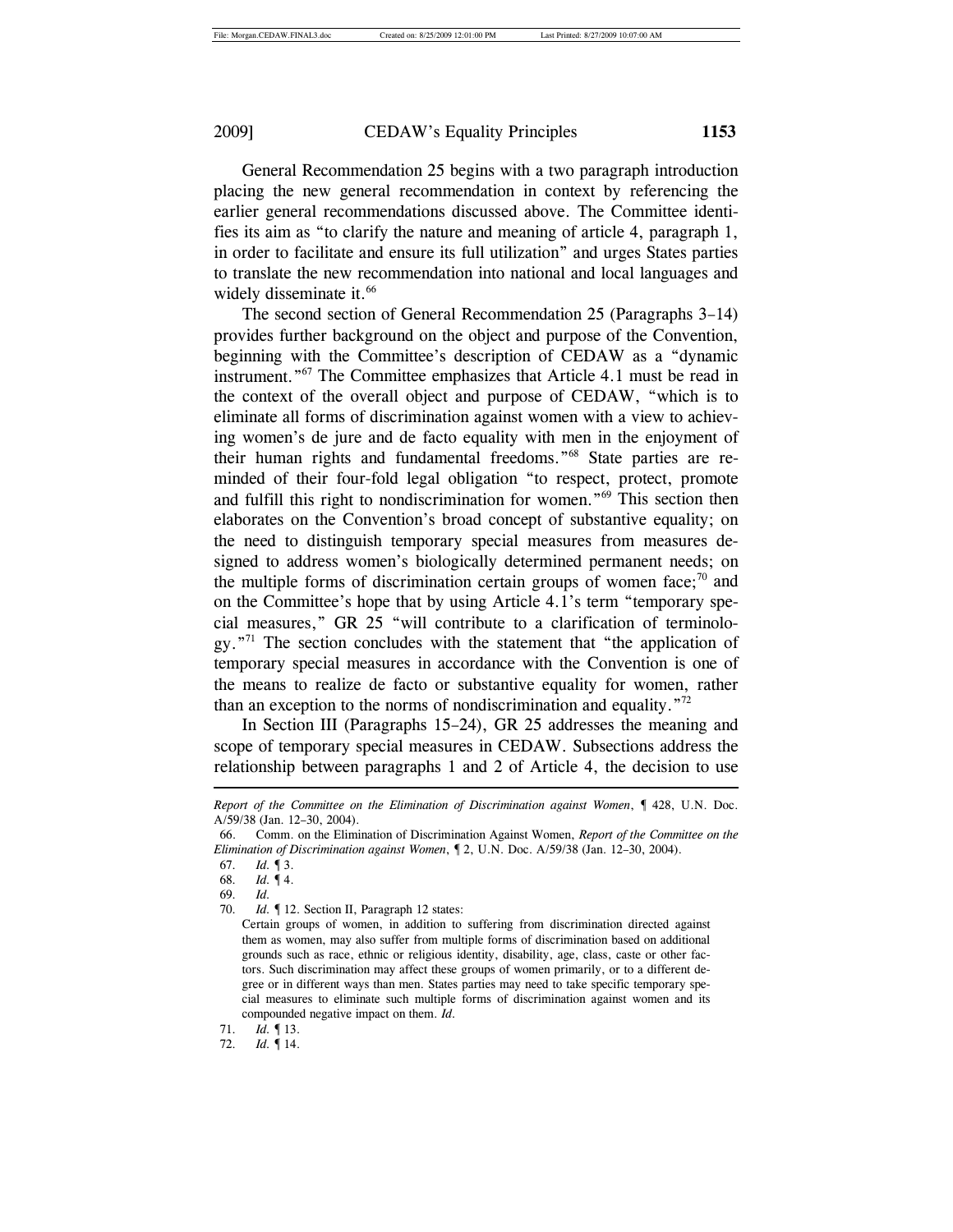Article 4.1's terminology "temporary special measures," and the key elements of Article 4.1. Separate paragraphs discuss the meaning of each of the terms "temporary," "special," and "measures." "Temporary" special measures "to accelerate the achievement of a concrete goal for women of de facto or substantive equality" are distinguished from "other general social policies adopted to improve the situation of women and the girl child."73 The term "special" is not meant to portray women as "weak, vulnerable and in need of extra or 'special' measures in order to participate or compete in society," but means "designed to serve a specific goal."74 The term "measures" is broadly defined with choice of particular measures dependent on context.<sup>75</sup> The section ends by underscoring that the language in Articles 6 to 16 of CEDAW stipulates that State parties "shall take all appropriate measures" and

[c]onsequently, the Committee considers that States parties are obliged to adopt and implement temporary special measures in relation to any of these articles if such measures can be shown to be necessary and appropriate in order to accelerate the achievement of the overall, or a specific goal of, women's de facto or substantive equality. $76$ 

Finally, Section IV (Paragraphs 25–39) contains detailed recommendations to States parties on how to fulfill their implementation, monitoring, and reporting duties. For example, State parties are advised that their reports should include information on whether they have adopted temporary special measures, should explain their reasons for choosing particular measures, and should provide adequate explanations of any failure to adopt such measures.<sup>77</sup>

# IV. CRITIQUING EQUITY

The examination of CEDAW's three principles of equality helps place in context the importance of the debate over attempts to replace the term equality with the term equity. In this section we provide a further human rights-based critique of the use of "equity."

It is understandable that through the years women have grown so tired or frustrated with the restrictive formal way the concept of equality has been interpreted and applied that they have been willing to drop equality and adopt a different term which they think will work for them. But it is

<sup>73.</sup> *Id.* 19.<br>74. *Id.* 121.

 <sup>74</sup>*. Id.* ¶ 21.

 <sup>75</sup>*. Id.* ¶ 22. 76*. Id.* ¶ 24.

 <sup>77</sup>*. Id.* ¶ 25–39.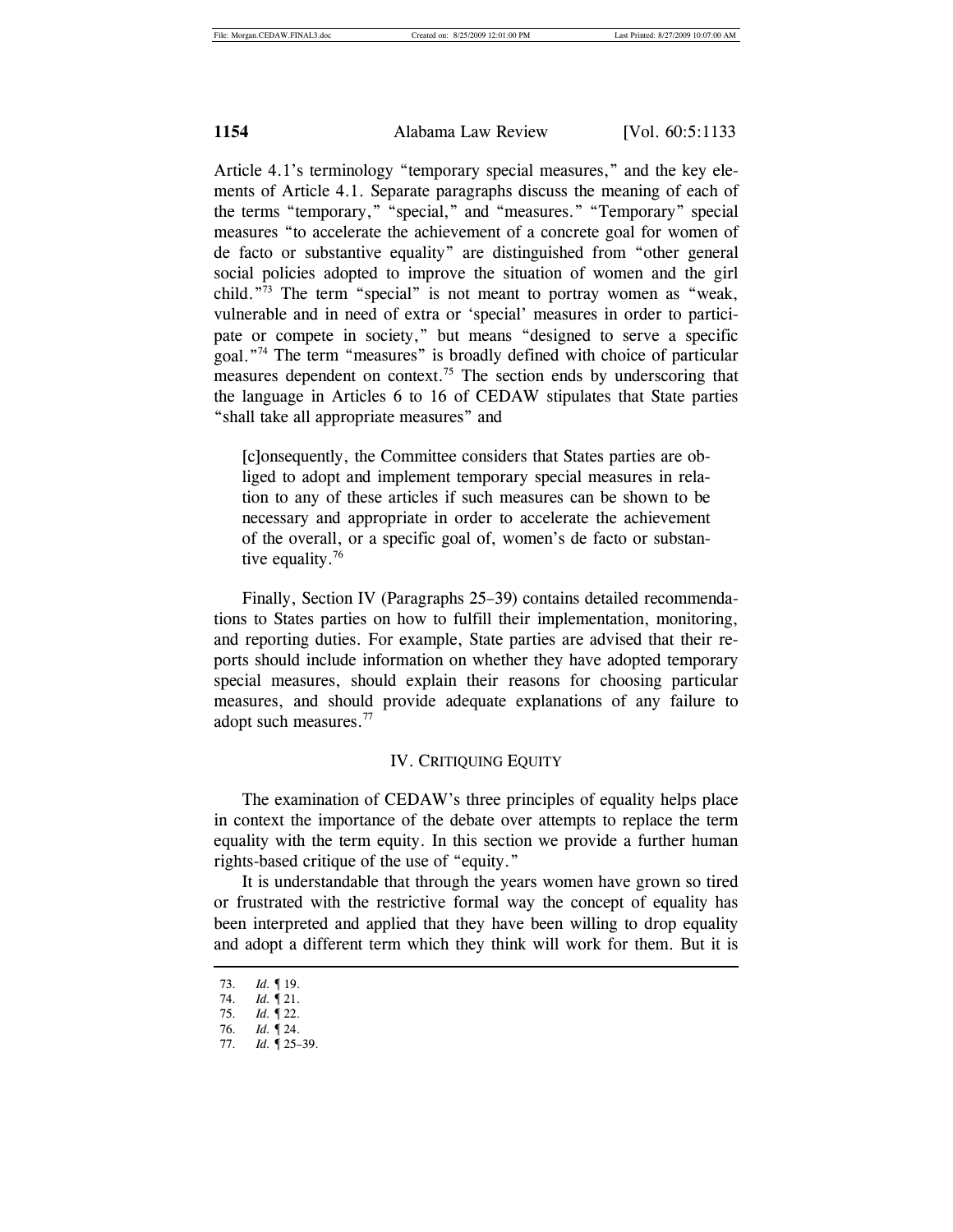most disturbing that even U.N. agencies, who are obligated to use a human rights framework, and maintain that they are doing so, have made the substitution without thinking or analyzing what equality in human rights terms really means. After all, U.N. agencies have an obligation to know and understand that equity is not a term used in the human rights language, nor does it have a concrete meaning within the human rights terminology. At the most, equity is an illusive social goal which allows governments to offer all types of justifications when they fall short, whereas equality is a human right and therefore a legal obligation. U.N. agencies should know that human rights are not discretionary and neither is equality. Human rights, based on the principle of equality, are not societal goals or political aspirations. Unlike developmental goals regarding women's status, equality—as a human right—must be respected, protected, and fulfilled by all governments.

One problem is that the content that has been given to the concept of equality has been androcentric, which is to say that men are the frame of reference and their experience is the norm. In other words, the male human is seen as the model or standard for the human experience and as the subject for whom human rights have been established. Thus, many believe that when we speak of equality between men and women, what we are talking about is making women equal to men—the standard. This in turn has been understood as meaning that for there to be equality between women and men, women need to be more like men. Men, on the other hand, do not need to be more like women. But this is not the understanding of equality enshrined in human rights treaties, and it especially is not CEDAW's concept of equality.

Neither is this the kind of equality feminists have sought for centuries, though admittedly, sometimes this search for equality may look like women trying to be like men. This is contradictory only if one fails to understand that because men have been the frame of reference for the human experience, when women demand to be treated like humans, it is necessarily perceived as women demanding to be treated like men.

So, while feminists are not seeking to be identical to men, we are seeking to enjoy those rights which men have enjoyed before us, and we are seeking to enjoy the status of "human" which men already enjoy. In other words, we are not proposing an equality that translates into an identical treatment of women and men; we are demanding an equality that translates into whatever treatment enhances the enjoyment by both sexes of all human rights. And, in order for women and men to enjoy their human rights on an equal basis, a state is obligated to eliminate all forms of discrimination, which is precisely the kind of equality set forth in the CEDAW Convention.

As discussed, the concept of "equality" that CEDAW uses is one of substantive equality or equality of results, which necessarily requires the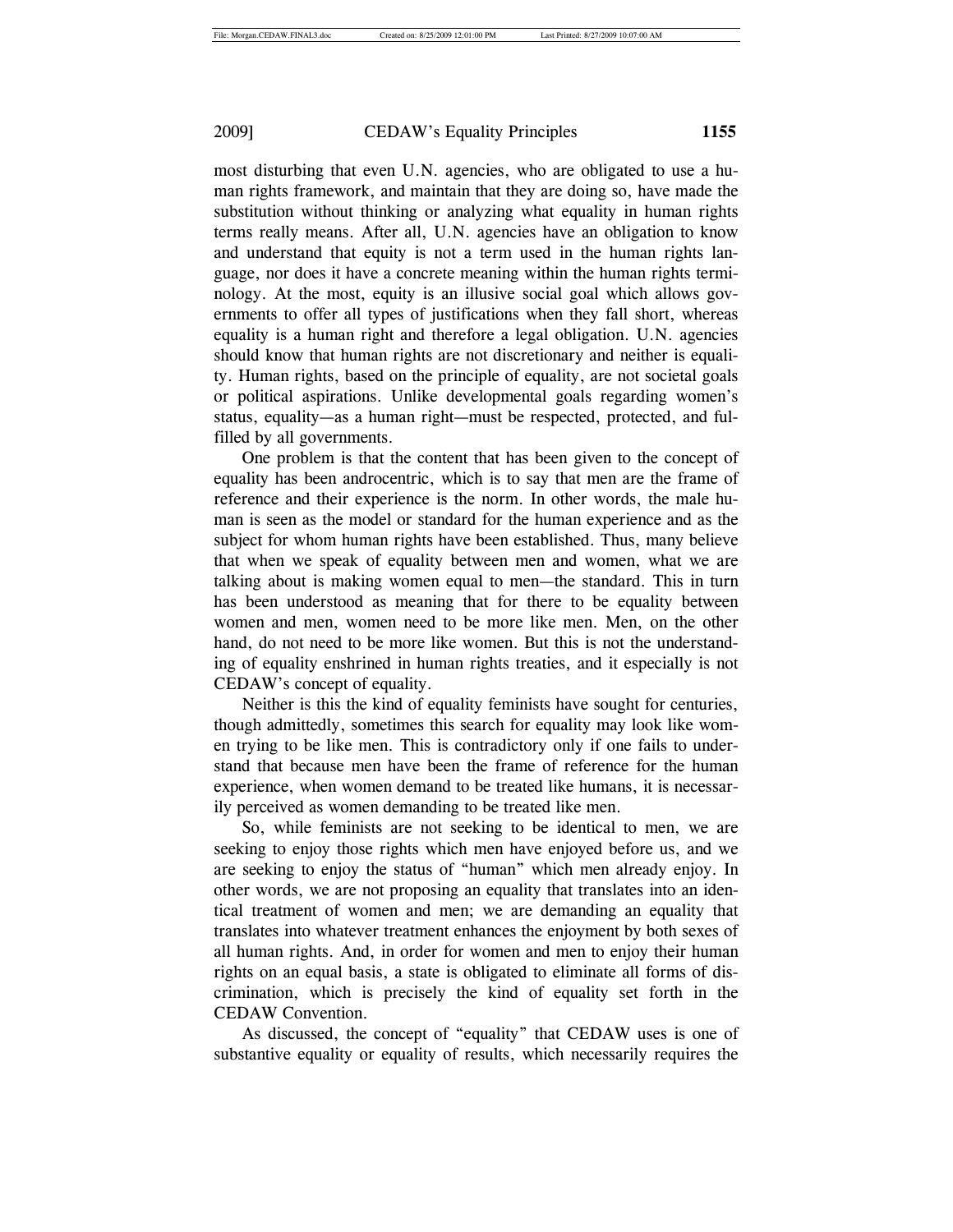elimination of all forms of discrimination against women. Furthermore, as with all other human rights, equality as a human right demands state action to achieve it. The term "equity" does not obligate the state and therefore does not demand any state intervention, nor is it linked to the elimination of discrimination. Equity is a subjective term that can mean different things to different people, whereas the term equality is measurable in that it can only be reached when there no longer exist any of the various forms of discrimination against women.

It is important to remember that the term "equality" obviously includes diversity because it would not be possible to eliminate all the forms of discrimination against all women without taking into account their enormous differences. Without taking into account the intersectionality of gender with ethnicity, economic class, geographic location, immigration status, sexual identity and orientation, age, abilities, and other such factors, equality between the sexes can never be achieved because equality is based on the elimination of all forms of discrimination.

Replacing "equality" with the more ambiguous term "equity" will not correct the problem of the limited content that the powerful may give to whichever of the two terms is used. From the perspective of human rights, what we have to do is re-conceptualize equality in conformity with the CEDAW Convention and not invent new terms that are not guaranteed in any legal document. For this reason, it is wrong to replace the term equality with equity.

Substituting equity for equality is wrong because it is based on several errors, some of which are conceptual and others which are politicalstrategic. Although some of the reasons this substitution is wrong have been mentioned, the next few paragraphs analyze these errors further.

First of all, it is not true that equality, or even equality before the law, always demands the same treatment or identical measures for men and women. Indeed, one of the fundamental principles of constitutional law and of the theory of human rights is that it is discriminatory to treat things that are different as identical. Thus, it has always been understood that the principle of equality or equality before the law requires that law and public policy not always treat men and women as if they were identical. It is true that formal equality generally does require identical treatment. But we must not forget that there are many circumstances in which this is what women need. For example, we need the state to respect our rights to education, freedom of expression, to vote, to food, to access to justice, etc. even though we may need to re-conceptualize those rights from a gender perspective. Other times we need different treatment of men and women, whether this is because of mutual biological differences or because of the historical inequality of power between the genders. What is important is to understand that equality, according to the theory of human rights, and especially according to CEDAW, requires nondiscriminatory treatment,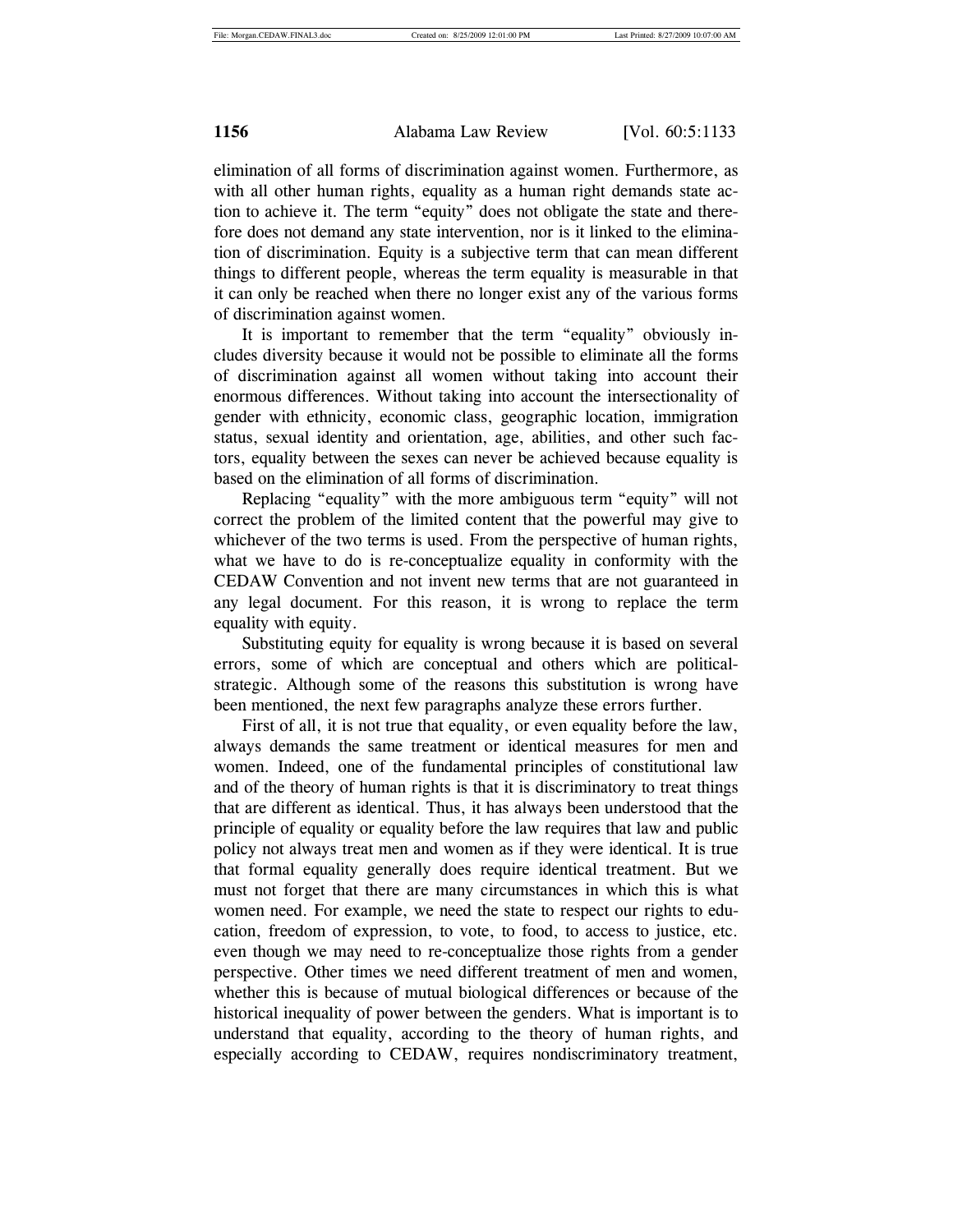which is to say requires treatment that results in the full enjoyment of human rights for persons of whatever gender, of all ages, colors, and abilities. In other words, the principle of equality requires that sometimes the state give identical treatment to men and women and at other times, different treatment. What equality always requires is that this treatment, whether it be different or identical, result in both men and women enjoying their human rights on an equal basis.

Second, because the term "equity" is such a subjective concept, it means different things to different people, in different languages, or even within the same language. In Spanish, for example, the Ideological Dictionary of the Spanish Language gives as one definition for equity, "natural justice as opposed to the letter of the positive law."78 Let us not forget that, according to many thinkers, it is just and natural that women do not rise to decision-making positions because they have the power of maternity. According to the Vatican, it is "just" that women do not have sexual and reproductive rights. And for fundamentalist Muslims of Afghanistan, for example, divine justice requires that women wear the burka; not receive remuneration for their work; not be educated; and be in the world only to serve men, give them children, and care for them.<sup>79</sup> Under the prevailing concepts of justice in many African countries, it is considered equitable that women do not inherit from their fathers because they will not have to be providers like their brothers will.<sup>80</sup>

Turning to the English language, Black's Law Dictionary also refers to "natural law" and "natural justice" among other terms such as "fairness" and "impartiality," in defining "equity."81 In contrast, it defines equality as "[t]he quality or state of being equal; esp., likeness in power or political status."82 In common law legal systems such as the U.S., as Black's further definitions point out, the term equity is also used to refer to "[t]he system of law or body of principles originating in the English Court of Chancery" where appeal was to the "king's conscience."83 This history further underscores the discretionary nature of the term. Moreover, even after the merger of courts of law and equity, the distinction continues to be used to identify different forms of remedy, creating possibilities for confusion when equity is also used as the legal standard for measuring whether a violation has occurred. l

 <sup>78.</sup> JULIO CASARES, DICCIONARO IDEOLOGICO DE LA LENGUA ESPANOLA [IDEOLOGICAL DICTIONARY OF THE SPANISH LANGUAGE] 344 (2d ed. 1985).

 <sup>79</sup>*. See* Ravi Mahalingam, *Women's Rights and the "War on Terror": Why the United States Should View the Ratification of CEDAW as an Important Step in the Conflict with Militant Islamic Fundamentalism*, 34 CAL. W. INT'L L.J. 171, 181–83 (2004).

 <sup>80</sup>*. See* Radhika Coomaraswamy, *Identity Within: Cultural Relativism, Minority Rights and the Empowerment of Women*, 34 GEO. WASH. INT'L L. REV. 483, 503–04 (2002).

 <sup>81.</sup> BLACK'S LAW DICTIONARY 579 (8th ed. 2004).

 <sup>82</sup>*. Id.* at 576.

 <sup>83</sup>*. Id.* at 579.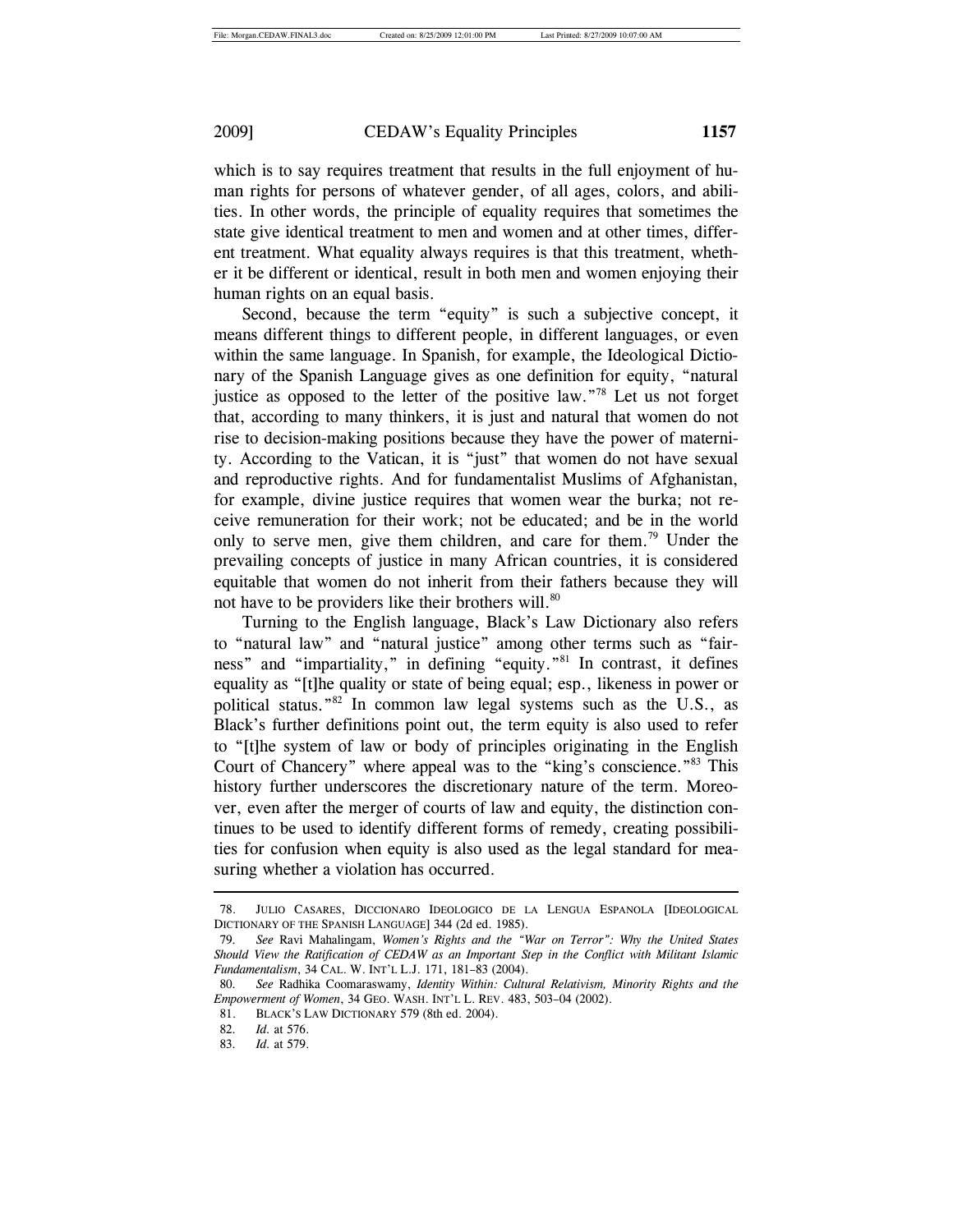# **1158** Alabama Law Review [Vol. 60:5:1133

Another reason that we have to be dubious about replacing equality with equity is the fact that the first to propose this along the road to Beijing were fundamentalist Islamic forces and the Vatican and its followers in Latin America. None of these groups have distinguished themselves for their respect for women's human rights. So why should we think that their proposal to replace equality with equity was made because they want a better world for women? To the contrary, these groups argued, for example, that it would be better to use equity instead of equality with respect to inheritance rights because the term equity would permit parents to be more "just" in the division of their property: sons could inherit the lands and means of production because they will be the providers, while daughters could inherit the kitchen utensils because they will be the queens of the home.

In her 1996 Edward A. Smith Lecture at Harvard Law School, Radhika Coomaraswamy, United Nations Special Rapporteur on Violence Against Women, pointed to the role that countries such as Sudan have played in promoting the use of "equity" rather than "equality."

Although some feminists have attempted to go "beyond equality" to a deeper analysis of what it means to say that men and women are equal, a few state actors in the international arena such as Sudan, have taken a different direction, one that threatens to restrict women's rights. They argue that the word "equality" be replaced with the word "equity" with respect to gender-based issues. Equality is not seen as desirable. Rather, equity and fairness, as more abstract and flexible provisions that could readily depart from the principle of formal equality, should guide state action toward women. Of course such provisions would likely draw on contextual mores and particular traditions to develop their meaning and guide their applications.<sup>84</sup>

An additional reason for not substituting equity for equality is that it is dangerous. As previously noted, the reasons often given for the substitution only serve to entrench the incorrect, though widely accepted, notion that equality requires identical treatment of men and women. This is doubly dangerous. First, because some of the most potent instruments we have today for promoting women's welfare are the human rights instruments, all of which enshrine the principle of equality, substituting equity for equality leaves us without these legal instruments upon which to base our claim to human rights. Second, and more worrisome still, the human

 <sup>84.</sup> Radhika Coomaraswamy, *Reinventing International Law: Women's Rights as Human Rights in the International Community*, 23 COMMONW. L. BULL. 1249, 1258 (1997).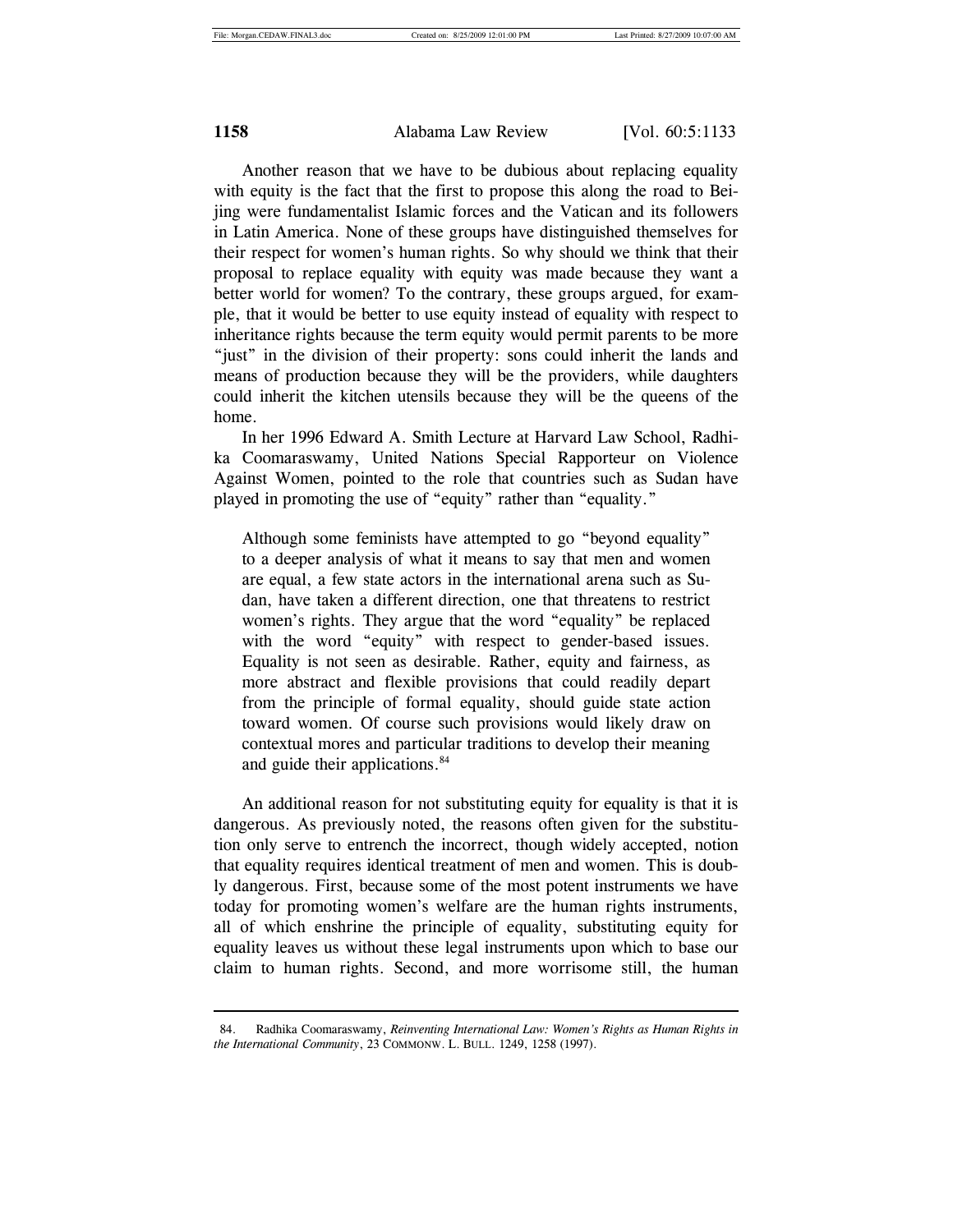rights instruments with which we are left are weakened because the equality they do enshrine is then understood to mean identical treatment.

This point also raises a political-strategic reason for rejecting equity as a substitute for equality. Because international human rights instruments use the terminology of equality rather than equity in prohibiting discrimination based on sex, it is more effective to use the language of human rights. For example, women cannot go to the CEDAW Committee under the Optional Protocol or to the Human Rights Committee or a regional human rights court or commission to accuse states of not having equitably distributed resources between men and women, for the state has no legal obligation to do so. But we can accuse states of violating the mandate of equality and nondiscrimination against women if women are given fewer resources than men and if this distribution results in women not enjoying certain rights on an equal basis with men.

Many people and organizations who have substituted the term equity for equality insist that they are working under a human rights framework. But this is dubious. Without equality, human rights for women will not have any practical worth because there will be thousands of justifications for limiting them for reasons of sex, ethnicity, age, ability, sexuality, etc. Those of us who believe in equality, and thus in equality of women and men, believe that the sexes, like ethnicities, races, generations, etc. are equally different and equally similar to each other and that neither our differences nor our similarities should be reason for exploiting, discriminating against, oppressing, or in any other form dehumanizing us.

For those who still are not convinced that equity is not a good substitute for equality, perhaps the best option would be to use both of the concepts but very carefully. For example, it is correct to say that we will introduce policies for equity and equality between the genders because this is the same as saying that we want justice and equality between the genders. In this phrase we have a subjective concept such as "just" and an objective concept such as "equality". No problem with that. But when we are speaking about our human rights, when we are speaking of the rights to work, to a dignified salary, to education, to health, we must understand that women do not want to enjoy these rights in a fair or just or equitable way, for these terms are too subjective and can mean different things to different people. When we are speaking about rights, we need to state quite categorically that we demand to enjoy them equally and without discrimination. That is to say, we demand an equal right to work, an equal right to health, and an equal right to all rights.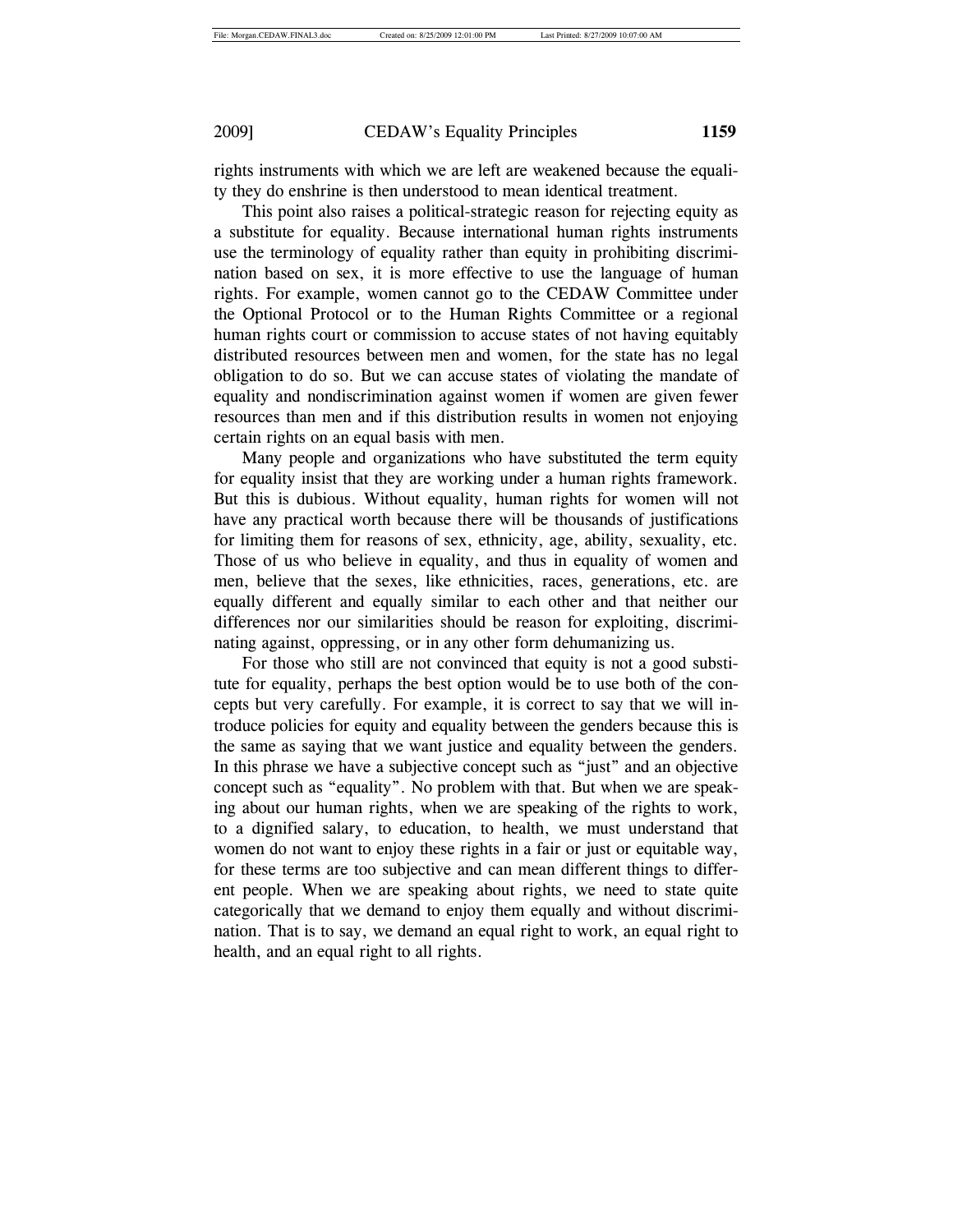# V. IMPACT OF CEDAW'S CONCEPT OF EQUALITY

# *A. Influence in Countries That Have Ratified CEDAW: Costa Rican Examples*

CEDAW's broad understanding of equality has positively affected Constitution drafting and reform, legislation, and equality jurisprudence in many of the countries that have ratified it. $85$  For purposes of illustration, the focus here is on the positive influence that CEDAW's concept of substantive equality has had on the constitution, legislation, and equality jurisprudence of Costa Rica.<sup>86</sup>

In Costa Rica, the Constitutional Chamber of the Supreme Court, which has the authority to interpret the Costa Rican Constitution, has interpreted Article 7 of the Constitution<sup>87</sup> as according supra-constitutional status to ratified human rights treaties such as  $\text{CEDAW}^{\bar{8}8}$  and as making them self-executing, or of immediate applicability.<sup>89</sup> Accordingly, Costa Rican opinions frequently cite and rely upon CEDAW and other international treaties among other sources of law in gender discrimination cases. Gender norms from CEDAW and other international treaties have also played a role in shaping the understanding of the general equality guarantee of Article 33 of the Costa Rica Constitution. Article 33 was amended in 1999 to replace the term "hombre" (man) with the term "persona" (person) and now provides "[e]very person is equal before the law and there shall not be any discrimination contrary to human dignity. $"$ <sup>90</sup>

Costa Rican gender jurisprudence has also been influenced by other important legislative and constitutional reform during the 1990s that further implemented Costa Rica's constitutional and international gender equality norms. The first of these was the 1990 Law for the Social Promotion of Women which included various statutory reforms designed to achieve "real and effective" equality for women. $91$  Section 5 of this law

87. Article 7 states:

 <sup>85</sup>*. See* Rubio-Marín & Morgan, *supra* note 4 (for examples from other countries).

 <sup>86.</sup> The discussion of much of this Costa Rican jurisprudence is adapted from the authors' prior works on Latin American gender jurisprudence, including our contributions to THE GENDER OF CONSTITUTIONAL JURISPRUDENCE (Beverley Baines & Ruth Rubio-Marin eds., Cambridge University Press 2005), GENDER AND HUMAN RIGHTS (Karen Knop ed., Oxford University Press 2004), and other of our works cited therein.

Public treaties, international conventions and agreements, duly approved by the Legislative Assembly, shall have, from their promulgation or from the date that they designate, authority superior to the laws.

CONSTITUCION POLITICA [CONSTITUTION] art. 7, *as reformed by* Law No. 4123 (May 31, 1968) (Costa Rica).

 <sup>88.</sup> Costa Rica ratified CEDAW in 1984. Law No. 6968 (Oct. 2, 1984).

 <sup>89</sup>*. See* Rubio-Marin & Morgan, *supra* note 85, at 124.

 <sup>90.</sup> CONSTITUCION POLITICA [CONSTITUTION] art. 33, *as reformed by* Law No. 7880 (May 27, 1999) (Costa Rica).

 <sup>91.</sup> Ley de Promoción de la Igualdad Social de la Mujer [Law for the Social Promotion of Wom-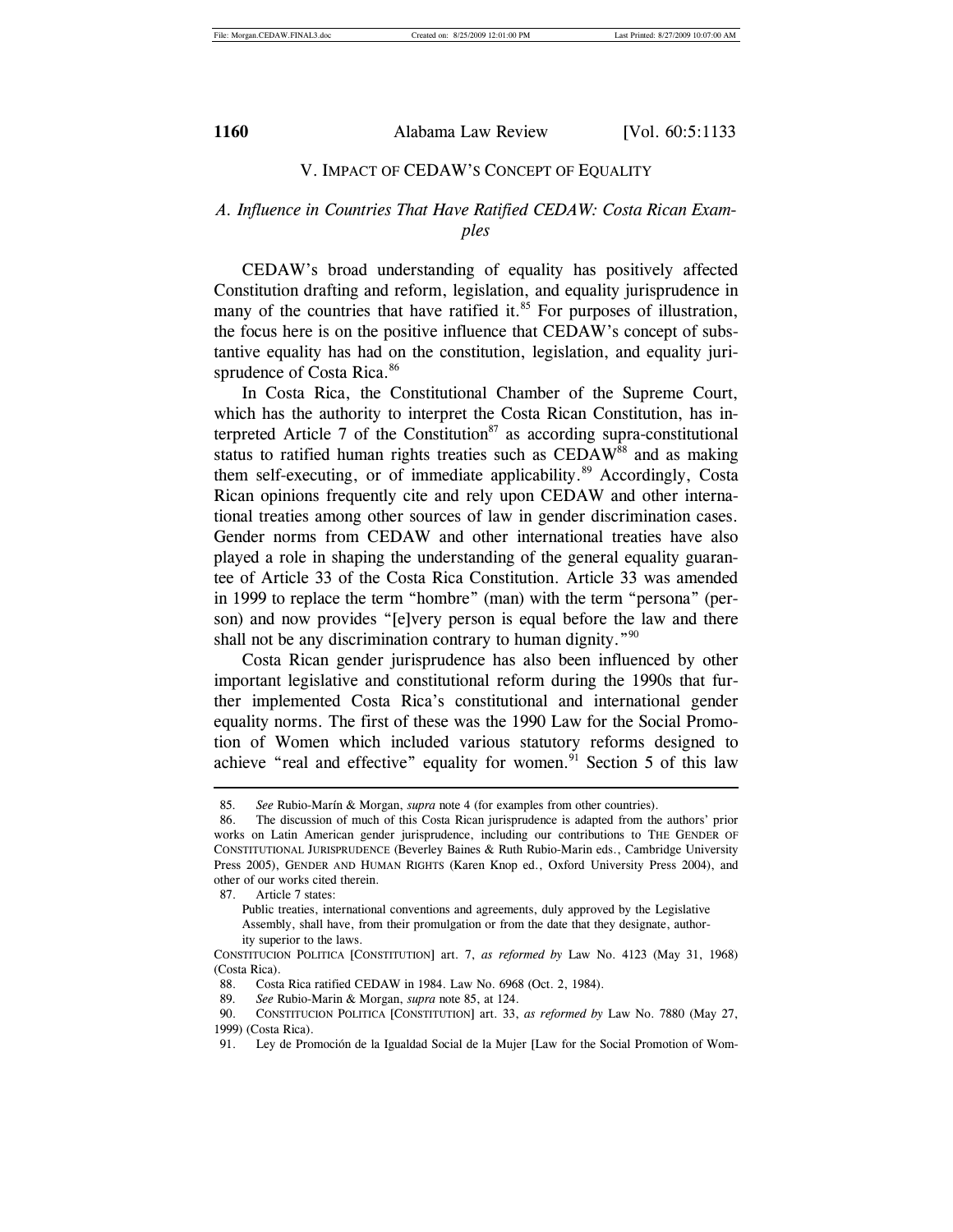required political parties to adopt measures to assure participation of women within the parties and as electoral candidates, and under Section 6, thirty percent of funds under Article 194 of the Electoral Law were to be designated to promote the training and participation of women. $92$  In 1996, the Electoral Code was amended to impose a 40% quota for women's participation on party lists of electoral candidates at all levels of popular elections and to require that women hold  $40\%$  of other party positions. <sup>93</sup> Following the adoption of this electoral law reform, in 1997, Article 95 of the Constitution was amended to include "guarantees for the designation of authorities and candidates of political parties, according to democratic principles and without discrimination based on gender" among the list of principles to be followed in electoral laws.<sup>94</sup>

This discussion will focus on three areas where CEDAW's concept of substantive equality is reflected in Costa Rican decisions: electoral law quotas, representation of women on public boards and legislative committees, and the criminalization of violence against women.

# *1. Electoral Law Quotas95*

In Costa Rica, the Supreme Electoral Tribunal, which functions as a fourth coequal branch of government and has jurisdiction over electoral matters, has played an important role in advancing gender equality through its interpretation, development, and application of the electoral law provisions requiring corrective measures within the electoral sphere. The Tribunal's interpretations have progressively clarified and strengthened these provisions in accordance with equality provisions of the Costa Rican Constitution, CEDAW, and other international treaties ratified by the country.

For example, in 1999 the Tribunal received a request that it revise, clarify, and extend its 1997 interpretation of the Costa Rican Electoral Code's 1996 provision imposing a 40% quota for women's participation on party lists of electoral candidates. Its earlier interpretation had allowed the names of women candidates to be placed in any order on a party list of candidates.<sup>96</sup> Magistrada Anabelle León Feoli, who since has been named to the Supreme Court,  $97$  wrote the opinion for the Tribunal in the new

en], Law No. 7142 (Mar. 8, 1990) (Costa Rica).

 <sup>92</sup>*. Id.*

 <sup>93.</sup> CODIGO ELECTORAL [ELECTORAL CODE], arts. 58(n), 60 (1996) (Costa Rica).

 <sup>94.</sup> CONSTITUCION POLITICA [CONSTITUTION] art. 95(8), *as reformed by* Law No. 7675 (July 2, 1997) (Costa Rica).

 <sup>95.</sup> For discussion of how other countries have dealt with this issue, see Blanca Rodriguez Ruiz and Ruth Rubio-Marin, *Constitutional Justification of Parity Democracy*, 60 ALA. L. REV. 1169 (2009).

 <sup>96.</sup> Resolución No.1863-E-99, Tribunal Supremo de Elecciones [Supreme Electoral Tribunal] (1999) (Costa Rica). Costa Rica uses a proportional representation electoral system.

 <sup>97.</sup> ALDA FACIO, RODRIGO JIMINEZ SANDOVA, & MARTHA I. MORGAN, THE GENDER OF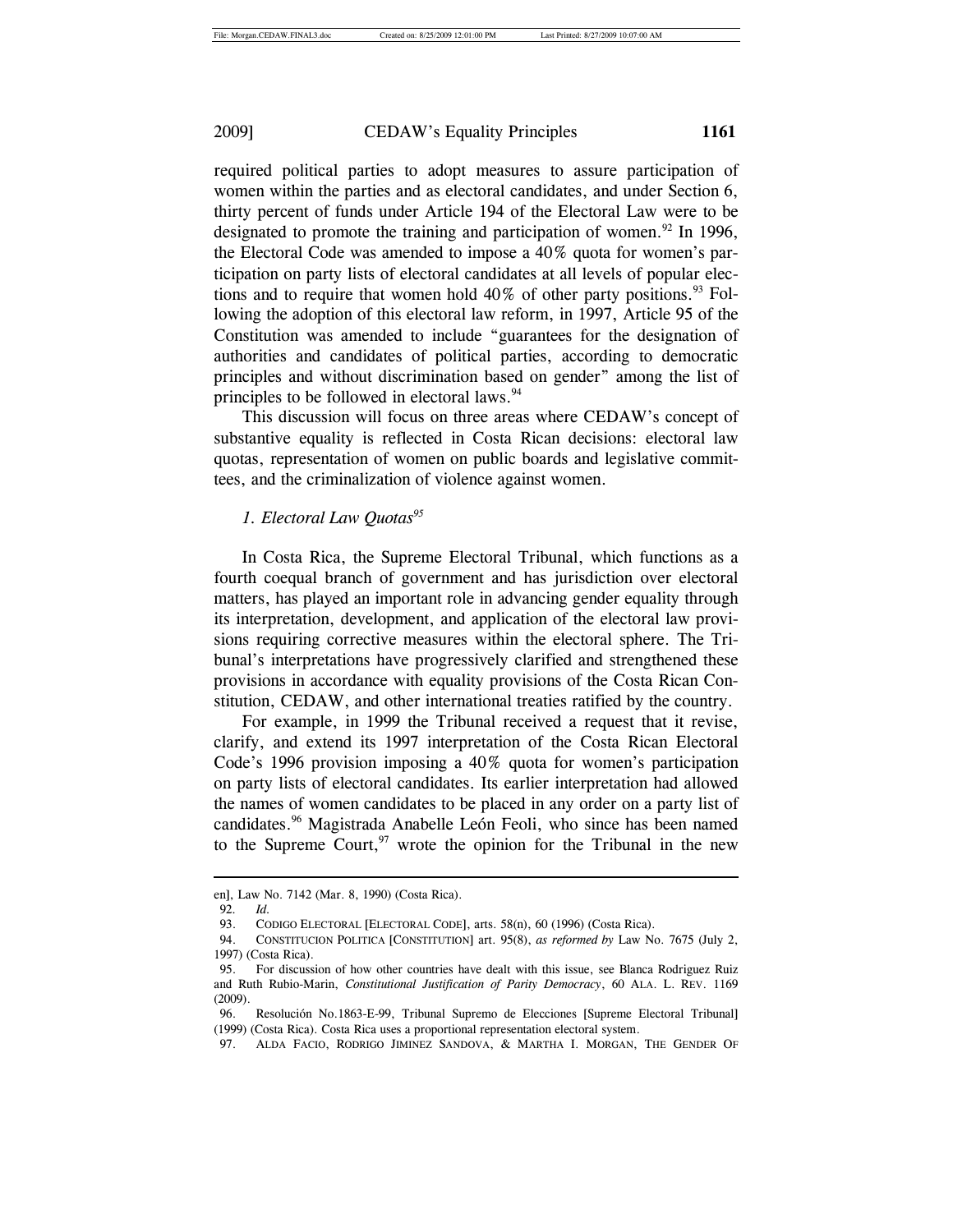case. The Tribunal first concluded that the National Institute on the Condition of Women did not have legal standing to seek the opinion it had requested. But relying on its authority to recognize, on its own, the need for further interpretation of the electoral order, it proceeded to issue the requested clarification.

The opinion began by reviewing the Costa Rican Constitution's equality guarantees, provisions of CEDAW, other international treaties, and jurisprudence from the Constitutional Chamber of the Supreme Court upholding compensatory measures in other areas.<sup>98</sup> In particular, the opinion quoted from Article 2(f) of CEDAW in which state parties agree "[t]o take all appropriate measures, including legislation, to modify or abolish existing law, regulations, customs and practices which constitute discrimination against women" and noted that states are also obligated to adopt special temporary measures designed to accelerate de facto equality between men and women.<sup>99</sup> The Tribunal revised its prior interpretation of Article 58 to require that the names of women candidates be placed on the list in an order that makes them electable.<sup>100</sup>

A later opinion by the Tribunal further clarified that the 40% requirement was a minimum, not a limit, on the number of women candidates and gave suggested mechanisms for meeting the requirement that women's names be placed in positions that give them real possibilities of being elected.101 These suggestions included alternating the names of women and men on the lists and using the history of previous elections to determine the number of positions that had real possibilities of being elected.<sup>102</sup>

A more recent ruling of the Electoral Tribunal concerning quotas for women's political participation is its 2005 decision in favor of the New Feminist League Party whose inscription had been rejected by the Ministerial Department of the Civil Registry on the grounds that the party's internal organization (which was more than 60% women) did not comply with Article 60 of the Electoral Code.<sup>103</sup> The Tribunal rejected arguments, based in part on Article 33 of the Costa Rican Constitution's equality pro-

CONSTITUTIONAL JURISPRUDENCE 110 (Beverly Baines & Ruth Rubio-Marin eds., Cambridge University Press 2005).

 <sup>98.</sup> In particular, the Tribunal quoted from the 1998 opinion of the Constitutional Chamber of the Supreme Court involving representation of women on public boards that is discussed in the following section, Voto No. 00716-98. Resolución No.1863-E-99, Tribunal Supremo de Elecciones [Supreme Electoral Tribunal] (1999) (Costa Rica).

 <sup>99</sup>*. Id.*  100*. Id.* 

<sup>101.</sup> Resolución No. 2837-E-99, Tribunal Supremo de Elecciones [Supreme Electoral Tribunal] (1999) (Costa Rica).

<sup>102</sup>*. Id.*

<sup>103.</sup> Resolución No. 2096-E-2005, Tribunal Supremo de Elecciones [Supreme Electoral Tribunal] (2005) (Costa Rica).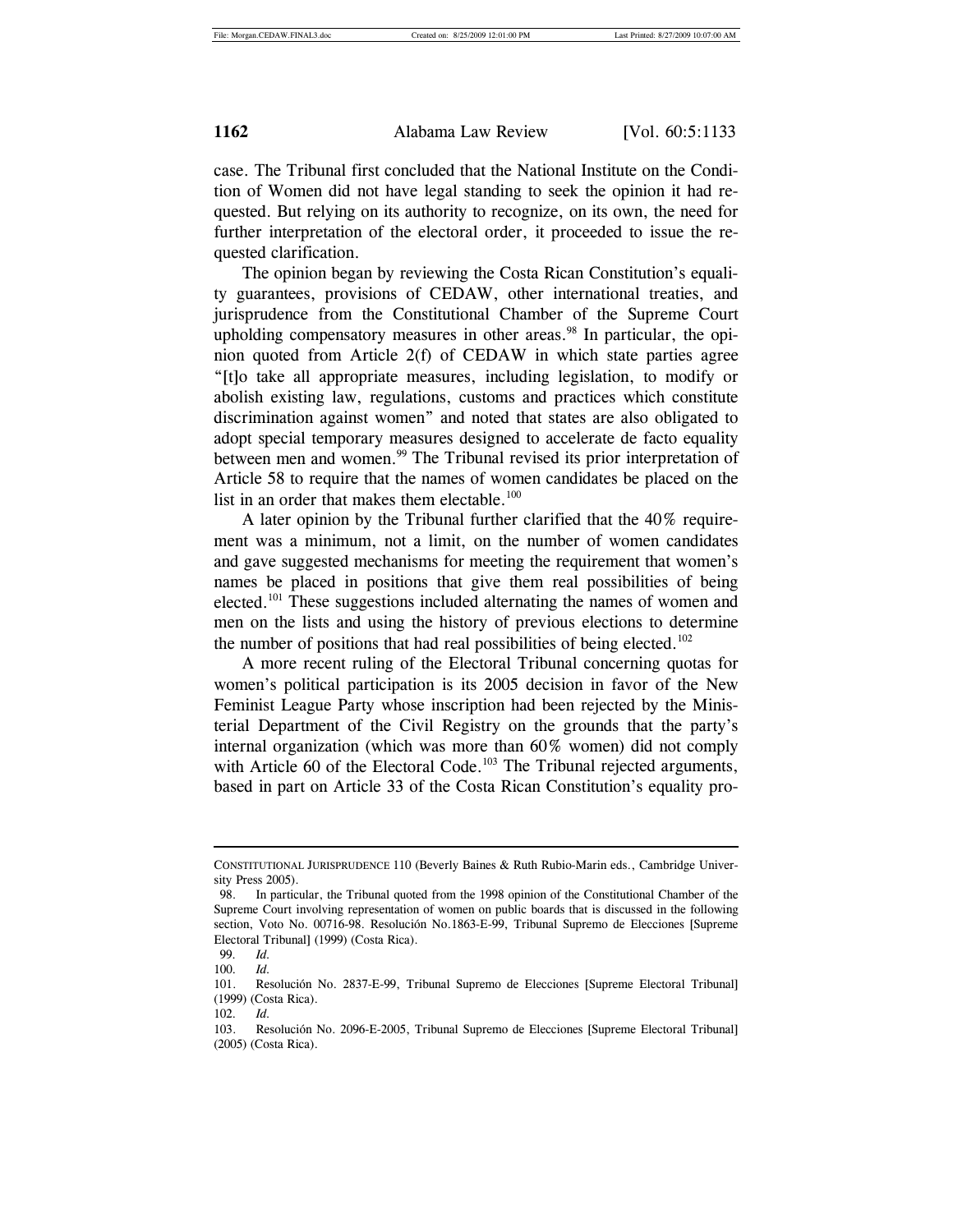vision, that Article 60's requirement of participation of not less than 40% women must be read to also require a minimum of 40% men:

The normative basis for development of the quota for women's participation in articles 58 and 60 of the Electoral code is the legislature's recognition that, despite the guarantee of the principle of equality in the Constitution and in the different human rights instruments ratified in the country, historically there has existed an inequality between men and women in the political-electoral sphere that must be palliated with affirmative actions to eliminate this discrimination.<sup>104</sup>

The Constitutional Chamber of the Costa Rican Supreme Court has also contributed to the jurisprudence on the quota provisions of the 1996 revisions to the Electoral Code. In 2001, it rejected a constitutional challenge to the final portion of Article 60 of the Electoral Code, which requires that political parties include at least 40% female members of party assemblies at the district, cantonal, and provincial levels.<sup>105</sup> The opinion drew heavily from the Court's 1998 opinion dealing with candidates for public boards discussed below. It found the challenged provision was a reasonable affirmative action measure that was designed to allow female participation in the political processes and that it provided a partial solution to the disadvantages women face in this realm.<sup>106</sup>

# *2. Representation on Public Boards and Legislative Committees*

A leading case in Costa Rica's gender jurisprudence is the 1998 opinion of the Constitutional Chamber of the Supreme Court ruling in favor of Legislative Assembly Deputy Marlene Gómez Calderón, who filed an amparo against the President of the Republic and the President of the Legislative Assembly challenging their failure to include the names of any women among candidates for political appointment to the Board of Directors of the Public Services Regulatory Authority.<sup>107</sup> Magistrada Ana Virginia Calzada Miranda wrote the opinion for the Court, accepting Deputy Gómez Calderón's assertion of "diffuse interest" claims on behalf of all Costa Rican women.

The Court held that the failure to name women candidates was unconstitutional discrimination against women by an act of omission.<sup>108</sup> In explaining its reasoning, the opinion quoted from Article 7 of CEDAW and  $\overline{a}$ 

<sup>104</sup>*. Id.* 

Sentencia No. 2001-03419 (2001) (Costa Rica).

<sup>106</sup>*. Id.* 

<sup>107.</sup> Voto No. 00716-98 (1998) (Costa Rica).

<sup>108</sup>*. Id.* at 8–9.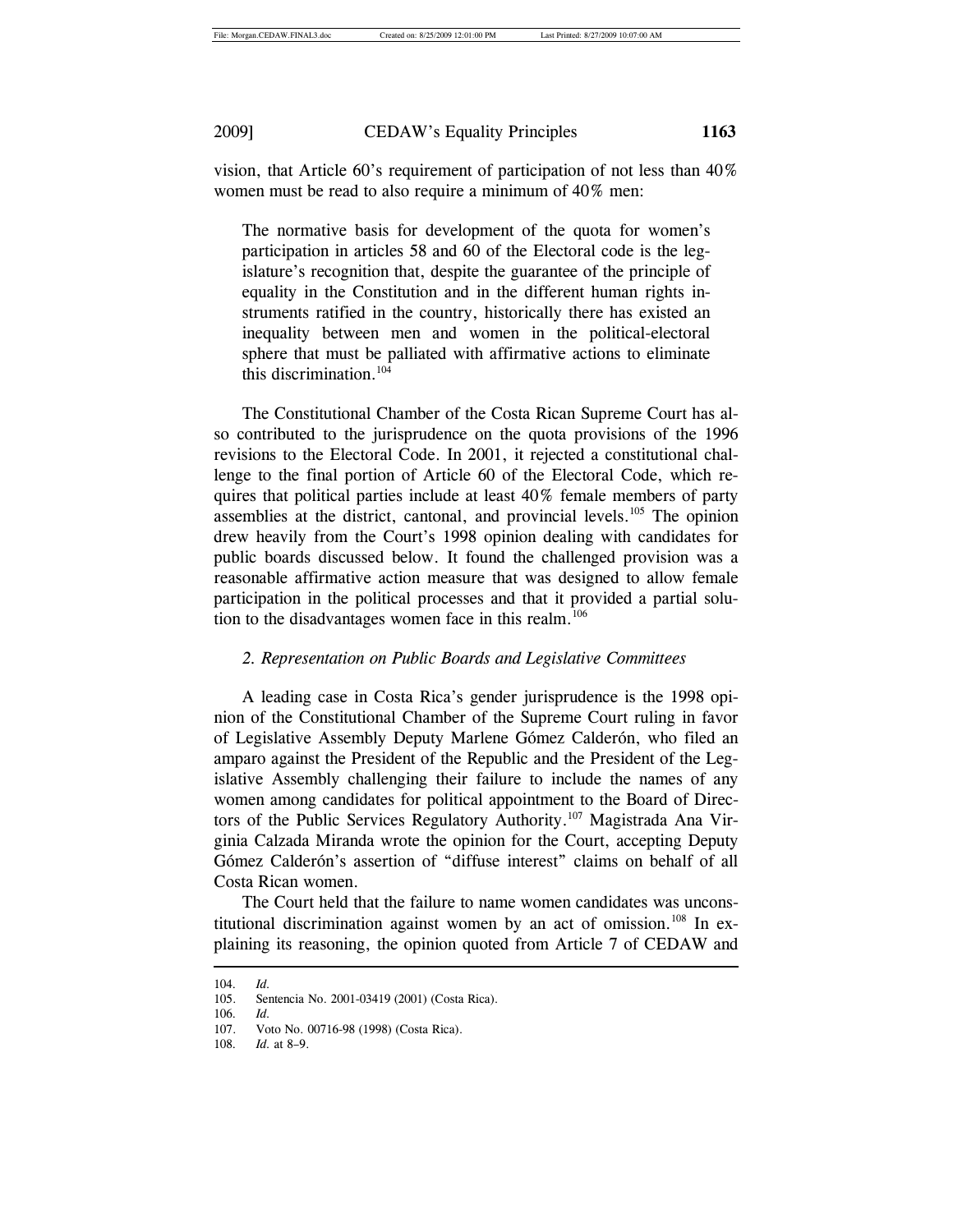from Article 4 of the 1990 Law for the Promotion of Social Equality for Women, both requiring state authorities to take appropriate measures to eliminate discrimination and promote women's participation in public positions.109 It reasoned that differences in women's appreciation of the reality of society "strengthens democracy."110 The failure to nominate and name women to the Board of Directors was "contrary to the democratic principle of equality established in article 33 of the Constitution."111

Although the following year the majority failed to apply the reasoning of this case to a different factual situation,  $112$  in 2003, the Court not only embraced but extended its concept of substantive equality. This 2003 opinion upheld a claim against the President of the Legislative Assembly based upon his appointments to legislative committees.<sup>113</sup> Five assembly members, four women and one man, challenged the President's failure to name proportional numbers of women and men to the assembly's 2002– 2003 permanent committees.

As a result of the influence of Costa Rica's 1996 provisions on electoral quotas, thirty-five percent (twenty of the fifty-seven members) of the 2002 Assembly were women. But the President's committee appointments were as follows: Housing Affairs—8 men (73%) and 3 women (27%); Agricultural Affairs—8 men (89%) and 1 woman (11%); and Social Affairs—3 men (35%) and 6 women (65%). The challengers argued that the disproportionate representation on these committees meant that the respective perspectives of men and women on the reality of Costa Rican society were missing from their deliberations and decision-making.

The Court unanimously ruled that the Assembly President's omissions were inconsistent with the guarantee of equality under the Costa Rican Constitution, and those of CEDAW and the Inter-American Convention on Human Rights.<sup>114</sup> The opinion quoted article 7 of CEDAW as well as relevant articles from the Law for the Social Promotion of Women and the Electoral Code. It condemned the President's failure to name women and men in proportionality, or to provide sufficient evidence that he had deliberately and adequately considered or paid attention to the demands for women's participation legally required by the governing legal norms. His actions not only limited the challengers' advancement to proportional

l

114*. Id.* 

<sup>109</sup>*. Id.* at 6.

<sup>110</sup>*. Id.* at 7.

<sup>111</sup>*. Id.* at 8.

<sup>112.</sup> Voto No. 2166-99 (1999) (Costa Rica). This case involved elections for the board of directors and executive committee of a workers assembly of a mixed public and private bank. Although only 50 of the 290 delegates were women and no women were elected, the majority applied a formal equality approach, finding no unconstitutional discrimination because women and men had the same opportunity to form lists and be elected. Three justices, including two women justices, dissented.

<sup>113.</sup> Res. No. 2003-04819 (2003) (Costa Rica).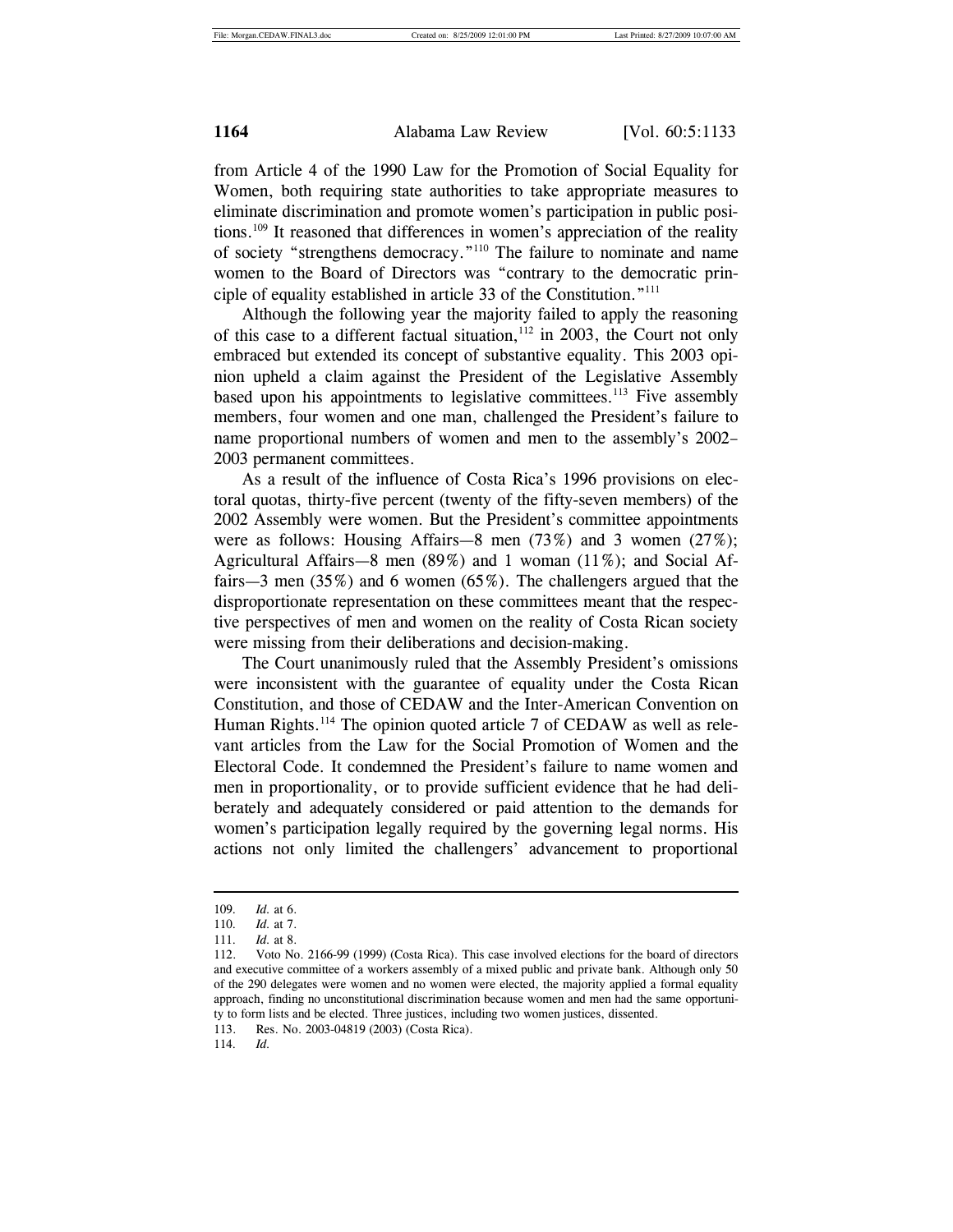membership in the committees but their participation in the formation of laws of national interest.

# *3. Criminalization of Violence Against Women*

On March 31, 2004, as part of its disposition of a legislative consultation on the constitutionality of a Proposed Law Penalizing Violence Against Women, the Court unanimously rejected arguments presented by several members of the Legislative Assembly that the legislation violated the equality provision of the Costa Rican Constitution because it protected only females.<sup>115</sup>

According to the Court, the proposed law neither infringed the principle of equality under the law nor discriminated based on gender against men. The clear legislative intent was to comply with Costa Rica's obligations under international human rights instruments, in particular under CEDAW,116 as well as under the Inter-American Convention to Prevent, Sanction, and Eradicate Violence Against Women.<sup>117</sup> The Court declared that Costa Rica had agreed to "adopt concrete measures for the eradication of discrimination against women, including legislative measures adequate for its punishment as well as those of a special and temporary character designed to accelerate the process of obtaining de facto equality between men and women (Articles 2 (b) and 4 of CEDAW)."118 It emphasized the special situation of women victimized by discrimination manifested through the medium of violence and concluded:

In reality, what the legislator has done in this legislation is a legitimate exercise of what is called affirmative action, manifested in penal legislation, given the specificity and gravity of the matter regulated. With respect to affirmative action, understood as the necessary use of specific regulations to abolish discrimination against women, this Chamber has said that it is a legitimate response of the State that does not infringe upon the principle of equality, because it imperatively intends to abolish a situation of discrimination that is considered to be overcome only if women are given a reinforced protection or participation through special measures. From this special and calibrated treatment or particularly accentuated protection, it is not reasonably possible to exclude the promulgation of a special and specific penal norm.<sup>119</sup>

l

<sup>115.</sup> Sentencia No. 2004-03441 (Mar. 31, 2004) (Costa Rica).

<sup>116</sup>*. Id.* (citing Law No. 6968, Oct. 2, 1984 (Costa Rica)).

<sup>117</sup>*. Id.* (citing Law No. 7499, May 2, 1995 (Costa Rica)).

<sup>118</sup>*. Id.* at 20.

<sup>119</sup>*. Id.* at 21–22 (citing Sentencia No. 2001-3419 (May 2, 2001) (Costa Rica)).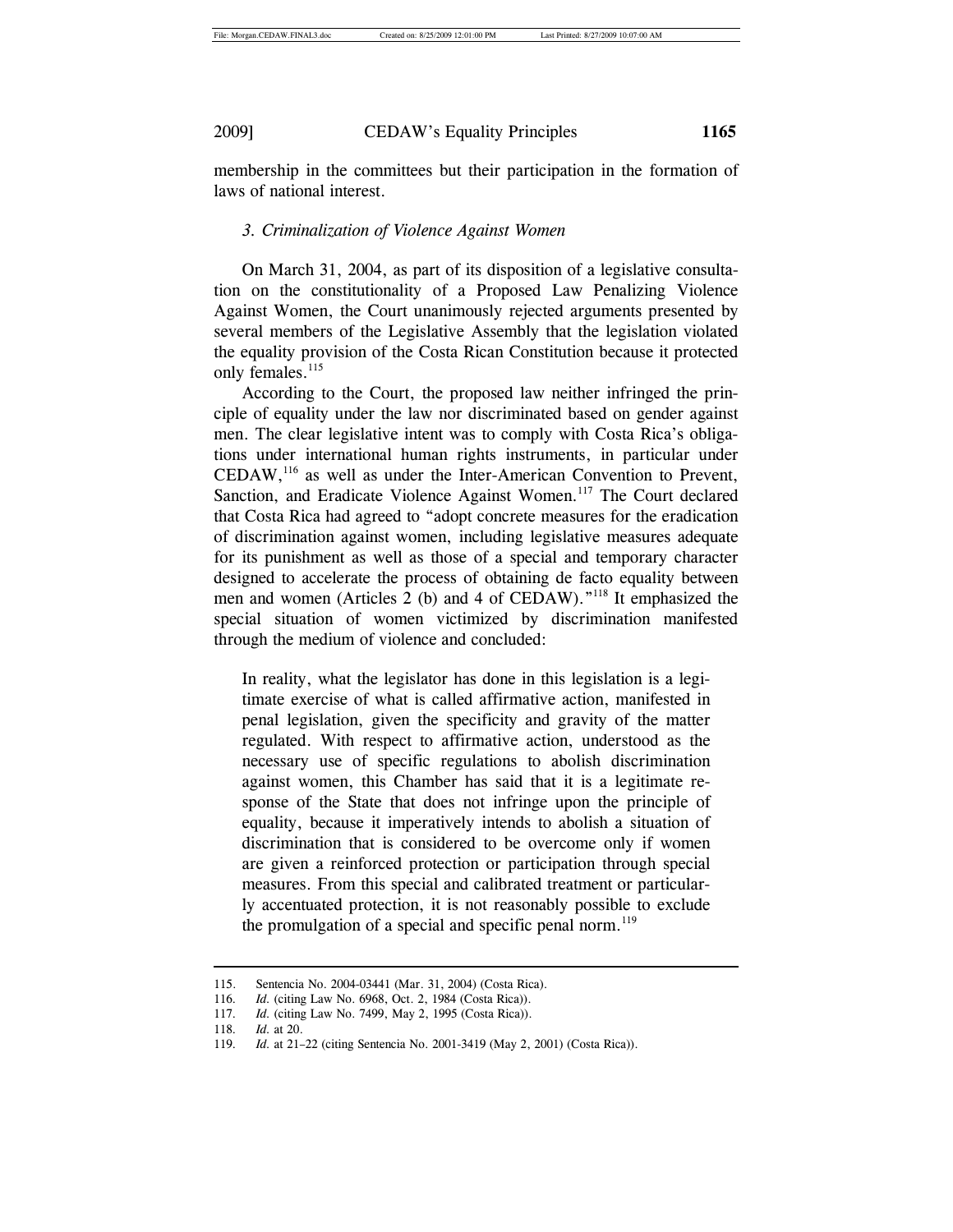# **1166** Alabama Law Review [Vol. 60:5:1133

Despite this opinion's strong language supporting substantive equality, a more recent opinion raises serious questions about the future of the Law Penalizing Violence Against Women, which after an eight-year campaign was finally enacted in 2007.<sup>120</sup> Notwithstanding its unanimous approval of provisions of the draft law in the 2004 pre-enactment legislative consultation discussed above, on October 17, 2008, the Constitutional Chamber, in a divided vote, invalidated two of the 46 articles of the new law.121 The majority's decision, reportedly based on vagueness, resulted in the release of more than 100 men from prison.122 The Court struck down Article 22 which provides that those who repeatedly inflict grave physical injuries on a woman in a marriage or other form of union can be sentenced to six months to two years in prison, and Article 25 under which those who inflict psychological abuse, such as insults, threats or ridicule, on a female partner can be sentenced to six months to two years in prison. In striking down Article 22, the Court reportedly noted that another section of the Penal Code already defines grave injury as injury that incapacitates someone for over a month and thus women are already protected by that provision which allows for a sentence of one to six years.<sup>123</sup> Other provisions of the Penal Code provide for sentences of three months to a year for injuries that keep a person from working for more than 10 days, and a fine for injuries that cause someone to be out of work for less than 10 days.

### *B. Influence on Rights Discourse and Jurisprudence in the United States*

One might assume that CEDAW could have little impact in the United States. Although the recent election of President Barack Obama, who has supported ratification of CEDAW, is promising, thus far the country has failed to ratify CEDAW, along with many other human rights treaties. Moreover in this country, even ratified treaties, which have the same status as federal laws in the U.S. legal hierarchy, are frequently heavily laden with reservations and are generally viewed as non-self-executing.<sup>124</sup>

<sup>120.</sup> Katherine Stanley, *President Signs Long-Awaited Domestic Violence Law*, DAILY NEWS, May 25, 2007, at ticotimes.net.

<sup>121.</sup> Res. No. 15447-08. As of April 2009, the full opinion had not been officially released.

<sup>122.</sup> Holly K. Sonneland, *Court Whittles Domestic Violence Law in Costa Rica*, DAILY NEWS, Oct. 20, 2008, at ticotimes.net.

<sup>123</sup>*. Marchers Seek to Revive Women's Law Ruled Unconstitutional*, A.M. COSTA RICA, Nov. 26, 2008, at 4.

<sup>124.</sup> Although CEDAW supporters are now pushing for ratification of a "clean" CEDAW, nearly a dozen reservations, understandings, and declarations (RUDs), including a declaration that the treaty would be non-self-executing, were attached when the Senate Foreign Relations Committee previously considered it. *See, e.g.*, Medellin v. Texas*,* 128 S. Ct. 1346 (2008) (Treaties are not binding domestic law unless they convey an intention that they are self-executing or Congress enacts law implementing them. The Vienna Convention's obligation to notify a criminal defendant without delay of his right to consult with his country's consul was not self-executing and not binding on state courts until enacted into law by Congress.); Medellin v. Texas, 552 U.S. \_\_\_ (2008) (per curiam) (denying stay of execu-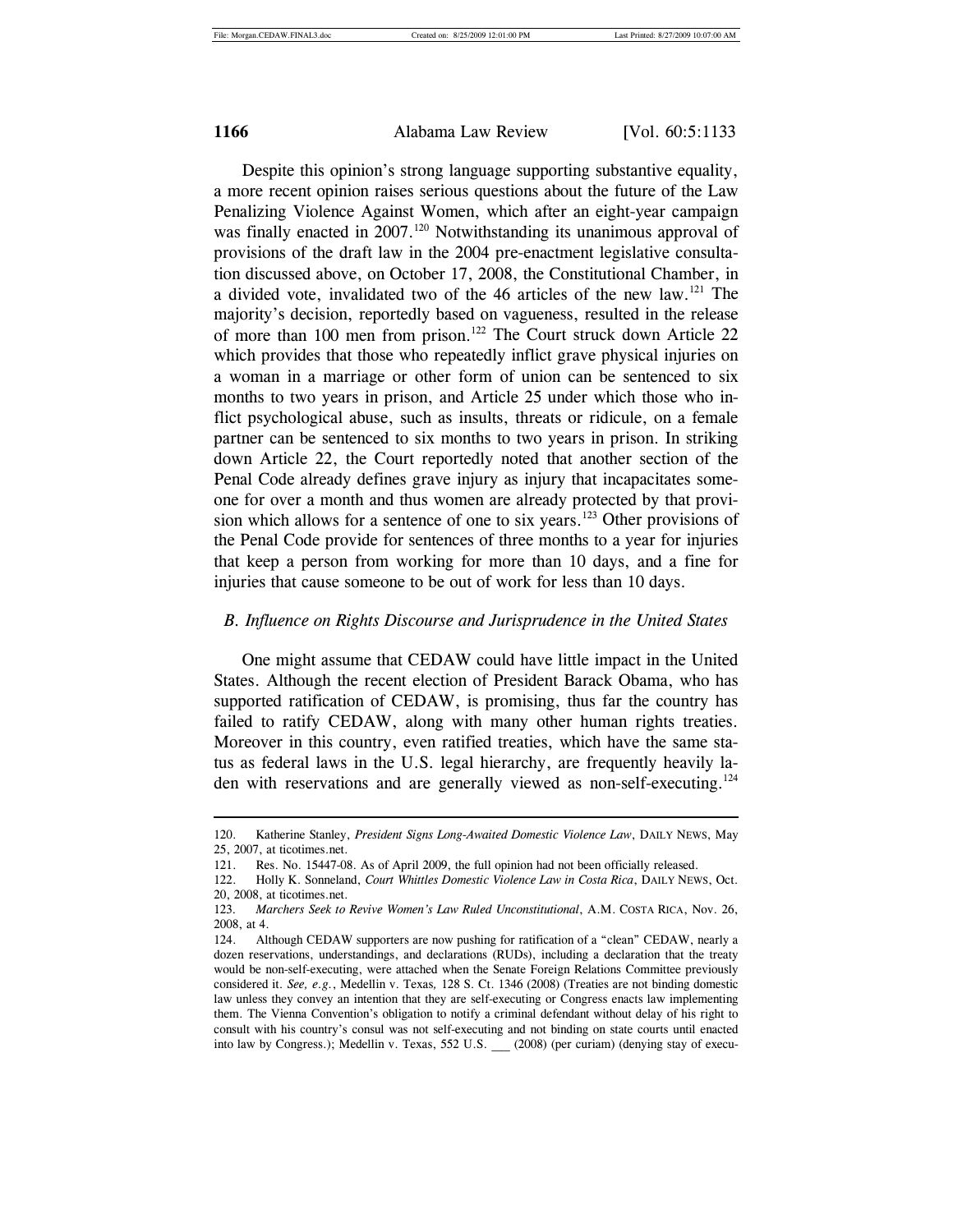And, some contemporary U.S. judges have been reluctant to accord even persuasive interpretive weight to international or comparative law sources.<sup>125</sup>

Despite these parochial tendencies, there have been a few encouraging signs in recent years.<sup>126</sup> One of the lead stories in media reports of past terms of the United States Supreme Court has been the Court's references to international human rights and comparative constitutional law sources. These references moved from footnotes in some earlier cases to the body of Justice Kennedy's majority opinions in *Lawrence v. Texas*127 and *Roper v. Simmons*. 128 When read alongside the Court's references to "foreign" materials the previous term, in a footnote to Justice Stevens' majority opinion in *Atkins v. Virginia*, 129 some predicted the references in *Lawrence* could signal the beginning of a "revolution" in U.S. constitutional law.

But not all members of the U.S. Supreme Court have supported this use of foreign and international human rights law. Dissenting in *Lawrence*, Justice Scalia scornfully objected to what he described as the Court's "dangerous dicta" and decried any imposition by the Court of "foreign moods, fads or fashions on Americans."<sup>130</sup> It is too early to know the extent to which *Lawrence* and *Simmons* signal a change in the current Court's general lack of "readiness to look beyond one's own shores," in constitutional interpretation.131 After recent changes on the Court and re-

tion of death sentence).

<sup>125</sup>*. But see* Sarah H. Cleveland, *Our International Constitution*, 31 YALE J. INT'L L. 1 (2006) (showing that invocation of international sources is not new and international law has traditionally played a substantial role in U.S. constitutional jurisprudence).

<sup>126</sup>*. See, e.g.*, Roper v. Simmons, 543 U.S. 551 (2005) (prohibiting the execution of juvenile defendants; majority opinion refers to the Convention on the Rights of the Child, the Covenant on Civil and Political Rights, and the law of the United Kingdom); Lawrence v. Texas, 539 U.S. 558 (2003) (invalidating Texas sodomy statute; majority opinion included references to jurisprudence of the European Court of Human Rights); Atkins v. Virginia, 536 U.S 304 (2002) (invalidating application of the death penalty to the mentally retarded; majority opinion included footnote reference to the opinion of the world community and an earlier brief of the European Union); Grutter v. Bollinger, 539 U.S. 306, 344 (2003) (Ginsburg, J., concurring) (referencing the temporary nature of special measures under CEDAW and CERD).

<sup>127. 539</sup> U.S. 558 (2003) (overruling Bowers v. Hardwick*,* 478 U.S. 186 (1986), and invalidating Texas sodomy law under substantive due process guarantees of the Fourteenth Amendment).

<sup>128. 543</sup> U.S. 551 (2005) (invalidating the death penalty for crimes committed by juveniles). Part IV of the majority opinion includes a lengthy discussion of foreign and international sources. *Id.* at 575–78.

<sup>129. 536</sup> U.S. at 316 n.21.

<sup>130. 539</sup> U.S. at 2488, 2494–95 (Scalia, J., dissenting). *See also The Relevance of Foreign Legal Materials in U.S. Constitutional Cases: A Conversation Between Justice Antonin Scalia and Justice Stephen Breyer*, 3 INT'L. J. CONST. L. 519 (2005). Some in Congress weighed in on Justice Scalia's side, proposing the unsuccessful so-called Constitution Restoration Act of 2005, which included a provision for removal of federal judges who rely on foreign materials in interpreting the U.S. Constitution.

<sup>131.</sup> Ruth Bader Ginsburg, *Affirmative Action as an International Human Rights Dialogue,* 18 THE BROOKINGS REVIEW 2, 3 (2000) ("[R]eadiness to look beyond one's own shores has not marked the decisions of the court on which I serve. The U.S. Supreme Court has mentioned the Universal Declaration of Human Rights a spare five times and only twice in a majority decision. . . . Nor does the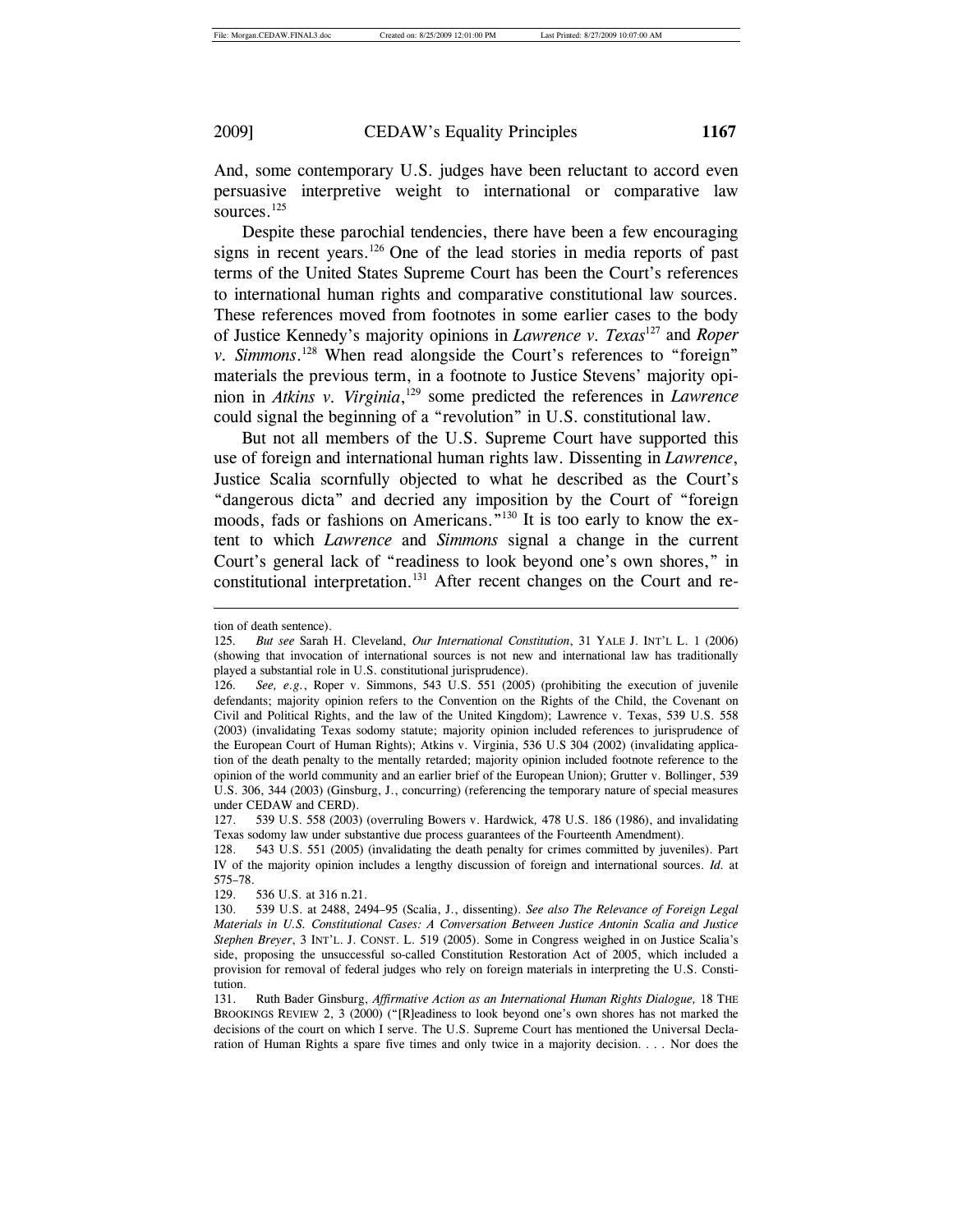**1168** Alabama Law Review [Vol. 60:5:1133

cent opinions such as that in the March 25, 2008 case of *Medellín v. Texas*, 132 prospects may be dimmer.

Yet, despite the current federal judiciary's reticence, it behooves equality advocates in the U.S. to devote further careful consideration to how greater resort to international and comparative law sources generally might add to our understanding of the meaning of equality. In particular, special consideration should be given to how CEDAW's equality principles, particularly substantive equality, could help enrich the judicial and academic dialogue about equality and affirmative action.

Indeed, references to the treatment of temporary special measures under CERD and CEDAW have already made their way into one of the separate opinions in the United Sates Supreme Court's 2003 decisions on affirmative action programs for minority applicants to university and law schools. In her concurring opinion in *Grutter v. Bollinger*, 133 Justice Ruth Bader Ginsburg quoted from Article 2(2) of CERD and Article 4(1) of CEDAW in underscoring the temporary nature of affirmative action measures.

Two other CEDAW-related developments from the U.S. highlight the possibilities of using CEDAW and its equality principles in forums other than the federal courts. These developments demonstrate the possibilities of using CEDAW as a tool subnationally<sup>134</sup> as well as at the level of regional international human rights bodies. First, the City of San Francisco pioneered in using CEDAW at the subnational level when it adopted a municipal ordinance implementing CEDAW principles in April 1998, and

U.S. Supreme Court note the laws or decisions of other nations with any frequency.").

<sup>132. 128</sup> S. Ct. 1346 (Mar. 25, 2008). *See also* Medellin v. Texas, 129 S. Ct. 360 (2008) (per curiam). *See generally* Adam Liptak, *The Court at a Crossroads*, COLUMBIA LAW SCHOOL MAGAZINE, Winter 2009, at 24.

<sup>133. 539</sup> U.S. 306, 344 (2003) (Ginsburg, J., concurring) ("The Court's observation that raceconscious programs 'must have a logical end point,' accords with the international understanding of the office of affirmative action. The International Convention on the Elimination of All Forms of Racial Discrimination, ratified by the United States in 1994, endorses 'special and concrete measures to ensure the adequate development and protection of certain racial groups or individuals belonging to them, for the purpose of guaranteeing them the full and equal enjoyment of human rights and fundamental freedoms.' But such measures, the Convention instructs, 'shall in no case entail as a consequence the maintenance of unequal or separate rights for different racial groups after the objectives for which they were taken have been achieved.'") (quoting *Lawrence*, 539 U.S. 558 *passim*; International Convention on the Elimination of All Forms of Racial Discrimination, Annex to G.A. Res. 2106, 20 U.N. GAOR Res. Supp (No. 14) 47, U.N. Doc. A/6014, art. 2(2), art 1(4) (1965); Convention on the Elimination of All Forms of Discrimination against Women, Annex to G.A. Res. 34/180, 34 U.N. GAOR Res. Supp. (No. 46) 194, U.N. Doc. A/34/46, art. 4(1) (1979) (authorizing "temporary special measures aimed at accelerating *de facto* equality" that "shall be discontinued when the objectives of equality of opportunity and treatment have been achieved")).

<sup>134</sup>*. See* Lesley Wexler, *Take the Long Way Home: Sub-Federal Integration of Unratified and Non-Self-Executing Treaty Law*, 28 MICH. J. INT'L L. 1, 23–26 (2007); Judith Resnick, *Law's Migration: American Exceptionalism, Silent Dialogues, and Federalism's Multiple Ports of Entry*, 115 YALE L.J. 1564, 1639–43 (2006).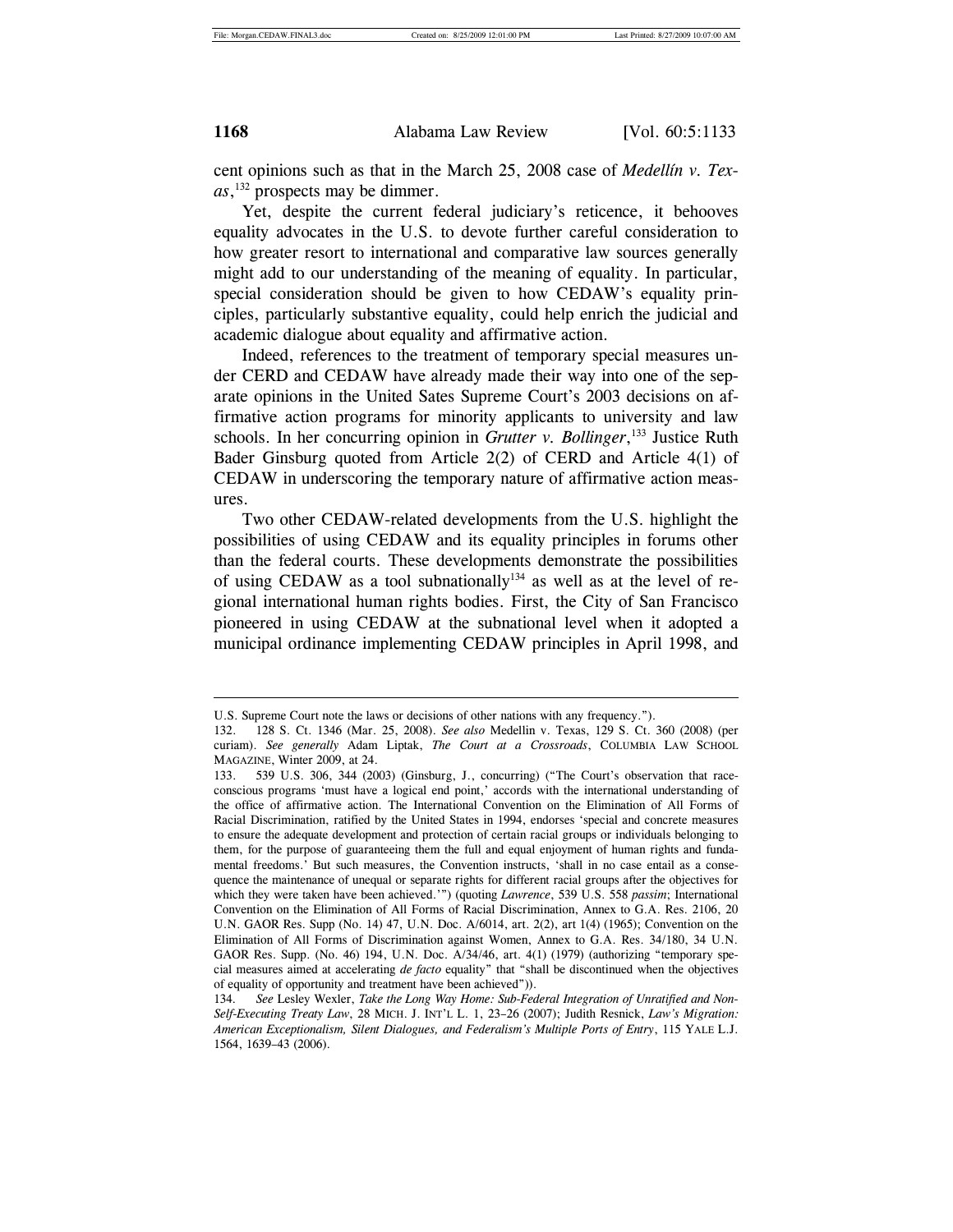campaigns to enact similar ordinances have been undertaken in several other cities.<sup>135</sup>

The second development involves the use of CEDAW in a regional human rights forum, the Inter-American Commission on Human Rights (IACHR). The petitioner in this case against the United States is Jessica Gonzales, whose three young daughters were killed by her estranged husband while she alleges police refused to respond to her numerous calls for enforcement of a protective order against him. The United States Supreme Court rejected her claim that failure of police to enforce the protective order violated the U.S. Constitution.<sup>136</sup> In her petition to the IACHR, Gonzales' lawyers from the American Civil Liberties Union and the Columbia Law School Human Rights Clinic urged the Commission to interpret the human rights contained in the American Declaration of Rights in the context of recent developments in international human rights law and specifically in light of CEDAW and the CEDAW Committee's General Recommendation 19 on Violence Against Women.<sup>137</sup> The petition includes a request for an advisory opinion on the U.S. obligations under the American Declaration in light of CEDAW and the Inter-American Convention on the Prevention, Punishment, and Eradication of Violence Against Women.<sup>138</sup> On July 24, 2007, the IACHR ruled the petition admissible and decided to proceed with analysis of the merits of the case.<sup>139</sup> On October 22, 2008, the Commission held a public hearing on the merits of this case.140 Counsel for Petitioner submitted a posthearing brief on March 2, 2009, which included references to the CEDAW Committee's GC 19 concerning violence against women as well as jurisprudence from the European Court of Human Rights.

### **CONCLUSION**

Equality as understood under the broad principles of CEDAW is what is needed to end discrimination against women. Treating the terms equity and equality as synonymous or interchangeable or substituting equity for

l

<sup>135.</sup> For information about the successful campaign leading to the adoption of the 1998 San Francisco Human Rights Ordinance and other similar efforts, see http://www.wildforhumanrights.org /ourwork/ sfhroc.html.

<sup>136.</sup> City of Castle Rock v. Gonzales, 545 U.S. 748 (2005).

<sup>137.</sup> Petition 1490-05, Admissibility, Jessica Gonzales and Others, United States, July 24, 2007. For further materials concerning this case, see http://www.aclu.org/womensrights/violence/ gonzalesvusa.htm.

<sup>138</sup>*. Id.* at § III. A. 24.

<sup>139.</sup> Report No. 52-07, Petition 1490-05 in Case No. 12.626, Admissibility, Jessica Gonzales and Others, United States, July 24, 2007. For further materials concerning this case, see http://www.aclu.org/womensrights/violence/gonzalesvusa.htm.

<sup>140.</sup> For a video of the hearing, see http://www.oas.org/oaspage/live/OASlive.asp.